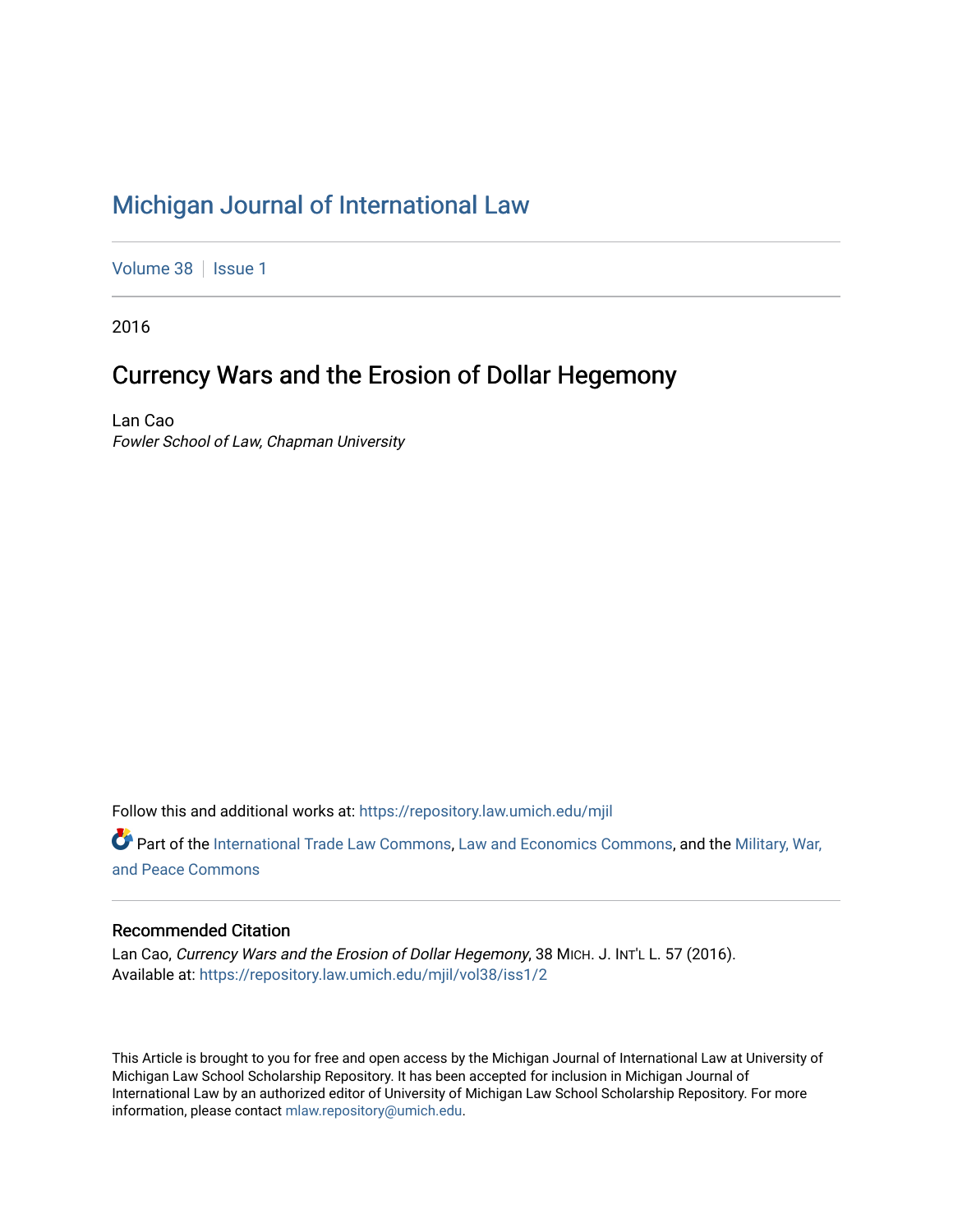# **CURRENCY WARS AND THE EROSION OF DOLLAR HEGEMONY**

#### *Lan Cao\**

### TABLE OF CONTENTS

|                                                                                                          | 57 |
|----------------------------------------------------------------------------------------------------------|----|
| I. A BRIEF HISTORY OF MONEY                                                                              | 73 |
| A. Commodities, Coins, and Paper Money                                                                   | 73 |
| B. Central Bank, Federal Reserve and the Rise of the                                                     |    |
| $Dollar \dots \dots \dots \dots \dots \dots \dots \dots \dots \dots \dots \dots \dots \dots \dots \dots$ | 76 |
|                                                                                                          | 78 |
| II. THE BRETTON WOODS AGREEMENT AND THE RISE OF                                                          |    |
|                                                                                                          | 81 |
| III. CURRENT CURRENCY WARS                                                                               | 89 |
|                                                                                                          | 90 |
| B. New Non-Dollar Based Systems                                                                          | 99 |
|                                                                                                          | 12 |

#### **INTRODUCTION**

In recent years, much attention has been paid to the wars in Iraq, Afghanistan, and Syria, and the nuclear ambitions of Iran. Wars and breaches of the peace are of paramount importance and thus are rightly matters of international and national concern. But there are other forces at work, perhaps less conspicuous but nonetheless debilitating to the United States and the dollar-based international system, that merit more attention. The dollar's role in the international economic system and its valuation remain, as a former head of the German Bundesbank called it, "a riddle inside an enigma."1 And as John Connally, Secretary of Treasury under President Nixon declared to the world, "the dollar is our currency but your problem."2

The dollar and the international monetary system have been inextricably intertwined. The Bretton Woods system was created by the United States after World War II and reflects American domination. Dollar hegemony has been part and parcel of American economic and military power. Although the U.S. economy seems to have emerged strong from

Betty Hutton Williams, Professor of International Economic Law, Dale E. Fowler School of Law, Chapman University. This Article was supported by a generous summer stipend from the law school, and assistance from Mai Thompson.

<sup>1.</sup> Otmar Emminger, *The International Role of the Dollar*, Econ. Rev. (Sept.-Oct. 1985), at 23, https://www.kansascityfed.org/PUBLICAT/ECONREV/econrevarchive/1985/3-4 q85emmi.pdf.

<sup>2.</sup> *Id.*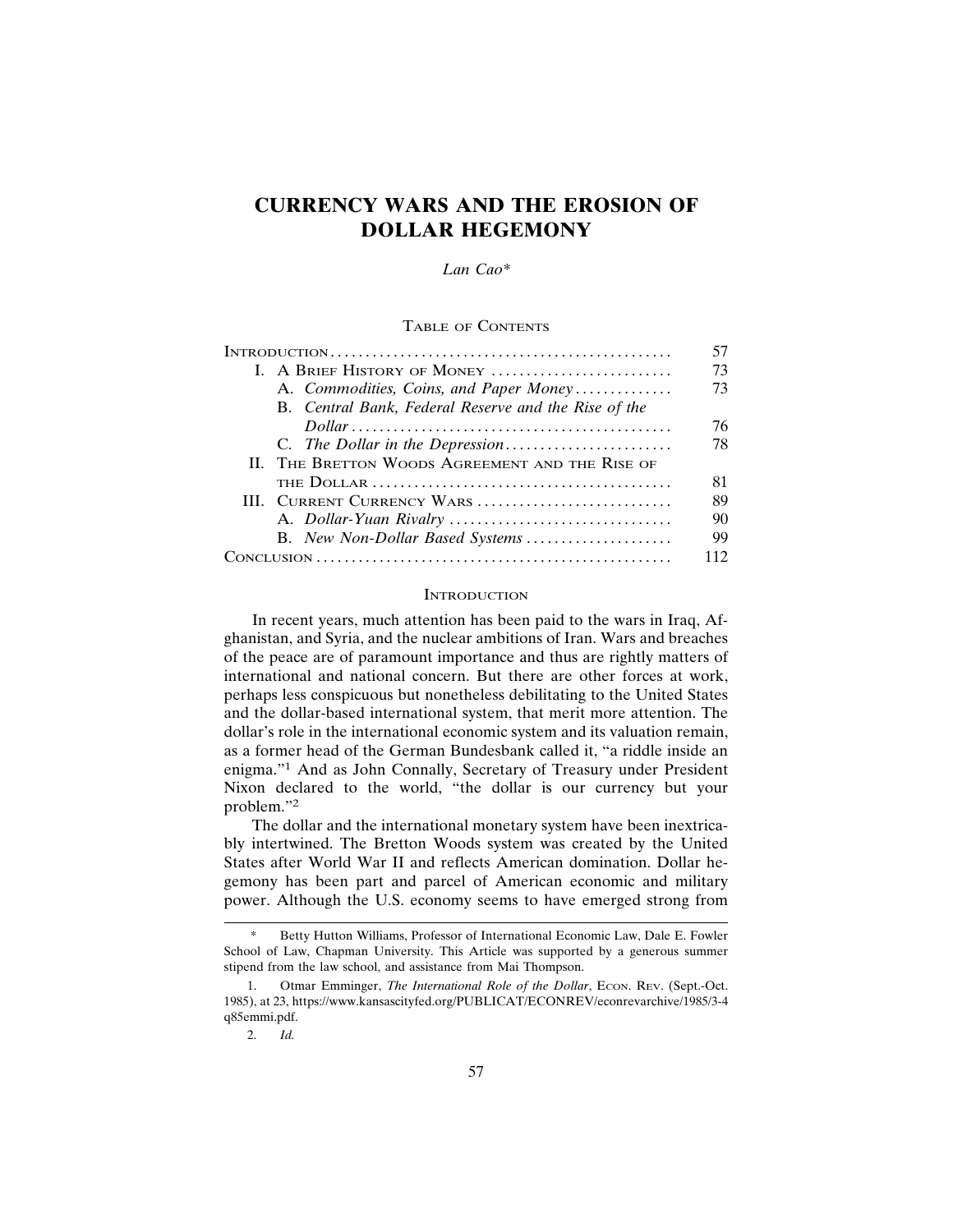the 2008 financial crisis, serious fault lines exist under the American-dominated international economic system. Whether dollar hegemony can continue despite economic volatility or whether it is being eroded and more worryingly, undermined and attacked, by internal and external forces, is one of the main issues examined in this Article.

What does dollar hegemony mean? When I was a child in South Vietnam, my mother hid gold bars and U.S. dollars in a safe because everyone knew that the dollar was as good as gold; it is also lighter and easier to carry than gold bars. When the Communists entered Saigon after South Vietnam collapsed in 1975, they went house to house, hammering open brick walls in search of hidden dollars.

Americans and other individuals carrying the U.S. dollar can rely on its privileged status when traveling abroad. That the U.S. dollar is accepted worldwide not just by banks and hotels but also by local small businesses and street peddlers is a reflection of international trust in the U.S. dollar. Moreover, in international business, the dollar is the top dog currency because importers and exporters settle their transactions in dollars, even when the underlying imports and exports have no territorial connection to the United States. As Kishore Mahbubani suggests, "Americans can purchase products at a marginally cheaper rate than other nations, which must exchange their currency with each purchase and pay a transaction cost."<sup>3</sup>

For example, more than 80 percent of the trade between South Korea and Thailand is set in dollars, even though only 20 percent of their exports are destined for the United States.<sup>4</sup> Although less than 6 percent of Australia's exports go to the United States, 70 percent are invoiced in dollars. Oil (and other commodities) is priced in dollars, $5$  requiring countries that are oil consumers to accumulate dollars to pay for oil–mostly by exporting their goods and services to receive dollars as payment.<sup>6</sup>

Oil producing countries with excess dollar profits invest them in U.S. debt securities held in Western or U.S. banks. Half of international debt securities are in dollars.7 And when central banks hold foreign currency

<sup>3.</sup> KISHORE MAHBUBANI, THE GREAT CONVERGENCE: ASIA, THE WEST, AND THE LOGIC OF ONE WORLD 71 (2014) (citation omitted).

<sup>4.</sup> BARRY EICHENGREEN, EXORBITANT PRIVILEGE 2 (2011). This means that a Thai company exporting to South Korea receiving payments in dollars incurs an additional cost of converting those dollars into the Thai baht, the currency it uses to pay its workers and purchase its materials. But a U.S. exporter receives payment in the same currency (the dollar) that it also uses to pay its own workers, managers, suppliers, shareholders.

<sup>5.</sup> *See generally* DAVID E. SPIRO, THE HIDDEN HAND OF AMERICAN HEGEMONY, PETRODOLLAR RECYCLING AND INTERNATIONAL MARKETS (1999).

<sup>6.</sup> By contrast, the United States itself is able to purchase oil or any other commodities and products it wishes with the requisite currency–the dollar–simply by printing.

<sup>7.</sup> Similarly, a Swiss bank accepts deposits in Swiss francs. When it makes foreign loans, it does so in dollars and would need to worry about exchange rate moves. If the dollar depreciates against the franc, the value of its assets (its loans) goes down relative to its liabilities (its deposits). EICHENGREEN, *supra* note 4, at 3. Of course, the Swiss bank can "protect itself by buying a forward contract that converts the receipts on its dollar loan into francs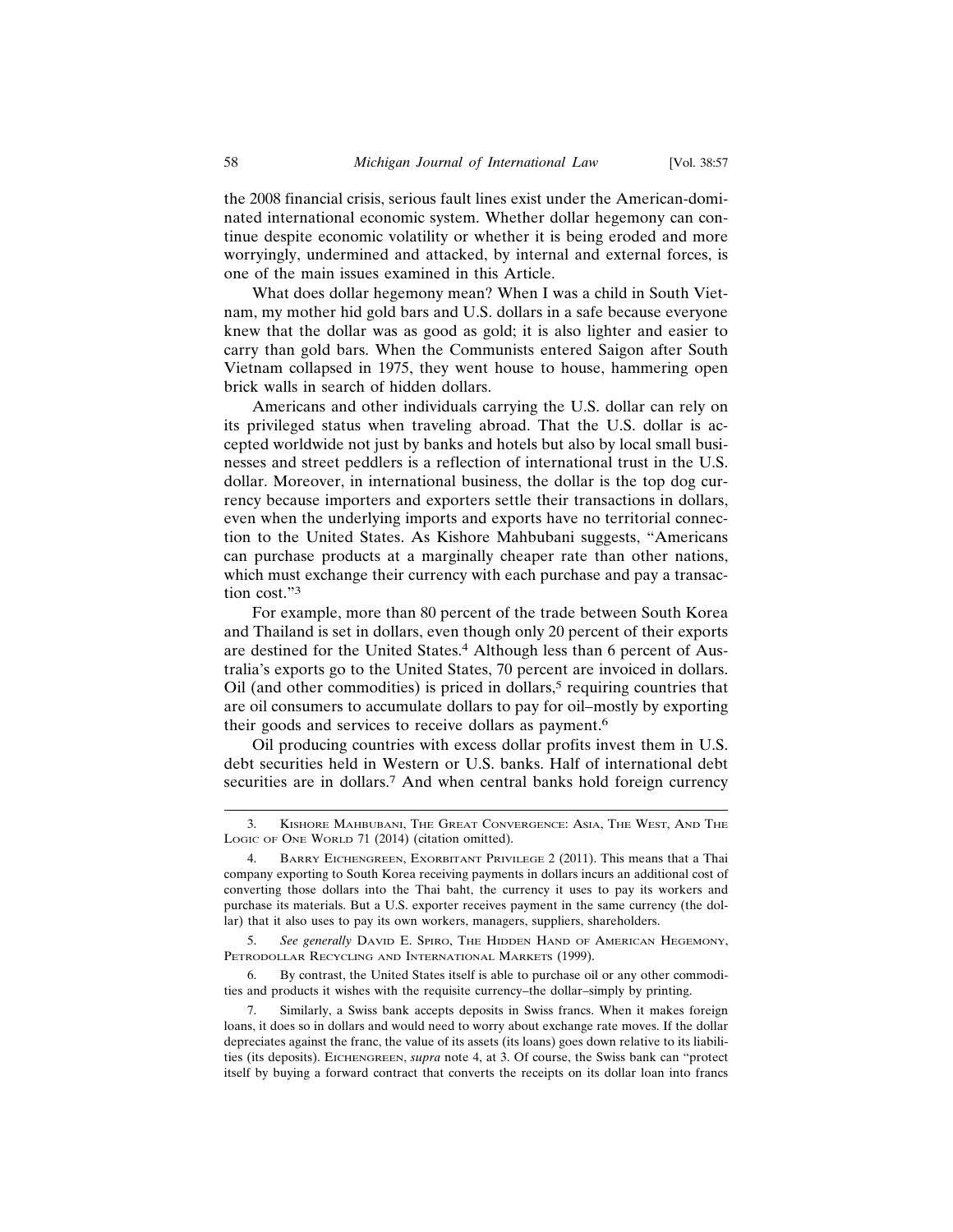## Fall 2016] **Currency Wars** 59

reserves, more than sixty percent of such reserves are dollars. The world's central banks also "hold close to \$5 trillion of the bonds of the U.S. treasury and quasi-governmental agencies like Fannie Mae and Freddie Mac,"8 and because they continue to desire these dollar securities, they are willing to pay more to hold them. As a result, the interest rate the United States has to provide on these securities is relatively low. This allows Americans to have "access to a vast supply of credit and permit[s] the public to borrow at lower interest rates for homes and automobiles and the government to finance larger deficits longer and at lower interest rates."9 This in turns allows U.S. households to live beyond their means; indeed, this state of affairs means that ironically, "poor households in the developing world ended up subsidizing rich ones in the United States."<sup>10</sup> And despite the havoc wreaked by the 2008 financial crisis, the world nonetheless continued to turn to the dollar because it deemed the U.S. currency a safe haven in a world of financial turbulence. Even in 2008, when the world was gripped by the most debilitating financial crisis in more than eighty years, the U.S. federal government was still able to borrow at low interest rates because foreigners believed the dollar to be a safe haven currency amidst a world of great turmoil.<sup>11</sup>

Although it only costs a few cents for the U.S. government to print a \$100 bill, other countries have to provide added value in the form of goods or services in order to receive \$100 dollars. Approximately \$500 billion of U.S. currency circulates outside the United States which foreigners acquired, not because their governments printed the dollars but because they had had to provide the United States with \$500 billion of actual goods and services.

This privileged position of the dollar is not intrinsic nor inevitable but is rather a reflection of U.S. domination and conversely, international trust in U.S. stewardship of the dollar and the dollar-based system. But even U.S. allies, such as France's Charles De Gaulle, have complained about the dollar's unique status. His finance minister, Valery Giscard d'Estaing, grumpily called it an "exorbitant privilege" available to no other country.12 This privilege might have made sense after World War II when the United States was the undisputed superpower, the largest importer, the primary source of trade credit and the leading source of foreign capital.<sup>13</sup> When central banks around the world needed to stabilize their currencies

when the loan matures, at a rate agreed when the loan is made." *Id.* But this means incurring additional transactions costs that U.S. banks are spared.

<sup>8.</sup> EICHENGREEN, *supra* note 4, at 4.

<sup>9.</sup> *See* MAHBUBANI, *supra* note 3, at 72. *See also* Liam Halligan, *The Dollar's 70-year Dominance Is Coming to An End*, THE TELEGRAPH, July 19, 2014, http://www.telegraph .co.uk/finance/comment/liamhalligan/10978178/The-dollars-70-year-dominance-is-coming-toan-end.html [hereinafter Halligan, *The Dollar's Dominance*].

<sup>10.</sup> EICHENGREEN, *supra* note 4, at 5.

<sup>11.</sup> *Id.*

<sup>12.</sup> *Id.* at 4.

<sup>13.</sup> *Id.* at 2.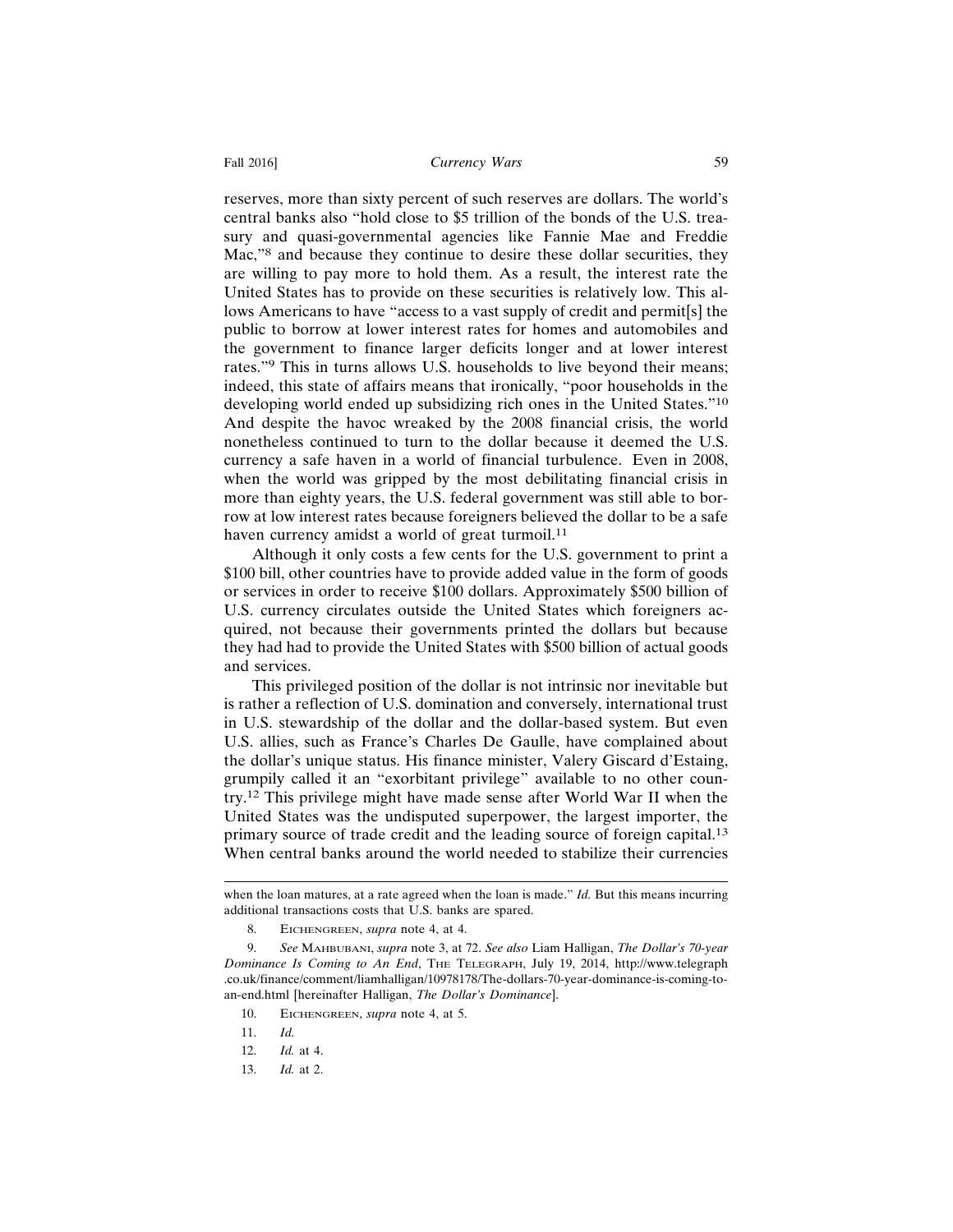against the dollar, it also made sense for those banks to hold dollars in reserve.14

But in today's world, both Chinese and German exports exceeded U.S. exports, with the American share of global exports only 13 percent. The United States accounts for less than 20 percent of foreign direct investment in recent years, compared to a high of 85 percent between 1945 and 198015. This diminished economic position of the United States can certainly be viewed in benign terms – it is rightfully due to the welcomed economic progress of others, including, for example, Europe, Japan, China, and India.

But the criticism has become more vociferous for other reasons as well. The pressure on the dollar, needed but unloved by the world,<sup>16</sup> has been building and will erupt at some point. Simply put, the dollar has not been backed by gold or convertible into gold since 197117 when the U.S. unilaterally ended its post-World War II dollar-gold conversion commitment. It is simply paper money issued by the U.S. government. Yet, "U.S. economic dominance was so assured that even after President Nixon reneged on the dollar's previously unshakeable convertibility into gold, amounting to a massive default, dollar demand kept growing."<sup>18</sup>

Other countries also question the fairness of a system that facilitates the establishment of one country's currency as the international reserve currency for all countries. Consequently, they also resent the unfair benefits accrued to the United States as a result of this system. For example, they "question whether the U.S. should have been permitted to run current account deficits approaching 6 percent of GDP in the run-up to the crisis [of 2008]."19 They question why the United States does not have to "worry about balance of payments crises as it can pay for imports in dollars the Federal Reserve can just print."20 Emerging economies in particular complain that when their central banks accumulate dollar reserves to finance the expansion of their economies, they were, in effect, providing cheap finance for the persistent U.S. external deficit.

For years, in the face of Soviet threat, Europe, Japan, and the oil exporting countries depended on the United States for their national security and thus were willing, indeed, were expected, to line up and defend the dollar when called upon by their American protector. But things have changed. More and more critics have complained that the United States "has not been a worthy steward of an international currency  $\ldots$ ."<sup>21</sup> be-

<sup>14.</sup> *Id.*

<sup>15.</sup> *Id.*

<sup>16.</sup> *See generally* RONALD I. MCKINNON, THE UNLOVED DOLLAR STANDARD: FROM BRETTON WOODS TO THE RISE OF CHINA (2012).

<sup>17.</sup> *See infra* text accompanying notes 183–86. Under the Bretton Woods system, the United States undertook to convert dollars into gold upon demand at \$35 per ounce of gold.

<sup>18.</sup> Halligan, *The Dollar's Dominance*, *supra* note 9.

<sup>19.</sup> EICHENGREEN, *supra* note 4, at 5.

<sup>20.</sup> Halligan, *The Dollar's Dominance*, *supra* note 9.

<sup>21.</sup> EICHENGREEN, *supra* note 4, at 6.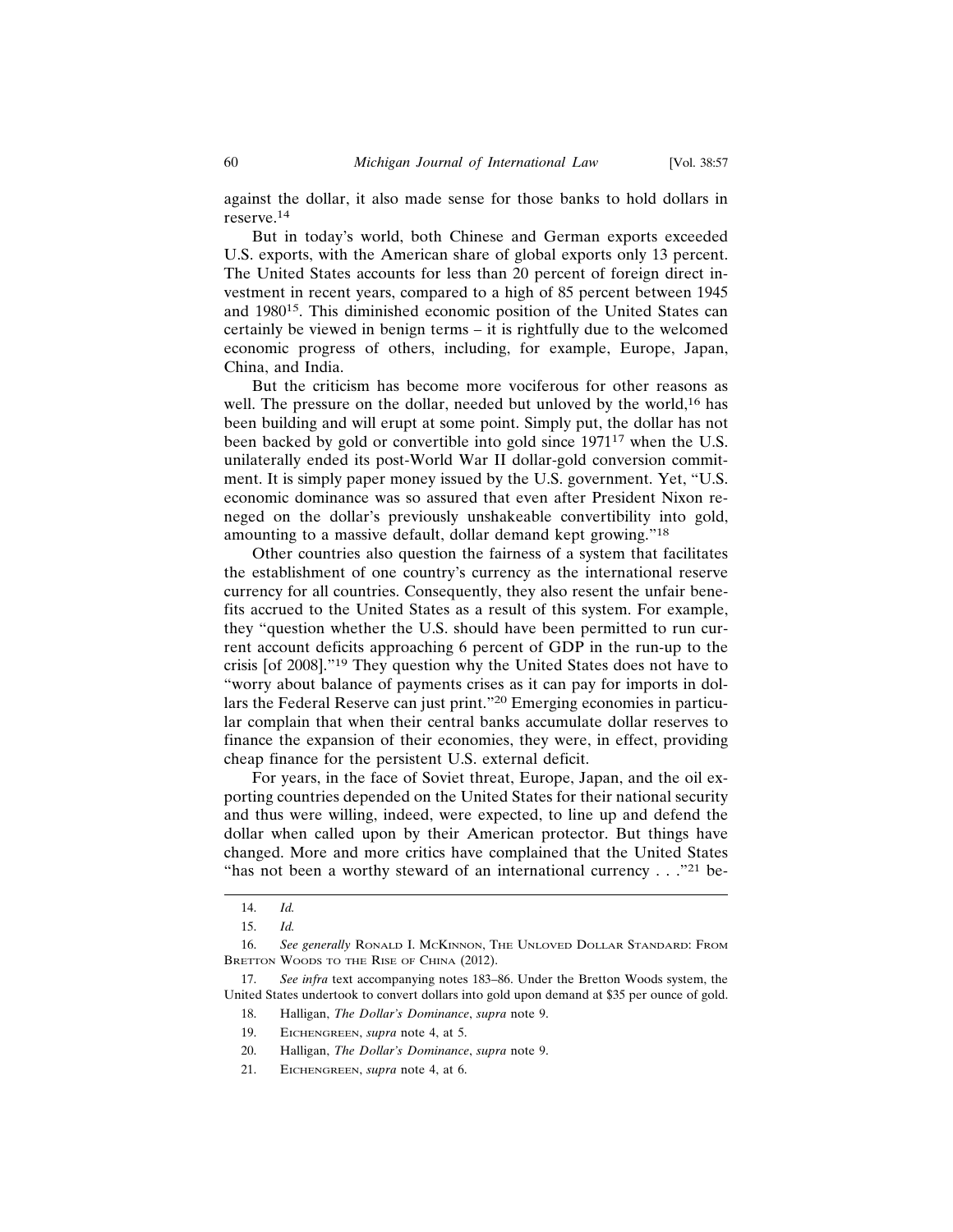cause of its heavy debt and chronic budget deficits. There is a vigorous debate about debt, particularly government debt and what is acceptable and constructive versus what is excessive and destructive.<sup>22</sup>

Moreover, financial, not just military tools are becoming powerful weapons in this economically interdependent and multipolar world. One surefire way of undermining a country's economy is to go after its currency. In 2013, the Xinhua News Agency, China's state press agency, issued the following denunciation of the United States "[I]nstead of honoring its duties as a responsible leading power, a self-serving Washington has abused its superpower status and introduced even more chaos into the world by shifting financial risks overseas  $\dots$  ."<sup>23</sup> The solution for an international system hostage to U.S. domination and abuse: "the introduction of a new international reserve currency that is to be created to replace the dominant U.S. dollar  $\dots$ ."<sup>24</sup> That is an explicit challenge to the dollar and the dollar-based system.

Critics contend that it is not only that China and other countries might see the United States as irresponsible. Rather, it is also that they are concluding that the system itself–global and multipolar economically yet national and unipolar monetarily–is becoming unstable and even unsustainable. Such systemic internal stress was severely compounded by external stress posed by "the 2008 financial crisis . . . [which] highlighted the financial fragility of the U.S. while underscoring the strength of emerging markets."<sup>25</sup>

In response to the impending crash and fear of severe deflation following Lehman Brothers' collapse,<sup>26</sup> the U.S. Federal Reserve (the "Fed") since 2008 has printed over \$3 trillion of new money.<sup>27</sup> Although the political limits of frenetic dollar printing may not have been reached as far as

<sup>22.</sup> For sources discussing the danger of increased debt, see KWASI KWARTENG, WAR AND GOLD: A FIVE-HUNDRED-YEAR HISTORY OF EMPIRES, ADVENTURES, AND DEBT 5-6 (2014); Carmen Reinhart & Kenneth Rogoff, *Growth in a Time of Debt*, 100 AM. ECON. REV. 573 (2010); Carmen M. Reinhart, Vincent R. Reinhart & Kenneth S. Rogoff, *Public Debt Overhangs: Advanced-Economy Episodes Since 1800*, 26 J. ECON. PERSPECTIVES 69 (2012). For skeptics, see Paul Krugman, *The Excel Depression*, N.Y. TIMES, Apr. 18, 2013; Thomas Herndon, Michael Ash & Robert Pollin, *Does High Public Debt Consistently Stifle Economic Growth? A Critique of Reinhart and Rogoff*, (Pol. Econ. Research Inst., University of Massachusetts Amherst, Working Paper No. 322, 2013).

<sup>23.</sup> Liu Chang, *Commentary: U.S. Fiscal Failure Warrants a De-Americanized World*, XINHUA NEWS AGENCY (Oct. 10, 2013, 9:57 AM), http://news.xinhuanet.com/english/indepth /2013-10/13/c\_132794246.htm.

<sup>24.</sup> *Id.*

<sup>25.</sup> EICHENGREEN, *supra* note 4, at 150.

<sup>26.</sup> Deflation is a general decline in prices caused by a reduction in money or credit. When cash is scarce and more valuable, businesses and people hoard and save rather than invest, crushing aggregate demand and causing GDP to plunge. Deflation can be caused by a decrease in spending, government or personal, or investment. Declining prices can lead to a downward spiral–declining profits, factory closure, increasing unemployment, declining incomes, and defaults on loans by businesses and individuals.

<sup>27.</sup> JAMES RICKARDS, THE DEATH OF MONEY 10 (2014) [hereinafter RICKARDS, DEATH OF MONEY].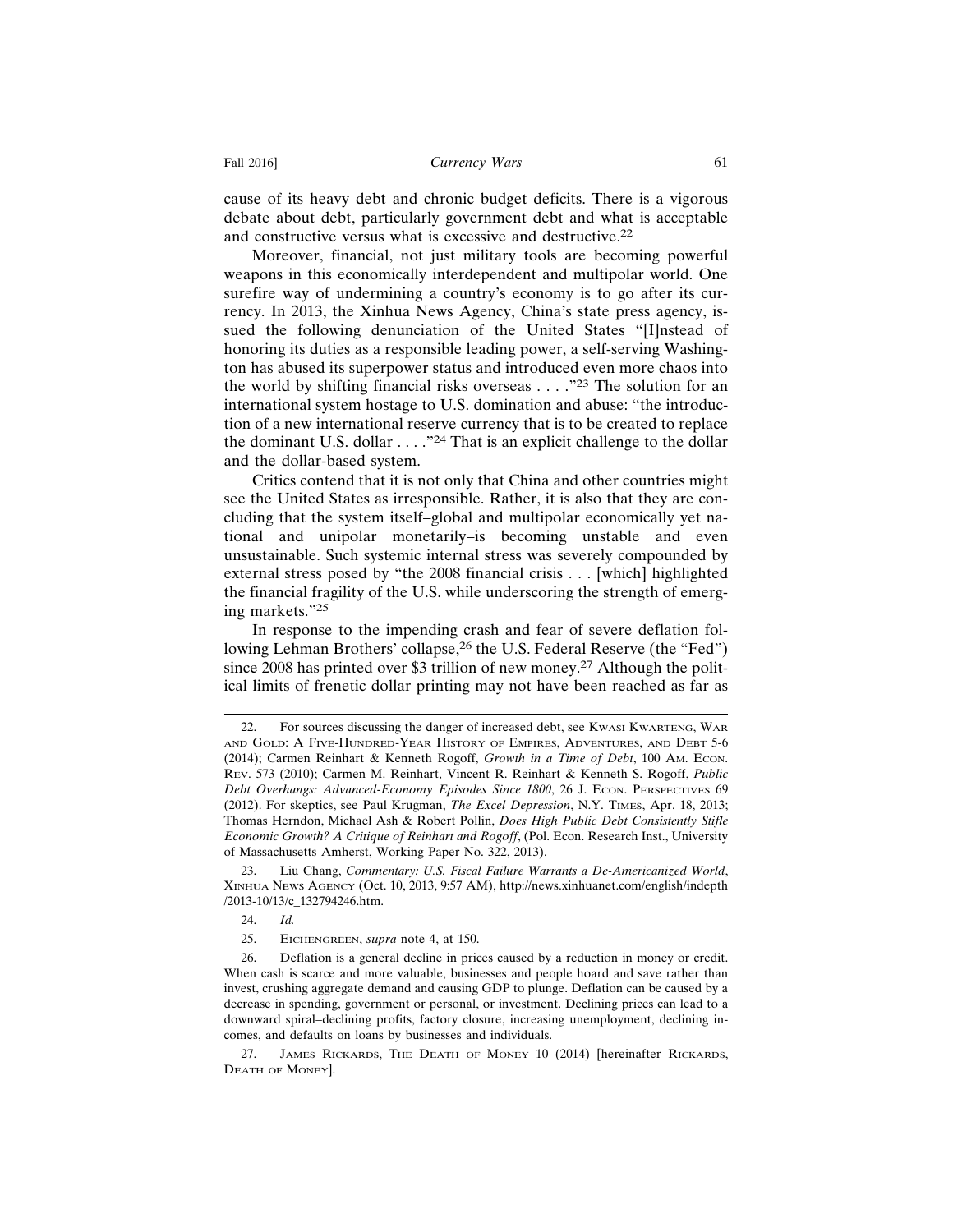the United States is concerned, as discussed later in this Article, this kind of dollar printing has created dangerous cracks in the international monetary system, with countries such as China, Russia and others waiting in the wings to exploit U.S. monetary instability.

It might seem anachronistic to write about dollar troubles when the dollar is currently strong (as of October 2016) or to warn about profound challenges posed by China and others to the dollar-based system when China's economy seems to be decelerating. Despite its weakening economy and stock market plunge in late 2015 and early 2016, China remains the world's second largest economy with annual growth of 7 percent and impressive employment figures resulting from China's mostly smooth transition from a manufacturing to a more service-oriented economy.28 Moreover, the sudden yuan devaluation in August 2015 was not a sign of Chinese weakness but actually "a point-blank, double-barreled shotgun blast aimed at U.S. markets."29 Pressured for years by the United States to stop devaluing the yuan because a devalued yuan makes Chinese exports cheaper and more competitive against American products, China's 2015 devaluation could not be faulted because it was ostensibly made under the cover of market forces – China could claim it was playing by free market rules in order to prepare the yuan for inclusion into the basket of world money called Special Drawing Rights (SDR) managed by the International Monetary Fund (IMF).

The international economic picture is evolving in complex ways. The purpose of the article is to connect the dots, look at long-term trends, and warn about fundamental fault lines and global headwinds that are not immediately obvious–all the more necessary when the economic snapshot of U.S. markets, and relatedly of the dollar, may appear more rosy than it should be.

In a highly influential book, *Unrestricted Warfare*, written by two Chinese military leaders and published by The People's Liberation Army of China, the authors observed that even countries with "the dual advantages of money and technology" have been unable to challenge U.S. domination.30 They suggested:

[A] breakthrough in our thinking can open up the domain of the weapons kingdom at one stroke. As we see it, a single man-made stock-market crash, a single computer virus invasion, or a single rumor or scandal that results in a fluctuation in the enemy country's exchange rates or exposes the leaders of an enemy country

<sup>28.</sup> Peter Eavis, *China's Economic Turmoil Sends Ripples to Global Markets*, N.Y. TIMES (Jan. 7, 2016), http://www.nytimes.com/2016/01/08/business/dealbook/chinas-economic -turmoil-sends-ripples-to-global-markets.html.

<sup>29.</sup> James Rickards, *China Destroys the August Myth*, DAILY RECKONING (Aug. 14, 2015), http://dailyreckoning.com/china-destroys-the-august-myth/.

<sup>30.</sup> COLONEL QIAO LANG & COLONEL WANG XIANGSUI, UNRESTRICTED WARFARE 15 (1999), http://www.c4i.org/unrestricted.pdf.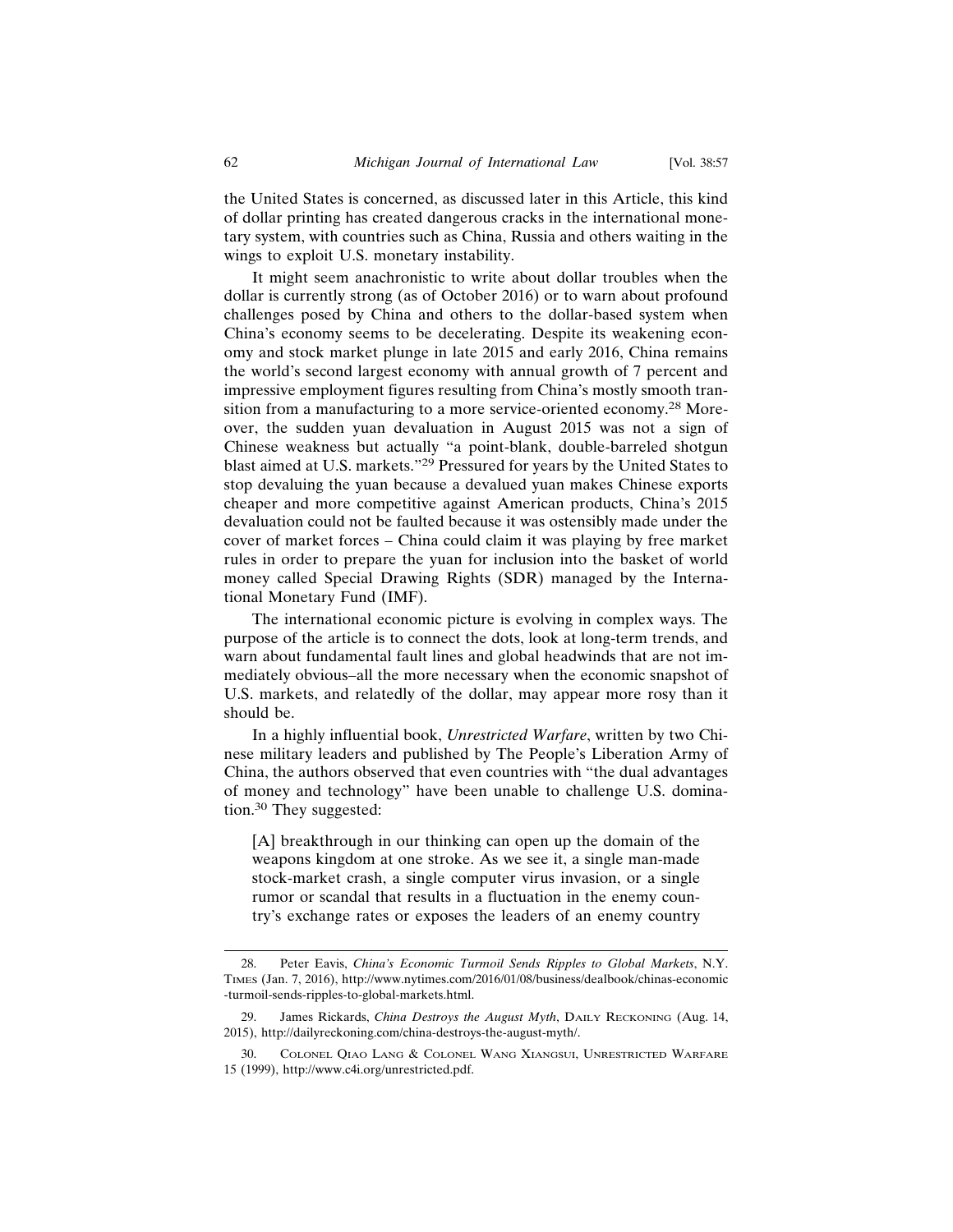on the Internet, all can be included in the ranks of new-concept weapons.<sup>31</sup>

As these authors noted in a colorfully worded chapter called "The War God's Face Has Become Indistinct," the cause of the debilitating 1997 East Asian currency crisis was "[a] surprise financial war attack that was deliberately planned and initiated by the owners of international mobile capital [which] ultimately served to pin one nation after another to the ground – nations that not long ago were hailed as 'little tigers' and 'little dragons.'"32 From this perspective, the 1997 Asian currency crisis, accompanied by riots and bloodshed from Thailand and Indonesia to South Korea, looked like a Western plot to destabilize the Asian economies. Then Prime Minister Mahathir bin Mohamad of Malaysia lashed out at the currency speculator George Soros and blamed international speculators for "the attempts to push us back by a decade through forced devaluation of our currency, through the rape of our share market."<sup>33</sup>

The 1997 Asian economic crisis made an indelible impression on China and brought to the forefront the possibility of financial calamity unleashed by currency crises. The authors warned that,

financial war is a form of non-military warfare which is just as terribly destructive as a bloody war, but in which no blood is actually shed. Financial warfare has now officially come to war's center stage. . . . The main protagonist in this section of the history book will not be a statesman or a military strategist; rather, it will be George Soros.<sup>34</sup>

Any attack on the dollar, via massive foreign sell-off of U.S. securities, for example, would drive up interest rates for the U.S. government as well as for everyday Americans (because higher interest rates would be needed to entice people, domestic and abroad, to buy otherwise less desirable securities). Yet, although this possibility and other developments have eroded the efficacy of the post-World War II dollar-based system and threatened to cause significant damage to U.S. national interests, they have occurred without much critical analysis in the international law literature.

To be clear, certain incidents have been noted but few have connected the dots to present a full picture. For example, in the past ten years, as I explain below, certain developments have been reported, but as separate rather than as a connected accumulation of instances that together, point to the imminence of global financial instability and the increasing reliance

<sup>31.</sup> *Id.* at 25.

<sup>32.</sup> *Id.* at 51. *See also* Steven Vines, *"Unscrupulous" Soros Fires a Broadside at Mahathir the "Menace,"* THE INDEPENDENT (Sept. 22, 1997), http://www.independent.co.uk/ news/business/unscrupulous-soros-fires-a-broadside-at-mahathir-the-menace-1240660.html.

<sup>33.</sup> Alan Friedman, *Soros Calls Mahathir a 'Menace' to Malaysia*, N.Y. TIMES (Sept. 22, 1997), http://www.nytimes.com/1997/09/22/news/22iht-soros.t.html.

<sup>34.</sup> LANG & XIANGSUI, *supra* note 30, at 51-52.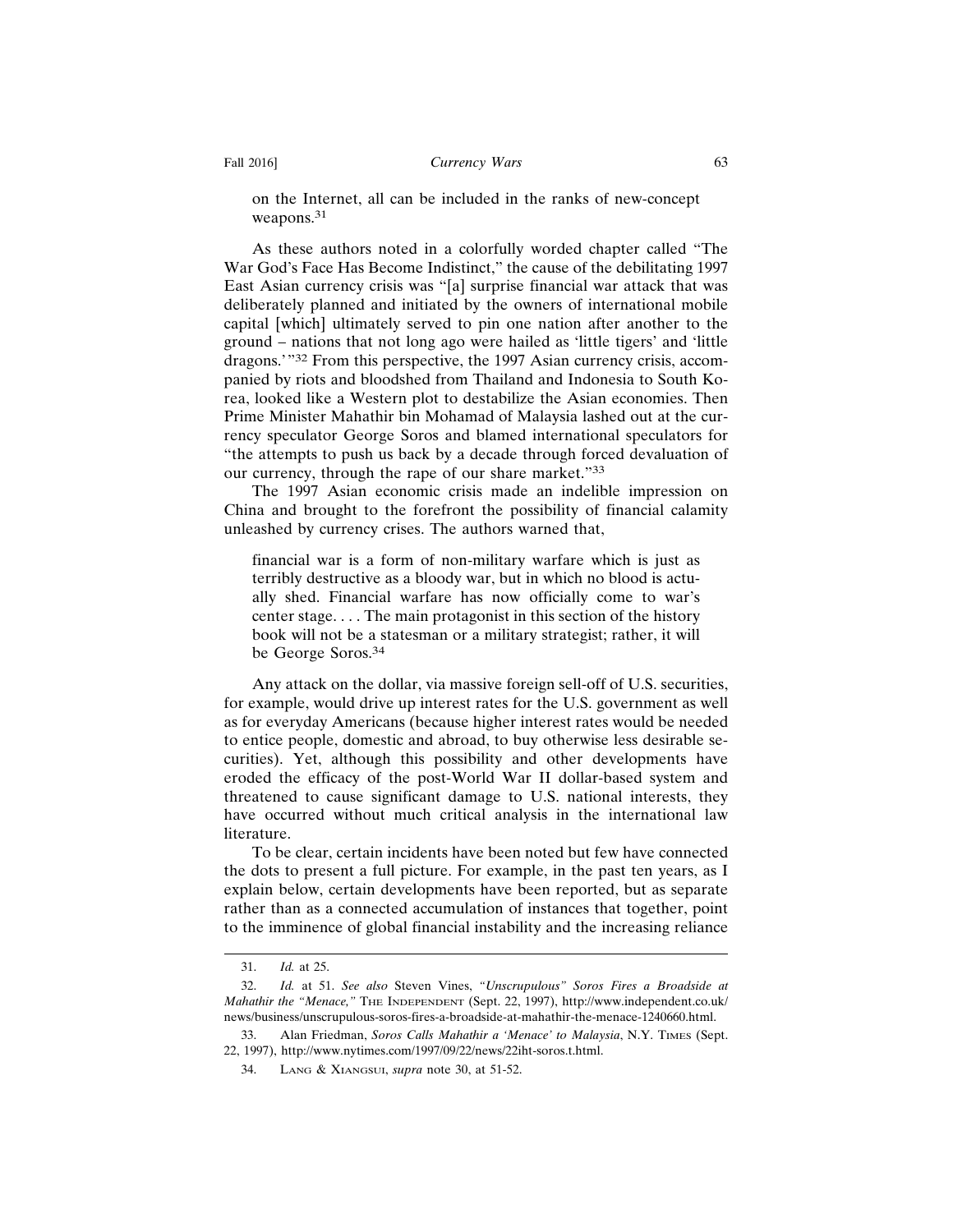by many countries on financial warfare instead of traditional use of force. The search for control of natural resources, gold, silver, commodities and something of value is all the more important when what the post-Bretton Woods system considers of value–paper money–is becoming increasingly abundant, freely printed by governments operating on chronic deficits.

Note the following examples. On October 28, 2008, RIA Novosti, one of the largest news agencies in Russia, reported that Russian Prime Minister Vladimir Putin proposed that Russia and China switch to national currency payments, instead of the U.S. dollar, when engaged in bilateral trade.35 On November 15, 2008, Reuters covered Iranian conversion of financial reserves into gold, $36$  while four days later, various news outlets reported that the central bank of China was considering raising its gold reserves by 4000 metric tons from 600 tons to diversify dollar risk.37 Five years later, China determined that its gold reserves should be further increased to "ensure national economic and financial safety, promote yuan globalization i.e., the renminbi as reserve currency and as a hedge against foreign-reserve risks i.e., a dollar meltdown," according to Gao Wei, an official from the Chinese Department of International Economic Affairs of Ministry of Foreign Affairs.<sup>38</sup> On March 23, 2009, without referring explicitly to the dollar, the Governor of the People's Bank of China (PBOC) called for "an international reserve currency that is disconnected from individual nations and is able to remain stable in the long run  $\dots$ .  $\frac{1}{39}$  Over a span of five years, countries such as China, Brazil, India, Mexico, Japan, South Korea, Iran, Russia, and the United Arab Emirates have not only quietly increased their gold holding but have also engaged in currency swap agreements in which they agreed to use each other's currencies in

37. *China PBOC Mulls Raising Gold Reserve By 4,000 Tons*, FXSTREET (Nov. 19, 2008), https://www.fxstreet.com/news/82afe43d-8d3c-494d-894d-113c196ed750; Dan Popescu, *China's Gold Reserves Updated: Surprised?*, GOLD BROKER (Aug. 10, 2015), https://www. goldbroker.com/news/china-gold-reserves-updated-surprised-824; *see also* World Gold Council, China Gold Report: Gold in the Year of the Tiger 50 (Apr. 2010) http://www.exchangetradedgold.com/media/ETG/file/WOR5797\_Gold\_Invest\_Report\_China\_Web.pdf (the State Council advisor Ji Xiaonan suggested that China should invest in 1,000 tons of gold each year, with a goal of achieving 6,000 tons in three to five years and 10,000 tons in eight to ten years).

38. Jeff Nielson, *China Puts Gold Where Its Money Is*, THE STREET (May 3, 2013), http://www.thestreet.com/story/11913810/1/china-puts-gold-where-its-money-is.html.

39. *China Eyes SDR as Global Currency*, CHINA DAILY (Mar. 23, 2009), http:// www.chinadaily.com.cn/business/2009-03/23/content\_7607627.htm; *see also* Zhou Xiaochuan, Zhou Xiaochuan's Statement on Reforming the International Monetary System, COUNCIL ON FOREIGN REL. (Mar. 23, 2009), http://www.cfr.org/china/zhio-xiaochuans-statement-reform ing-international-monetary-system/p18916 (proposing a "super-sovereign reserve currency managed by a global institution").

<sup>35.</sup> *PM Putin Suggests Russia, China Ditch Dollar in Trade Deals*, RIA NOVOSTI (Oct. 28, 2008), http://en.ria.ru/russia/20081028/117991229.html (statement of Vladimir Putin) ("We should consider improving the payment system for bilateral trade, including by gradually adopting a broader use of national currencies.").

<sup>36.</sup> Fredrik Dahl, *Iran Switches Reserves to Gold*, REUTERS (Nov. 15, 2008, 3:14 AM), http://www.reuters.com/article/2008/11/15/us-iran-gold-idUSTRE4AE1F820081115.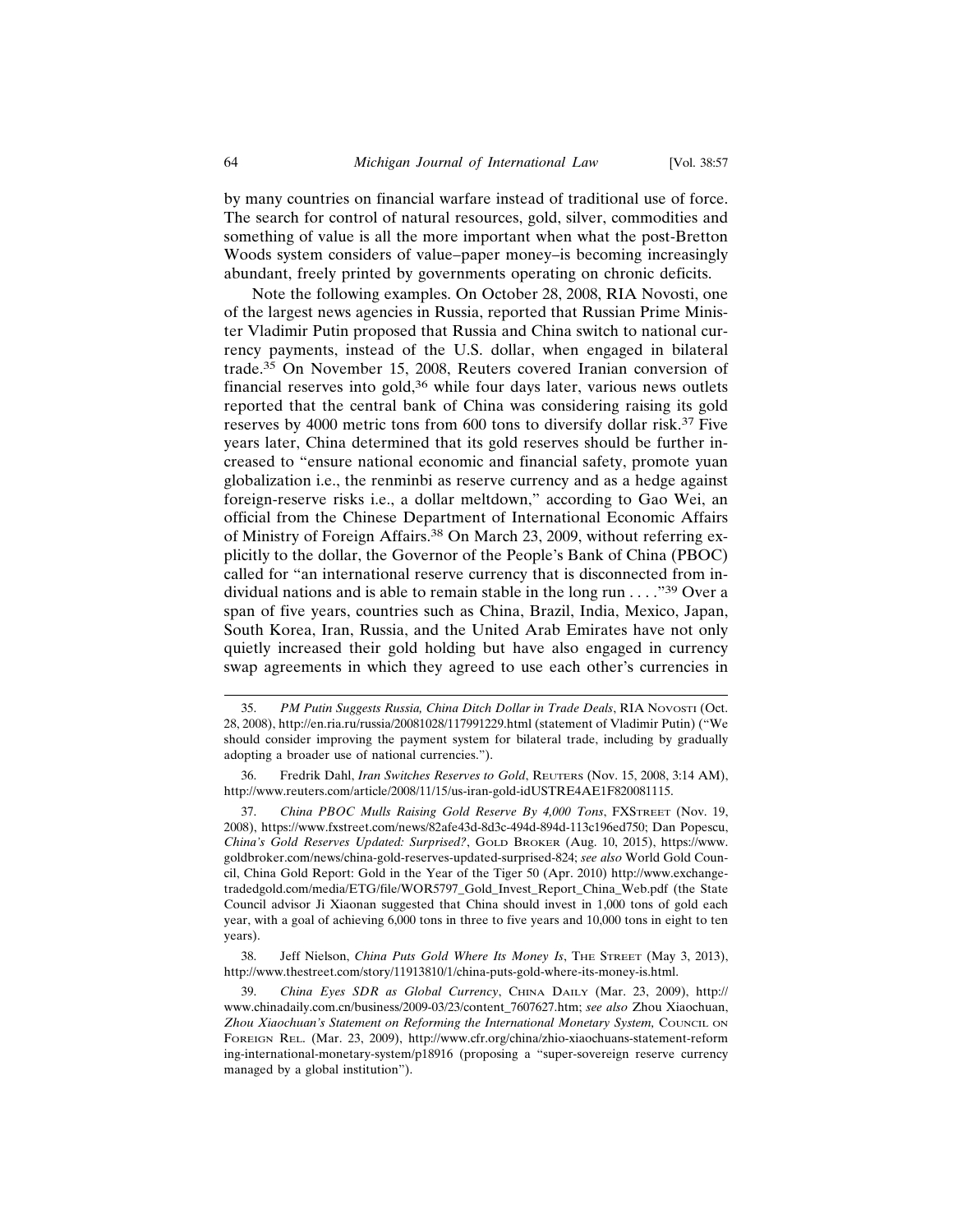bilateral or regional trade. In yet another type of deal, countries also agreed to engage in a barter system–Iranian oil for Chinese goods.<sup>40</sup>

Against this background, two developments are particularly important because they show the beginning of the erosion of dollar hegemony. First, note the concerted actions by Brazil, Russia, India, China, and South Africa (BRICS) to pursue a dollar-alternative path, most notably the establishment by BRICS of a New Development Bank (NDB) as a rival to the Western-dominated Bretton Woods system.41And second, take as an example the historic gas deal worth 400 billion, between Russia and China, concluded after ten years of negotiations, to provide the world's fastest growing economy with the natural gas it needs for the next thirty years,<sup>42</sup> most likely to be transacted in yuan, not dollars, undercutting both the primacy of the U.S. dollar as the top dog currency used in oil trades and its role as the international reserve currency.<sup>43</sup>

These are not random developments. Despite apparent signs of strength–depending on when a financial snapshot is taken–the dollarbased system and indeed, the dollar itself, are increasingly challenged. In a world of fiat money,<sup>44</sup> massive dollar printing via Quantitative Easing  $(QE)^{45}$  by the Fed since the 2008 crisis has had enormous consequences

<sup>40.</sup> *See* Najmeh Bozorgmehr, Anna Fifield & Leslie Hook, *China and Iran Plan Oil Barter*, FIN. TIMES (July 25, 2011), http://www.ft.com/cms/s/0/2082e954-b604-11e0-8bed-00144 feabdc0.html#ixzz1T8N4nYws. Although the deal was precipitated by U.S. sanctions against Iran, which have blocked China from paying at least \$20 billion for oil, it has nonetheless resulted in the dollar being bypassed.

<sup>41.</sup> This is in addition to China's formation of a China-led Asian Infrastructure Investment Development Bank (AIID), which, combined with the BRICS Bank, poses a challenge to the World Bank and the IMF. Lawrence Summers, Secretary of the Treasury under President Clinton, characterized the founding of the AIID "as the moment the United States lost its role as the underwriter of the global economic system." Lawrence Summers, Editorial, *Time U.S. Leadership Woke up to New Economic Era*, FIN. TIMES (Apr. 5, 2015), http:// www.ft.com/intl/cms/s/2/a0a01306-d887-11e4-ba53-00144feab7de.html#axzz3msNDL2Ml. According to Summers, there has been "no event since Bretton Woods comparable to the combination of China's effort to establish a major new institution and the failure of the U.S. to persuade dozens of its traditional allies, starting with Britain, to stay out of it." *Id.*

<sup>42.</sup> Russia and China Agree 400 Billion Natural Gas Supply Deal, THE GUARDIAN (May 23, 2014), http://www.theguardian.com/business/2014/may/23/russia-china-agree-gassupply-chain.

<sup>43.</sup> Matt Clinch, *What Russia China Relations Mean for the Dollar*, CNBC: CURREN-CIES (May 27, 2014), http://www.cnbc.com/id/101705303 [hereinafter Clinch, *Russia-China Relations*].

<sup>44.</sup> Fiat money is money whose value is derived from government decree or regulation. By contrast, commodity money is based on the value of the commodity itself, such as gold or silver, which has other uses besides use as a medium of exchange. *See* JOHN MAY-NARD KEYNES, *The Classification of Money*, *in* A TREATISE ON MONEY 7 (1930); *see also* N. GREGORY MANKIW, PRINCIPLES OF ECONOMICS 659 (5th ed. 2008) ("Fiat money, such as paper dollars, is money without intrinsic value: It would be worthless if it were not used as money.").

<sup>45.</sup> Quantitative easing is a monetary policy used by the Federal Reserve to purchase government and other securities. The Federal Reserve creates new money, increases the money supply, and lowers interest rates. By putting more money into the financial system, it is hoped banks will lend it to consumers and businesses to jumpstart the economy and avoid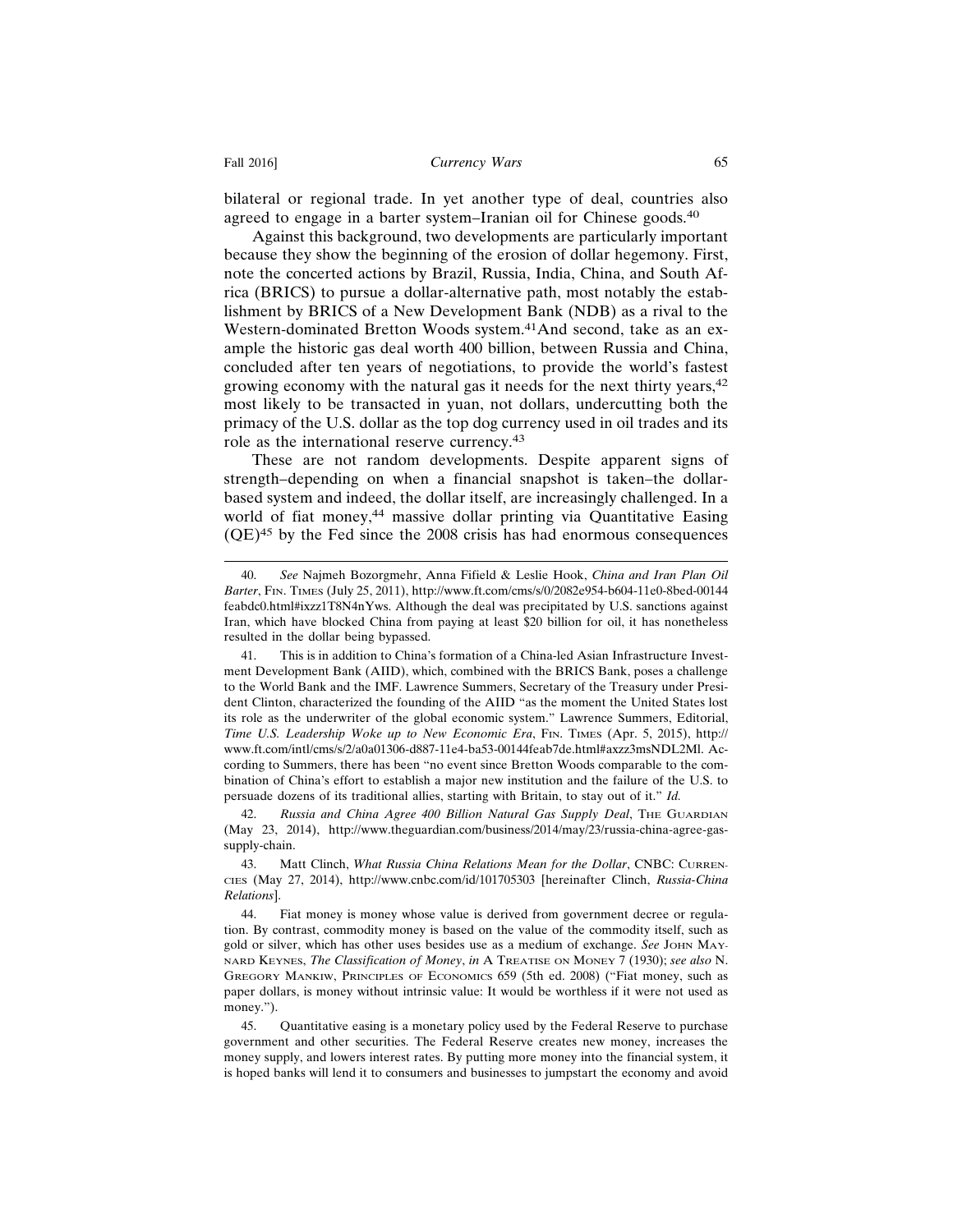for the United States and the rest of the world.46 Briefly, QE is a policy used by central banks such as the Fed to create new money which is then used by the government to buy assets and spur economic recovery and growth. First, countries that have held dollars as reserves worry about the value of their dollar holdings when Fed floods the market with dollars. The devaluation of the dollar during QE has resulted in the overvaluation of other currencies–Brazil's currency, the real, for example, rose to a tenmonth high against the dollar in 2010, prompting Brazil's Finance Minister to declare that "[w]e're in the midst of an international currency war. This threatens us because it takes away our competitiveness."47 Indeed, because most countries have to export to get U.S. dollars, a strong currency hurts their exports because it makes their goods expensive to foreign buyers.48 Second, despite the creation of so much new money through QE, the United States was able to avoid unleashing inflation domestically because inflation was exported to the world instead, causing, as I discuss later in the Article, additional angst with the dollar-based system. QE became an American weapon, especially against China.

Some countries have found ways to fight back. When the United States warned Russia about Russian aggression in the Ukraine and Crimea, Russian Presidential Advisor Sergei Glazyev shrugged, noting that "[w]e hold a decent amount of treasury bonds–more than \$200 billion–and if the United States dares to freeze accounts of Russian businesses and citizens, we can no longer view America as a reliable partner . . . . We will encourage everybody to dump U.S. Treasury bonds, get rid of dollars as an unreliable currency and leave the U.S. market."<sup>49</sup>

Attacking a country's currency means attacking it on many fronts. "The value of a nation's currency is its Achilles' heel. If the currency col-

47. *Brazil Warns of World Currency War*, REUTERS (Sept. 28, 2010), http:// www.telegraph.co.uk/finance/economics/8029560/Brazil-warns-of-world-currency-war.html.

48. The term "currency war" has been used to describe competitive devaluations by countries to achieve a low exchange rate for their currencies. But at the same time it is important to realize that no one country wants its currency to be so devalued that it becomes the least valued currency or a worthless currency. Carolyn Cui, *Foreign Reserves Slip in Emerging Markets, Raising Risks*, WALL ST. J., June 23, 2015. Sales of U.S. dollars are designed to prop up the value of their own currencies.

deflation. Relatedly, when more money is created, the value of the currency also goes down. Prices will likely go up–hence no deflation, but possibly inflation. Devalued currency also has the benefit of boosting U.S. exports. Michael Janda, *Your Questions: Quantitative Easing Explained*, ABC NEWS (Sept. 20, 2012), http://www.abc.net.au/news/2012-09-14/what-do-youwant-to-know-about-quantitative-easing/4260828.

<sup>46.</sup> Devaluation is a double-edged sword. Countries like China that rely on exports do not want their currencies to appreciate much because that would make their exports more expensive to others. On the other hand, no one wants a devalued, worthless currency either. But because the U.S. dollar is a reserve currency, its devaluation has global implications, as this Article explains.

<sup>49.</sup> Greg Morcroft, *Ukraine Crisis Takes New Spin as Russia Threatens to Dump US Treasurys if Sanctions Imposed*, INT'L BUS. TIMES (Mar. 4, 2014), http://www.ibtimes.com/ ukraine-crisis-takes-new-spin-russia-threatens-dump-us-treasurys-if-sanctions-imposed-15592 38.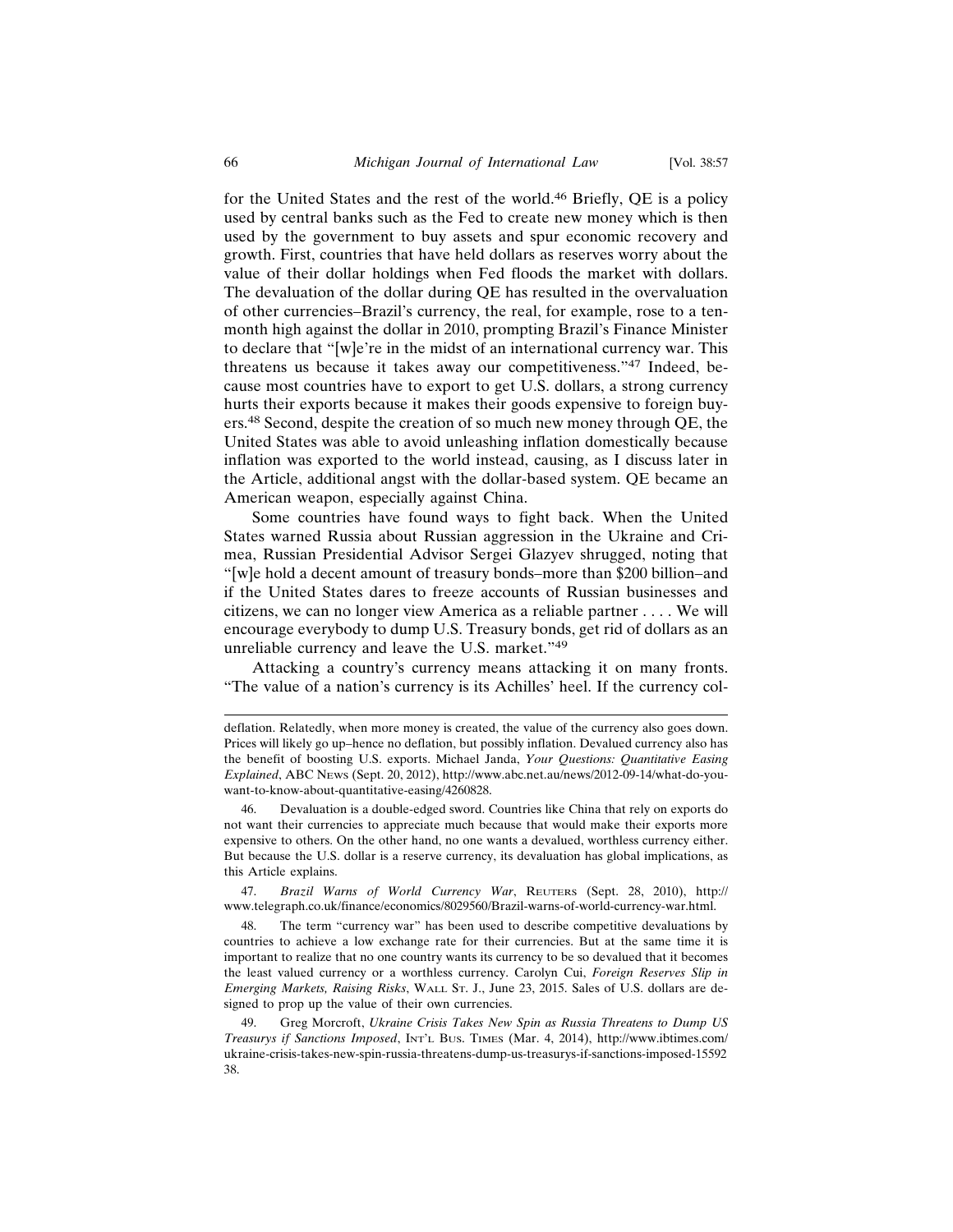lapses, everything else goes with it."50 Despite globalization, the market for bonds and stocks is still segmented–not so with currency because "stocks, bonds, commodities, derivatives and other investments are all priced in a nation's currency. If you destroy the currency, you destroy all markets and the nation."51 This Article examines how and why the dollar is being challenged. Part I provides a brief history of the U.S. dollar, showing how it has evolved from something with intrinsic value to something that has no intrinsic value, except via government fiat. Part I traces the evolution of money in the United States, from its original foundation in commodities and gold and silver coins, to the creation of money via Federal Reserve notes which function as money substitutes, that is, paper instruments that represent gold and silver and presumably can be converted into real money. The aim of Part I is to show that money was originally rooted in something of value and that over time, its value was debased and became more attenuated and symbolic rather than intrinsic.

Part II examines U.S. power after World War II and the rise of the dollar as the preferred currency of the international economic system. It will focus on the dominance of the dollar-centered global economy and discuss the "exorbitant privilege"52 the system has given the United States. For example, to protect this system and the privilege it bestows on the United States, the United States pressured its allies, particularly Germany, to refrain from demanding that dollars be exchanged for gold.

The situation today is starkly different. The first serious crack in this system began in 1971 when President Nixon severed the dollar from the gold-dollar link. Once the dollar's gold convertibility was broken, the dollar has no intrinsic value–yet for years, managed to retain its dominance despite this severance. "For better or worse, contemporary fiat currency systems do not *require* bullion in order to function. What they do require is faith. 'Credit' and 'credible' come from the same root word, after all.<sup>53</sup> We come back to the notion of trust.<sup>54</sup> When trust in paper money is eroded, the system cracks further.

But over the years, the United States has managed to contain these incipient cracks. Despite its severance from gold, the dollar's unique status has been ensured by linking it to oil. "Implicitly since 1945 and explicitly since 1974, the United States has guaranteed Saudi Arabia's security in exchange for Saudi support for the dollar as the sole medium of exchange for energy exports . . . . "<sup>55</sup> Any country that buys Gulf oil must pay in dollars–hence the term petrodollars. The global demand for dollars contin-

<sup>50.</sup> JAMES RICKARDS, CURRENCY WARS: THE MAKING OF THE NEXT GLOBAL CRISIS 145 (2012) [hereinafter RICKARDS, CURRENCY WARS].

<sup>51.</sup> *Id.* at 146.

<sup>52.</sup> EICHENGREEN, *supra* note 4, at 4.

<sup>53.</sup> *Central Bank Gold Reserves: Monetary Economics with a Vengeance*, THE ECONO-MIST (Jan. 18, 2013), http://www.economist.com/blogs/freeexchange/2013/01/central-bankgold-reserves.

<sup>54.</sup> *Id.*

<sup>55.</sup> RICKARDS, DEATH OF MONEY, *supra* note 27, at 156.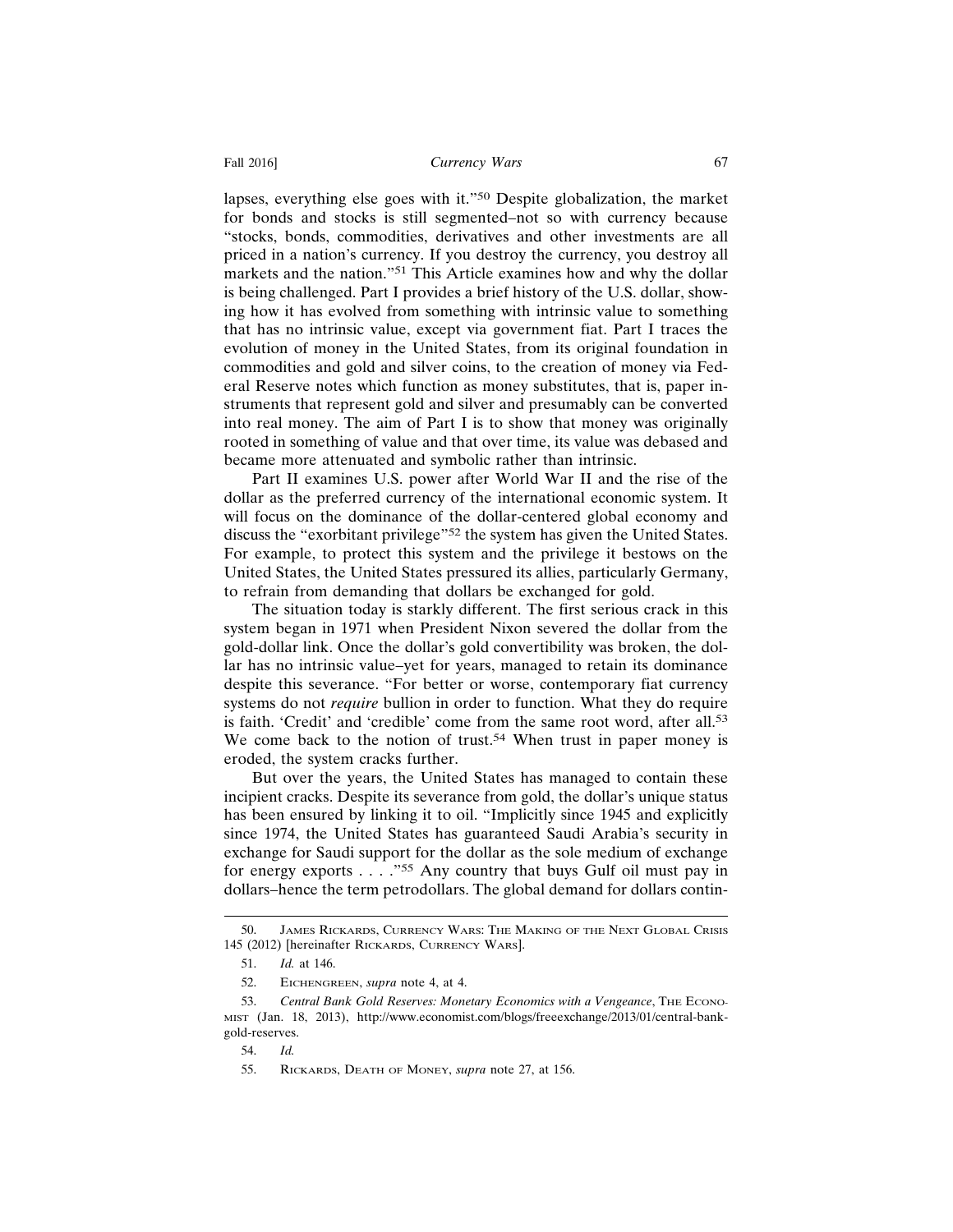ues because the global demand for oil continues. Part II shows that despite the immense advantages the dollar has received as a result of the agreement to price oil in dollars, the stresses and fractures responsible for the rupture of the dollar-gold link continue to this day, exacerbated by internal dysfunction and external challenges.

Part III explores the consequences for the United States and the international system if and when the dollar-based system erodes. The dollar faces both endogenous and exogenous threats. Indeed, the decline of the dollar-based system is caused by the convergence of many factors. Some are self-inflicted, that is, a result of a crescendo of debt, deficit and dysfunction. Some may be the inevitable result of other countries catching up to the United States so that U.S. absolute dominance is diminished if measured from its heights after World War II. But it is also fair to say that many countries have worked to diminish the dollar's role as an international reserve, to usher in a different international economic system, and to benefit from this new de-Americanized world.

Part III also studies the 2008 financial crisis and how global economic decline and U.S. actions ironically created a double edge sword, preventing deflation, but also precipitating mistrust in and resentment of dollar domination. Through QE, the Fed created new money to buy government bonds and other assets to finance the government's ballooning deficit. As Philip Coggan argues, "[t]he world now operates with a system where money can be created at will or by decree,"<sup>56</sup> increasing debt and deficit. As more dollars are printed, dollars became cheaper. Part III shows how dollar devaluation during the QE period has upset countries with large dollar holdings and produced deep fault lines in the international economic system.57 Part III also studies the effect of QE on China specifically, a large holder of dollar assets and on other emerging economies generally. China does not welcome the devaluation of its dollar holdings and in fact, sees "[m]aintaining the real value of its reserves [as] one of [its] keys to maintaining internal social control."<sup>58</sup> China has in fact taken

<sup>56.</sup> PHILIP COGGAN, PAPER PROMISES: DEBT, MONEY, AND THE NEW WORLD ORDER 3 (2011).

<sup>57.</sup> At the time, QE weakened the dollar abroad. But as Europe and Japan have begun their own QE, the dollar has been rising in value. Jeff Sommer, *The Strong Dollar Is Always Good, Except When It Isn't*, N.Y. TIMES (Jan. 24, 2015), http://www.nytimes.com/ 2015/01/25/business/the-strong-dollar-is-always-good-except-when-it-isnt.html.

<sup>58.</sup> RICKARDS, *supra* note 50, at 159

The value of China's massive foreign exchange reserves, the fortunes of exporters and the flows of hot money into the country are all shaped by the [U.S. dollar/ renminbi] USD/RMB exchange rate and the international currency system. China has a greater stake in the dollar system than many other countries because of its massive foreign currency reserve and heavy reliance on trade-related growth. China has found itself constrained by the enduring systemic power of the United States and the centrality of the dollar in the international monetary system.

Gregory Chin & Wang Yong, *Debating the International Currency System: What's in a Speech*, 6 CHINA SECURITY 1, 3-4 (2010).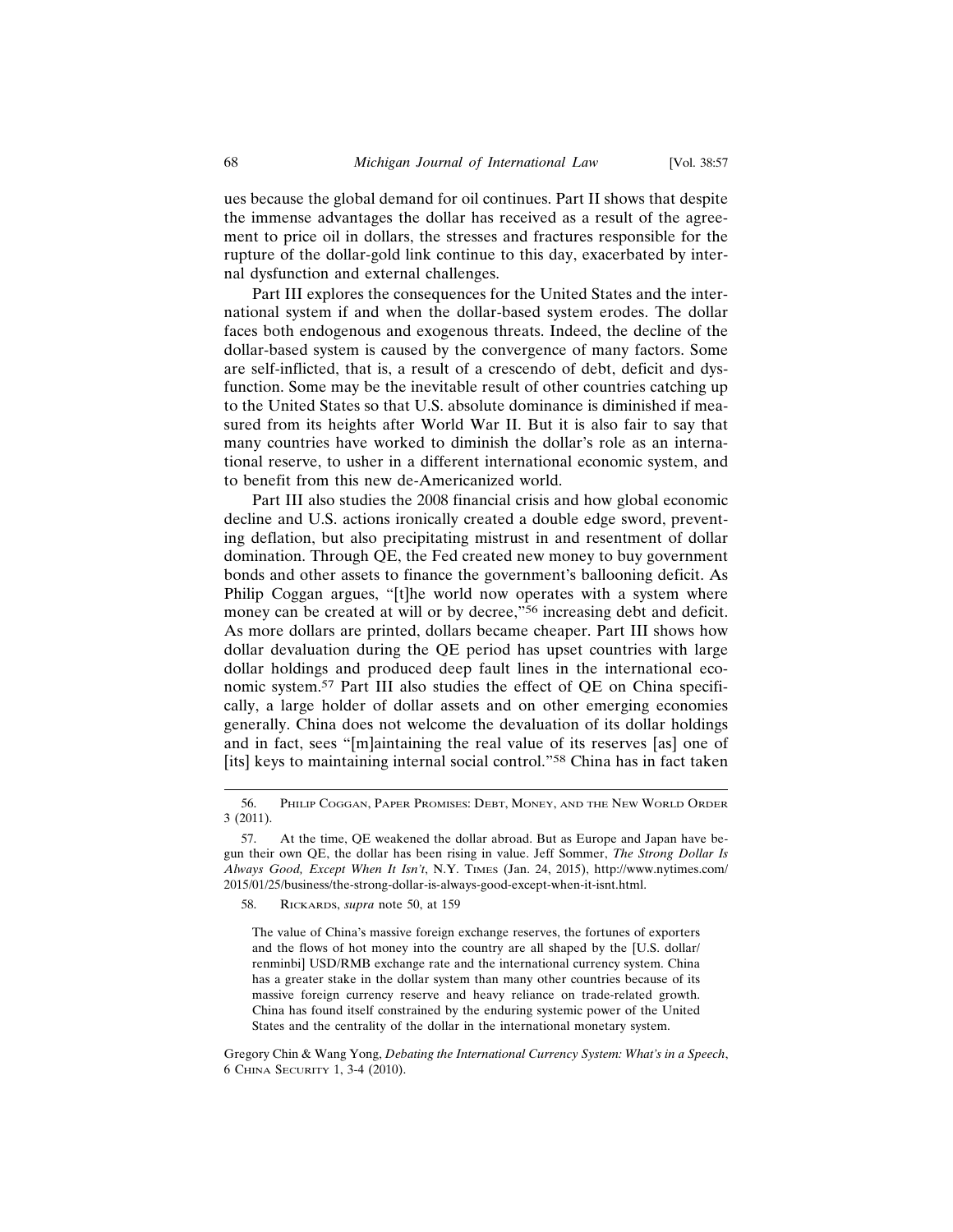countermeasures to prevent financial loss and to carve, in the long run, an alternative route to the one dominated by the dollar.

Part III also looks at how QE not only devalues the dollar but also exports inflation to many countries, wreaking financial and political havoc in the process. When the United States used QE to create new money, "the money that the US printed to stimulate the US economy did not stay in the US. It flowed out into the rest of the world and generated a lot of financial volatility, which in turn negatively affected the livelihoods of billions of people."59 As one commentator analogized, it is as if

America, living in one of the cabins on our global boat, encountered some dirt in its cabin and decided to give it an almighty scrub by using a lot of soap and water. However, as it did so, it swept all its dirty water out of its own cabin and "allowed" it to flow into other cabins on the boat. $60$ 

The massive amount of dollars flowing out of the United States, where interest rate was already close to zero, in search of higher yield in other countries, led to inflation elsewhere. Chen Deming, the Chinese Commerce Minister, charged the United States with irresponsible money printing. "Because the U.S.' issuance of dollars is out of control and international commodity prices are continuing to rise, China is being attacked by imported inflation."61 The Chinese government remembers all too well that commodity inflation was also a catalyst of the June 1989 Tiananmen Square protests. And as many commentators have noted, it is not coincidental that civil unrest and riots erupted in Tunisia in early 2011, spreading to Egypt, Yemen, and beyond, when poor countries in the Middle East strained their budgets to alleviate the worst effects of food inflation62 partly caused by U.S. QE unleashed.

Despite the considerable advantages of incumbency and the lack of viable alternatives to the U.S. dollar, it is by no means certain that the United States can successfully maintain dollar hegemony. In fact, the dollar almost lost its status as the world's reserve currency in 1978–when the Federal Reserve dollar index plummeted and the U.S. Treasury had to

By printing almost \$2,000bn dollars and using that money to buy assets, the United States created a rising tide of liquidity that has lifted all asset prices, including commodities, and more specifically agricultural products. Just as chronic food shortages were a big catalyst in the 1991 revolution in the Soviet Union, rising food prices have been a catalyst for the social unrest in the Middle East and north Africa.

*See also infra* notes 253-61 and accompanying text.

<sup>59.</sup> MAHBUBANI, *supra* note 3, at 70.

<sup>60.</sup> *Id.*

<sup>61.</sup> *Id.* at 71.

<sup>62.</sup> Scott Minerd, *U.S. Will Win from Middle East Domino Effect*, FIN. TIMES (Feb. 28, 2011), https://www.ft.com/content/31874fd2-4337-11e0-aef2-00144feabdc0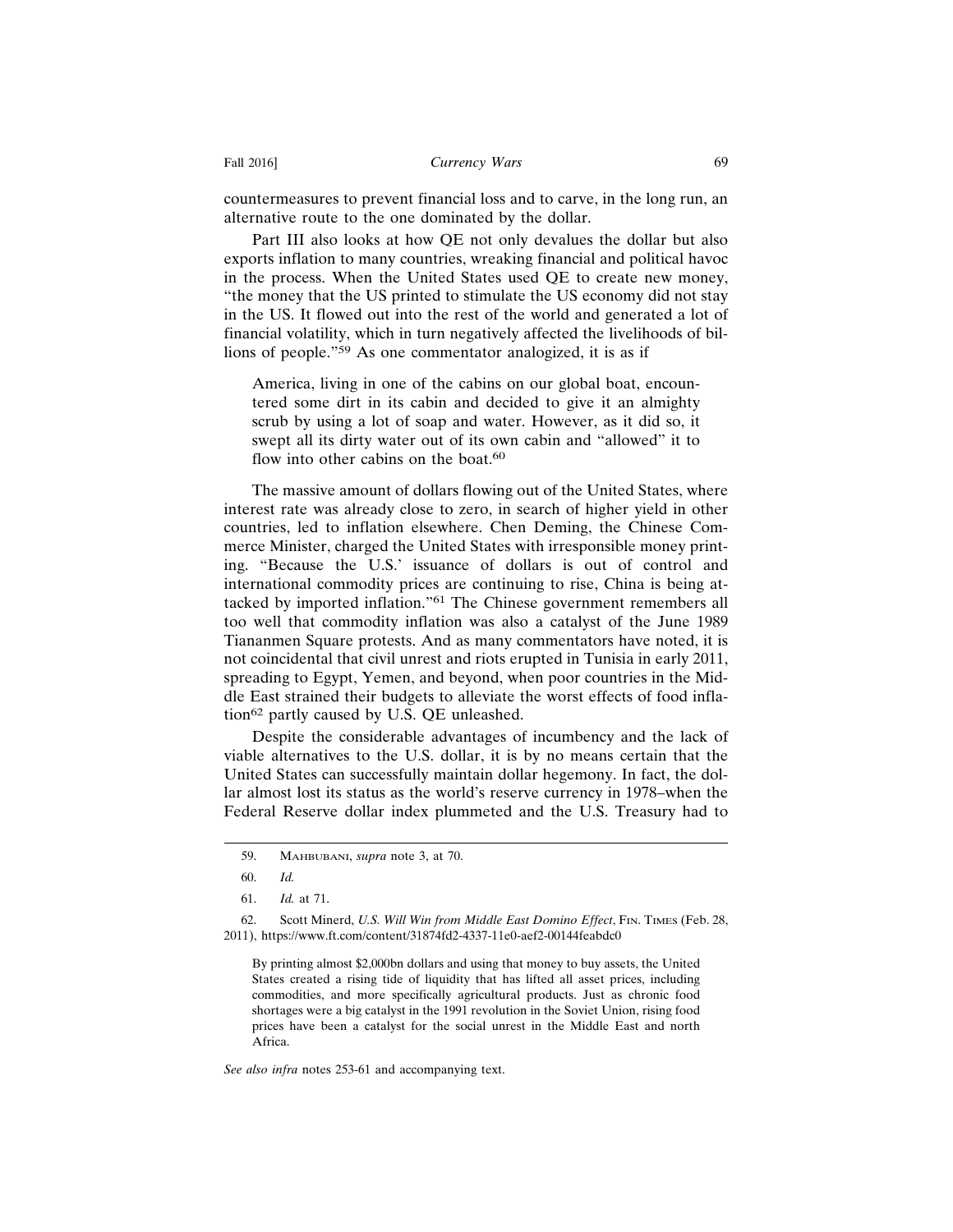issue government bonds denominated in Swiss francs precisely because foreign creditors lacked confidence in the dollar as a store of value.<sup>63</sup>

Although the word "collapse" sounds apocalyptic, the international monetary system has already collapsed three times in recent history–in 1914, 1939, and 1971. Moreover, that one country can make another country's currency collapse cannot be surprising. The United States itself has waged a currency war against Iran, wreaking devastation on Iran and the Iranian currency, the rial.64 As Part III shows, U.S. sanctions—against Iran and Russia, for example—has also meant, ironically, that alternative non-dollar-based systems are being created by those countries and others as a counterpunch or as a way to bypass those sanctions. Different countries are also entering into bilateral trade, using their own currencies, rather than the dollar, as payment. But more threatening to the dollar's supremacy is the decision by many to sever the dollar-oil link, which would decrease global demand for dollars.

What could trigger collapse? For example, China could dump its dollar-denominated assets, including U.S. Treasury bonds, causing a sharp rise in U.S. interest rates, inflation, possibly the collapse of the dollar on foreign exchange markets, and destruction of capital formation. But that could also mean economic suicide for China, given its own large dollar holdings. China could also diversify its cash reserves away from dollardenominated securities of any kind, and even if the yen, euro, and sterling instruments are not deemed appealing, it could acquire, instead, commodities such as gold, oil, copper. Indeed, it has done precisely this. As many have reported, China has been secretly accumulating gold, ranking now as both the largest producer as well as the largest importer of gold.<sup>65</sup> One can see that the accumulation of gold by China, as well as Russia, "presages a shift to a new reserve asset."<sup>66</sup> Gold accumulation is a hedge against dollar devaluation or dollar collapse.67 Accumulating gold is a way of "getting out of paper money and into hard assets, while immunizing those assets from a stock exchange closure . . . . [It] is also a hedge against inflation and financial panic."<sup>68</sup>

Alan Greenspan, the Fed's thirteenth Chairman, warned, "If China were to convert a relatively modest part of its \$4 trillion foreign exchange

- 66. RICKARDS, DEATH OF MONEY, *supra* note 27, at 12.
- 67. Clinch, *Russia-China Relations*, *supra* note 43.
- 68. RICKARDS, DEATH OF MONEY, *supra* note 27, at 171.

<sup>63.</sup> RICKARDS, DEATH OF MONEY, *supra* note 27, at 1.

<sup>64.</sup> *Id.* at 54; Jay Solomon, *Iran Central Banker Akbar Komijani Seeks Economic Turnaround*, WALL ST. J. (July 1, 2014), http://www.wsj.com/articles/iran-central-banker-ak bar-komijani-seeks-economic-turnaround-1404257967 ("The sanctions the Obama administration placed on Bank Markazi blocked the institution from conducting financial transactions with virtually any foreign bank and drastically cut Tehran's ability to repatriate most oil revenues.").

<sup>65.</sup> Shu-Ching Jean Chen, *China's Secret Vaults: Where Is All the Missing Gold*, FORBES (Mar. 18, 2014), http://www.forbes.com/sites/shuchingjeanchen/2014/03/18/chinas-se cret-vaults-where-is-all-the-missing-gold/.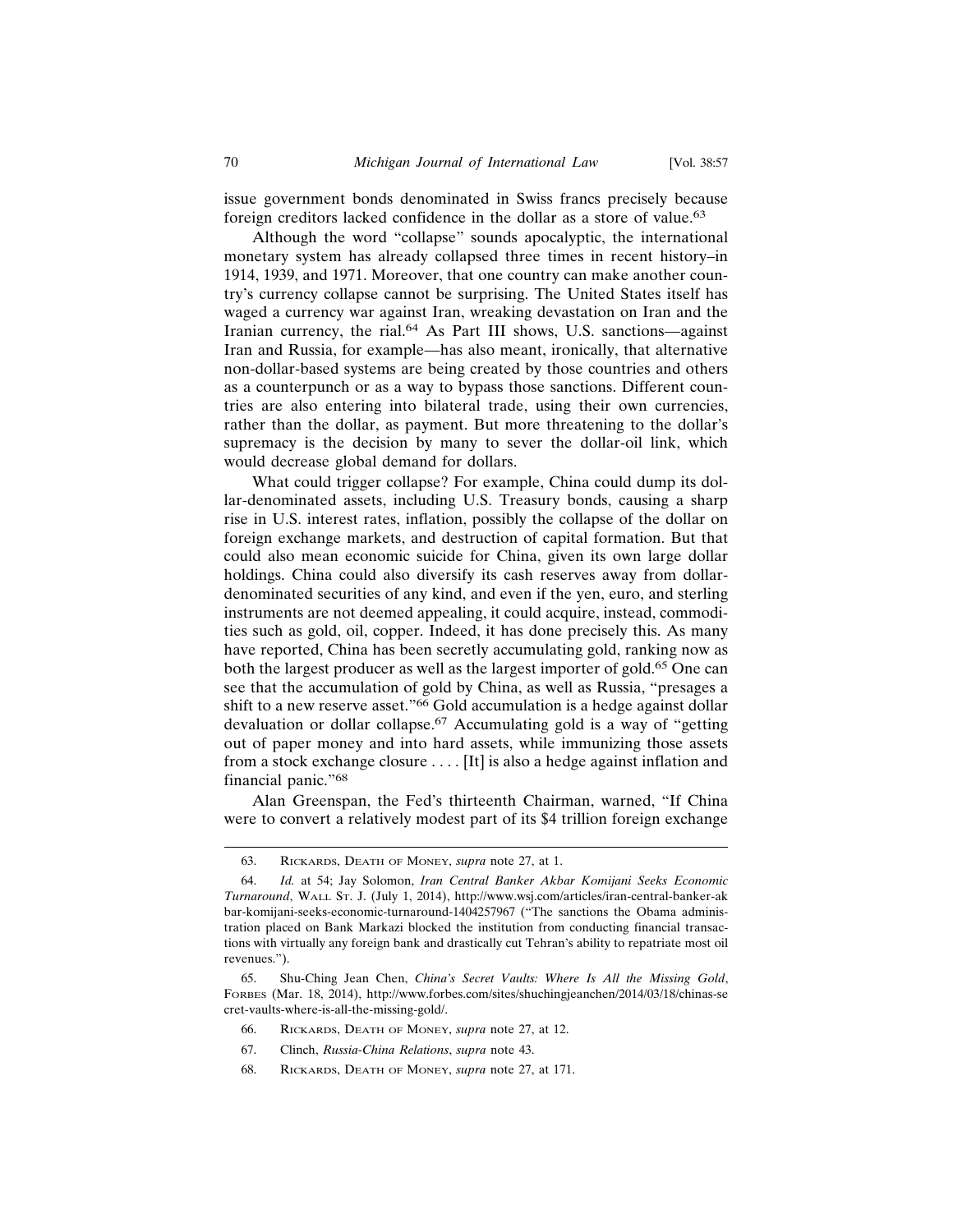reserves into gold, the country's currency could take on unexpected strength in today's international financial system."69 Although a return to the gold standard is not likely to occur in today's world of paper money and floating exchange rates, Greenspan's caution about the unique status of gold and its continued relevance bears special scrutiny. According to Greenspan,

gold has special properties that no other currency, with the possible exception of silver, can claim. For more than two millennia, gold has had virtually unquestioned acceptance as payment. . . . No questions are raised when gold or direct claims to gold are offered in payment of an obligation; it was the only form of payment, for example, that exporters to Germany would accept as World War II was drawing to a close. Today, the acceptance of fiat money . . . rests on the credit guarantee of sovereign nations endowed with effective taxing power, a guarantee that in crisis conditions has not always matched the universal acceptability of gold.70

Indeed, the fact that central banks all over the world still hold gold reserves is proof of its continuing importance even in a world of fiat currency. Not only has Germany begun the process of bringing its gold stored in New York back, it also wants the gold unencumbered. In this post-2008 financial crisis world, "the debate over a collapse of strictly paper-based currency is experiencing a renaissance–as is the dispute over the gold reserves."71 For example, German Chancellor Angela Merkel rejected the suggestion floated by many European partners to use Germany's massive gold reserves as collateral for European bonds.72 And China, as Greenspan noted, continued to hold on to its nearly 13 million ounces of gold, even boosting its holdings as it became the world's fifth-largest sovereign holder of gold.<sup>73</sup>

The accumulation of gold and other developments described in Part III together constitute a serious challenge to the dollar-based system. These developments include the establishment of the NDB and other BRICS actions to undermine and replace the dollar with other currencies; the historic gas deal between Russia and China and equally significant, the strategic decision *not* to denominate the deal in dollars; the increasing international concern over the long term strength of the dollar and the continuing requests by different countries to repatriate their gold holdings

<sup>69.</sup> Alan Greenspan, *Golden Rule, Why Beijing Is Buying*, FOREIGN AFF. (Sept. 29, 2014), https://www.foreignaffairs.com/articles/united-states/2014-09-29/golden-rule [hereinafter Greenspan, *Golden Rule*].

<sup>70.</sup> *Id.*

<sup>71.</sup> Sven Böll & Anne Seith, *Precious Metal Abroad: Why Germany Wants to See Its U.S. Gold*, DER SPIEGEL (Oct. 30, 2012), http://www.spiegel.de/international/germany/ger man-politicians-demand-to-see-gold-in-us-federal-reserve-a-864068.html.

<sup>72.</sup> *Id.*

<sup>73.</sup> Greenspan, *Golden Rule*, *supra* note 69.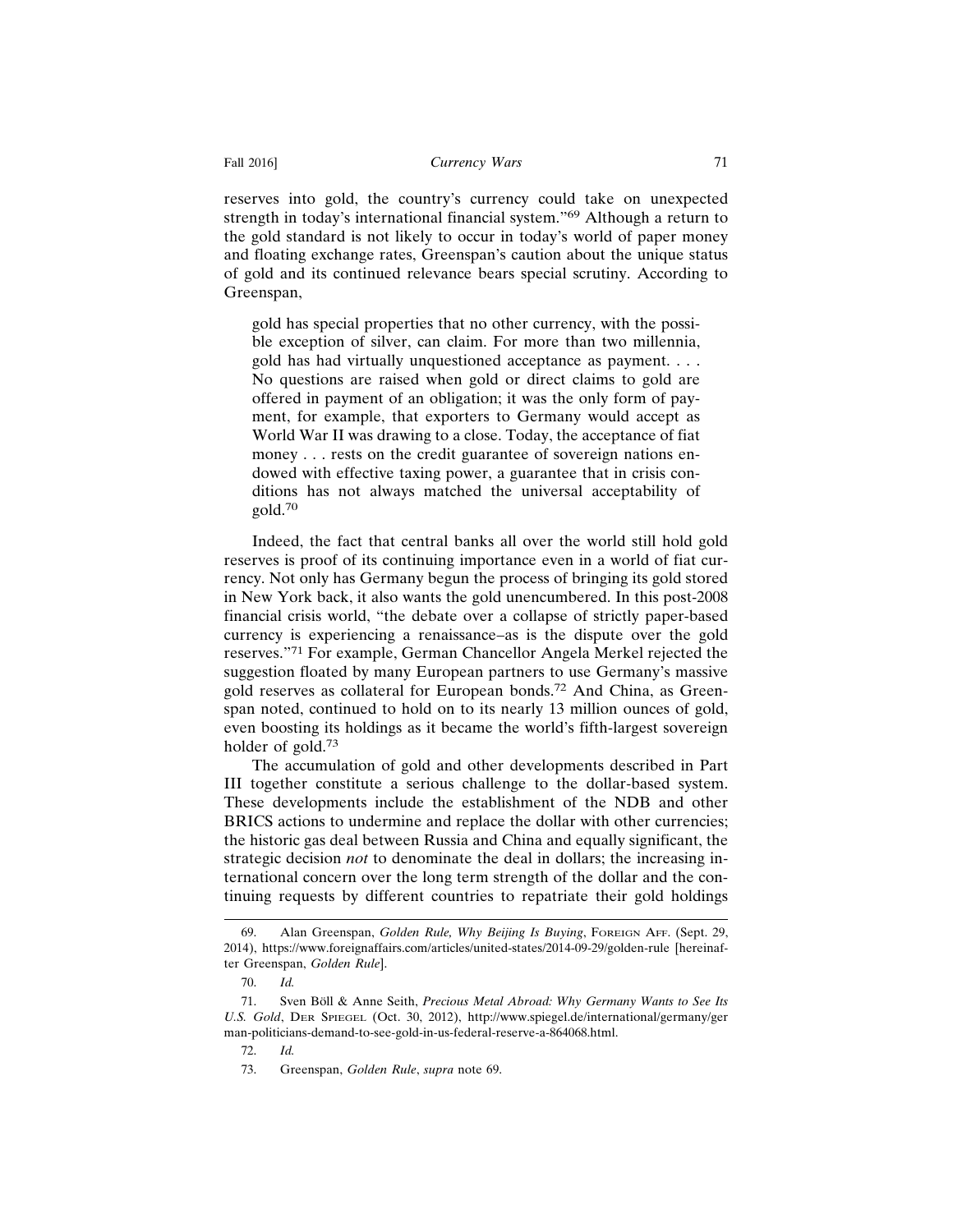from the United States; and the accumulation of gold by China in particular, whether by mining in China or outside of China.

Although it is beyond the scope of this Article to describe the specifics of a future non-dollar universe,  $74$  it is a crucial first step that challenges to the system be understood and diagnosed. Already, as of November 2015, the yuan was designated by the IMF as one of five elite currencies in the world, fit for inclusion in the SDR basket of currencies comprised of the dollar, the euro, the pound, and the yen. This development carried not only symbolic weight but also reflected new fault lines in "changing currency dynamics . . . [and] new geopolitical concerns."75 As discussed later, the rise of the yuan will make it easier for many countries to bypass the dollar in economic transactions or to evade Western sanctions.76 And it is likely that if and when the yuan is ready to dethrone the dollar as a premier reserve currency, it would, unlike the dollar, be backed by gold.<sup>77</sup>

As the two Chinese authors of Unrestricted Warfare astutely observed, the disintegration of the Soviet Union was swift and astonishing:

A powerful empire collapsed without a single shot being fired, vividly corroborating the lines of the famous poem by Kipling, 'When empires perish, it is not with a rumble, but a snicker.' Not only was this true for the former Soviet Union, today the Americans seem to be following in the footsteps of their old adversary. . . .<sup>78</sup>

To close the Introduction, I include this apt quote from John Maynard Keynes: "There is no subtler, surer means of overturning the basis of society than to debauch the currency."<sup>79</sup>

#### Halligan, *The Dollar's Dominance*, *supra* note 9.

75. Keith Bradsher, *China's Renminbi Is Approved by I.M.F. as a Main World Currency*, N.Y. TIMES (Nov. 30, 2015), http://www.nytimes.com/2015/12/01/business/international /china-renminbi-reserve-currency.html?\_r=0 [hereinafter Bradsher, *China's Renminbi*].

79. VINCENT BARNETT, JOHN MAYNARD KEYNES 82 (2012).

<sup>74.</sup> As some scholars indicate,

Within a decade or so, a 'reserve currency basket' may emerge, with central banks storing wealth in a mix of dollars, yuan, rupee, reals and roubles, as well as precious metals. Perhaps some kind of synthetic bundle of the world's leading currencies will be developed, with emphasis placed, after years of western moneyprinting, on assets backed by commodities and other tangibles.

<sup>76.</sup> *Id.*

<sup>77.</sup> L. Todd Wood, *The Day China Says Its Currency is Backed by Gold*, WASH. TIMES (Aug. 18, 2015), http://www.washingtontimes.com/news/2015/aug/18/l-todd-wood-day-chinasays-its-currency-backed-gol/.

<sup>78.</sup> LANG & XIANGSUI, *supra* note 30, at 23.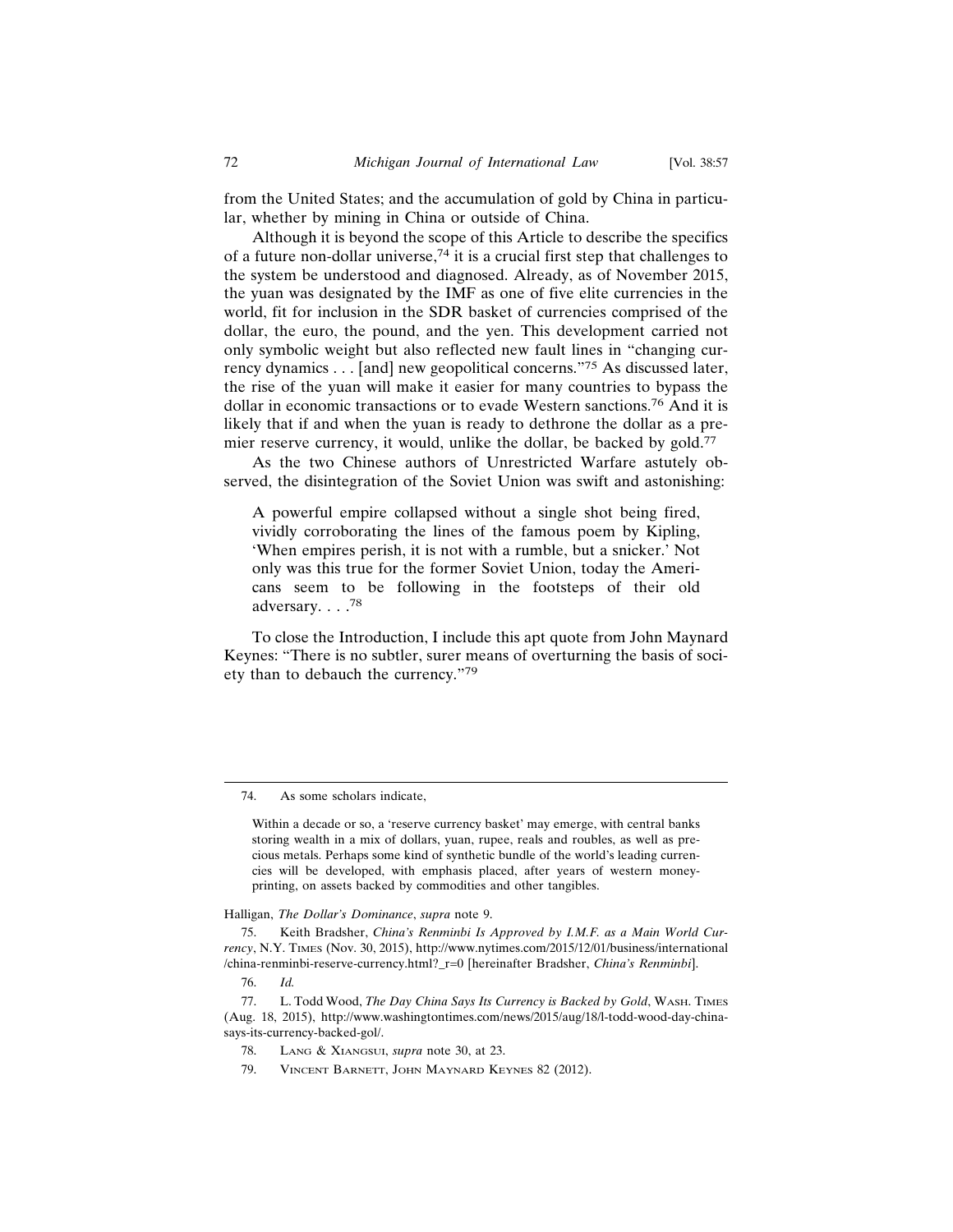#### Fall 2016] **Currency Wars** 73

#### I. A BRIEF HISTORY OF MONEY

#### A. *Commodities, Coins, and Paper Money*

What is money exactly? The noted Nobel economist Milton Friedman defined money simply as "whatever is generally accepted in exchange for goods and services–accepted not as an object to be consumed but as an object that represents a temporary abode of purchasing power to be used for buying still other goods and services."80 Money is used "as a medium of exchange, as a unit of account, and as a store of value."81 A dollar bill qualifies as it plays all three roles. It is a unit of account because it is a measure of the value of goods and services. It is a medium of exchange because it is exchanged to acquire something, and it is a store of value because "it is a repository of purchasing power over time."<sup>82</sup>

The earliest forms of money were commodities–animal skins, livestock, beads, shells, corn, olive oil, tobacco, salt, etc.83 To be considered money, "it should itself possess value, and it must therefore have utility as the basis of value."84 When English settlers arrived in Massachusetts in 1620, they brought English money with them but when their supply ran out, the colonists had trouble finding a substitute because the English monarchs prohibited the export of coins and because the colonists did not have a mint or permission to establish one.<sup>85</sup> Commodity currency became legal tender. Trade with Native American tribes involved the exchange of furs, skins and other commodities for wampum, snail, and clam shells. Because many of these commodities had disadvantages of spoilage and bulk, the colonists continued their search for other forms of money, such as coins. Although they could obtain English coins by exporting, it was easier to get Spanish coins from the West Indies, through smuggling and piracy.<sup>86</sup>

The preference for coins, however, was displaced when the colonies declared independence. Without an adequate supply of gold and silver, also known as specie, $87$  to pay for the war, the Continental Congress issued paper money<sup>88</sup> and IOUs or continentals. Individual colonies also

<sup>80.</sup> MILTON FRIEDMAN, MONEY MISCHIEF 16 (1992).

<sup>81.</sup> FREDERIC S. MISHKIN, THE ECONOMICS OF MONEY, BANKING AND FINANCIAL MARKETS 49-51 (6th ed. 2001). (discussing the functions of money).

<sup>82.</sup> *Id.* at 51.

<sup>83.</sup> WILLIAM STANLEY JEVONS, MONEY AND THE MECHANISM OF EXCHANGE 19-29 (1875).

<sup>84.</sup> *Id.* at 32.

<sup>85.</sup> EICHENGREEN, *supra* note 4, at 9.

<sup>86.</sup> *Id.* at 9-11.

<sup>87.</sup> As understood by the Founders, specie was gold or silver. *See Specie Payments, Suspension, and Resumption of*, ENCYCLOPEDIA.COM (2003), http://www.encyclopedia.com/ history/dictionaries-thesauruses-pictures-and-press-releases/specie-payments-suspension-an  $d/$ 

<sup>88.</sup> KWARTENG, *supra* note 22, at 40-41 ("One popular work of what became known as political economy, translated from French by none other than Thomas Jefferson, and recommended by John Adams, referred to paper money as a 'theft' which was 'ruinous' since 'in this money there is absolutely no real value.'").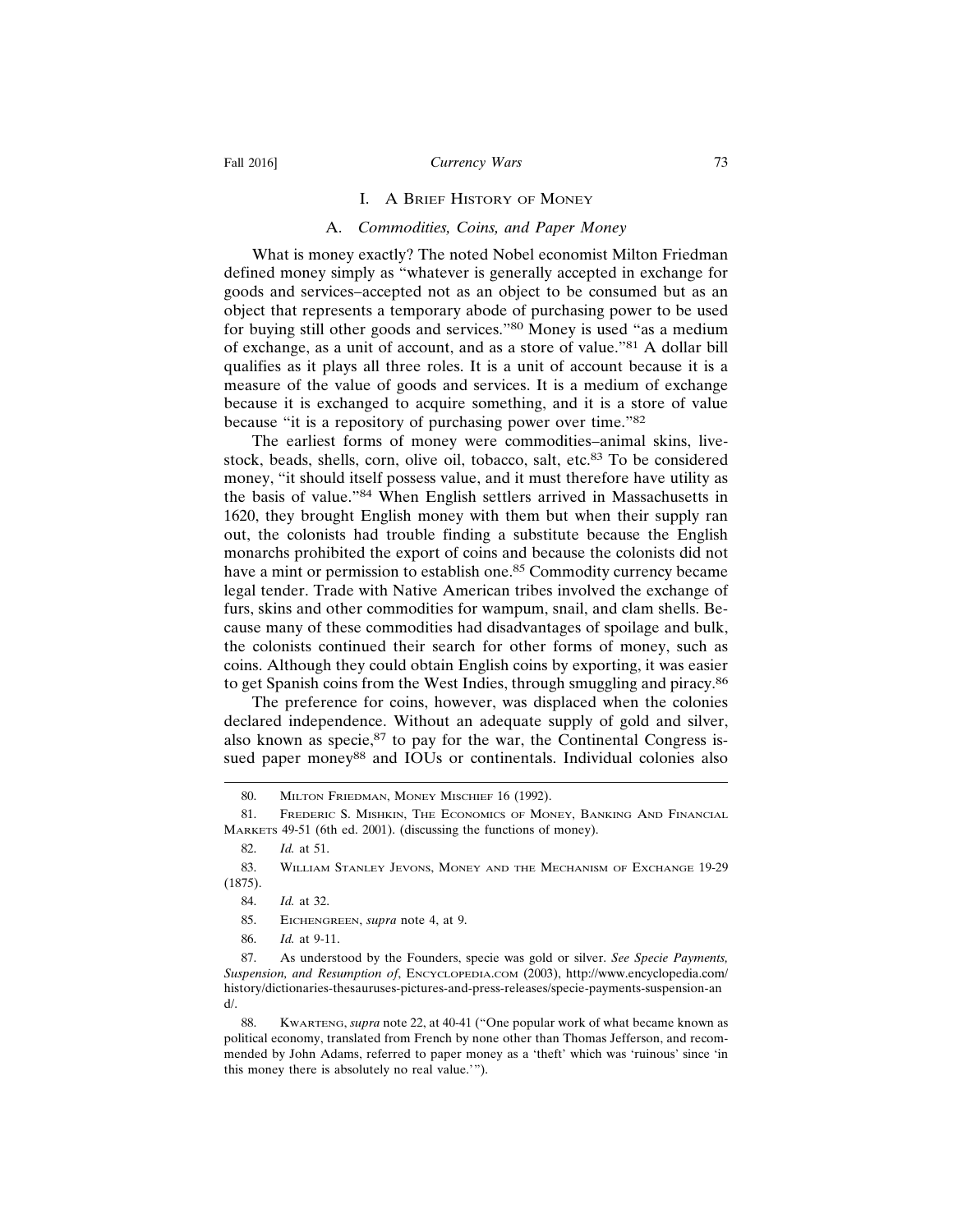issued their own bills, resulting in "bills trading at a confusing variety of different prices, inflation, and the disappearance of gold and silver from circulation."89 The bills constituted a promise of the Continental Congress to pay face value of each bill in silver coin to any holder on demand.<sup>90</sup> Nonetheless, it was widely suspected that the continentals were not truly backed by silver or gold and the paper bills were often refused as payment. Congress passed a resolution declaring that any person who refused to receive bills of credit would be considered an enemy and ostracized from the community.91 The Committee on the Treasury recommended that the quantity of paper money be reduced to prevent depreciation.<sup>92</sup> As Karen Flamme outlines in a 1995 Annual Report, "[w]ithout solid backing and with rising inflation, the Continentals soon became worthless, thus the expression 'not worth a Continental.'"93 Despite efforts by Congress to support the continentals, the market sent a different message: the continentals were discounted, so that those who paid their debt in continentals were charged more than those paying with gold or silver.<sup>94</sup>

The Continental Congress' failed experiment with paper money was not forgotten at the Constitutional Convention in 1787. Many writers from the founding period wrote extensively about the evils of paper money.<sup>95</sup> John Adams warned that paper money would be "as cheap as oak leaves."96 Gold and silver have reliably served as the preferred money of the world all over because supply is limited and "because the people were confident that everyone would always accept them."97 William Blackstone explained the value of gold and silver in this way: "Money is a universal medium, or common standard, . . . a sign, which represents the respective values of all commodities. Metals are well calculated for this sign, because

92. 13 JOURNALS OF CONTINENTAL CONGRESS 1774-1789, at 492, 493 (Worthington Chauncey Ford ed., William S. Hein & Co. 2005).

<sup>89.</sup> EICHENGREEN, *supra* note 4, at 11.

<sup>90. 3</sup> JOURNALS OF THE CONTINENTAL CONGRESS 1774-1789, at 407 (Worthington Chauncey Ford ed., William S. Hein & Co. 2005) (1905) (The bill of credit entitled "the bearer to receive Spanish milled dollars or the value thereof in gold or silver, according to a resolution of Congress passed at Philadelphia, November 29, 1775").

<sup>91. 4</sup> JOURNALS OF THE CONTINENTAL CONGRESS 1774-1789, at 49 (Worthington Chauncey Ford ed., William S. Hein & Co. 2005) (1906); *see also* TOM GITTINGS & KEN GOLDSMITH, MONEY MATTERS: THE AMERICAN EXPERIENCE WITH MONEY 4 (2000), http:// files.eric.ed.gov/fulltext/ED456074.pdf.

<sup>93.</sup> KAREN FLAMME, THE FEDERAL RESERVE BANK OF SAN FRANCISCO, 1995 AN-NUAL REPORT: A BRIEF HISTORY OF OUR NATION'S PAPER MONEY (1995), http://www. frbsf.org/files/1995\_annual\_report.pdf.

<sup>94.</sup> GITTINGS & GOLDSMITH, *supra* note 91, at 4.

<sup>95.</sup> KWARTENG, *supra* note 22, at 42 ("To the oddly named Pelatiah Webster . . . paper money 'polluted the equity of our laws, turned them into engines of oppression, corrupted the justice of our public administration, destroyed the fortunes of thousands who had confidence in it . . . and went far to destroy the morality of our people.'").

<sup>96.</sup> JOHN ADAMS, THE WISDOM OF JOHN ADAMS 20 (Kees de Mooy ed., 2003).

<sup>97.</sup> JAMES WILLARD HURST, A LEGAL HISTORY OF MONEY IN THE U.S., 1774-1970, at 47 (1973); *see also* PETER L. BERNSTEIN, THE POWER OF GOLD: THE HISTORY OF AN OBSES-SION 15, 242 (2001).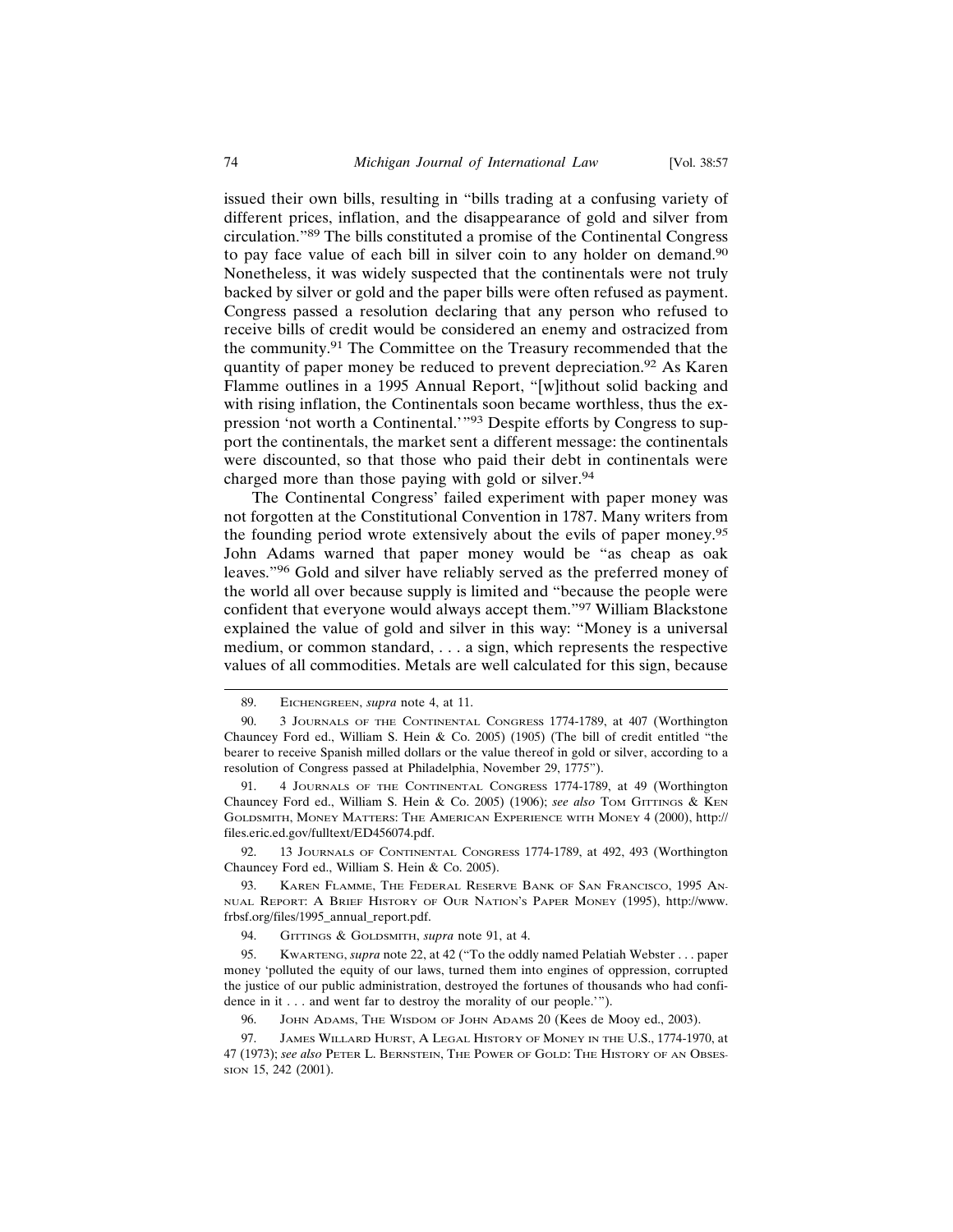they are durable . . . and a precious metal is still better calculated for this purpose, because it is the most portable."<sup>98</sup>

At the Constitutional Convention, the Framers debated the issue of paper currency and the prevailing sentiment was that "almost all the speakers feared that if the government held broad power to issue paper money, it could not be trusted to avoid disastrous inflation or legislative disturbance of vested money claims."99 Article I, Section 8 of the Constitution provides that Congress shall have power "to coin money, regulate the value thereof, and of foreign coin  $\dots$ ."<sup>100</sup> Article I, Section 10 provides: "No state shall . . . coin money; emit bills of credit; make anything but gold and silver coin a tender in payment of debts."<sup>101</sup>

From then until the Civil War, the federal government did not issue a paper currency.102 But the Civil War, which launched a cash-strapped government into financial crisis, changed the monetary landscape. As the Supreme Court described it, "the public treasury was nearly empty, and the credit of the government . . . had become nearly exhausted. . . . The entire amount of coin in the country . . . was insufficient to supply the need of the government three months, had it all been poured into the treasury."<sup>103</sup> Congress used the power to borrow money on the credit of the U.S., enumerated in Article I, Section 8, Clause 2, to create paper money. For the first time since the issuance by the Continental Congress of the Continentals, Congress authorized Demand Notes, printed in \$5, \$10, and \$20 denominations and green in color–hence the name "greenbacks"–which could be redeemed in coins.104 In 1862, Congress issued new Legal Tender Notes or U.S. Notes also printed with green ink. "Confidence in the notes waned somewhat when the Treasury stopped redeeming them in coins during the Civil War to save gold and silver. However, redemption resumed in 1879 following the war."<sup>105</sup>

Several important features characterized these notes. They were declared to be legal tender in payment of public and private debts.106 "Thus, greenbacks were no longer promissory notes redeemable into constitu-

103. Knox v. Lee, 79 U.S. 457, 540-41 (1870).

104. Flamme, *supra* note 93, at 4. In 1862, Congress passed a bill authorizing the Secretary of the Treasury to issue, on the credit of the United States, 150 million paper dollars, officially known as U.S. notes. Act of Feb. 25, 1862, ch. 33, 12 Stat. 345.

105. *Id.*

106. Chung, *supra* note 102, at 131 (quoting Kenneth W. Dam, *The Legal Tender Cases*, 1981 SUP. CT. R. 367, 373 (1981)).

<sup>98.</sup> William Blackstone, Commentaries on the Laws of England 266 (1765) (William S. Hein & Co., Inc. eds., 1992).

<sup>99.</sup> HURST, *supra* note 97, at 14.

<sup>100.</sup> U.S. CONST. art. I, § 8.

<sup>101.</sup> U.S. CONST. art. I, § 10.

<sup>102.</sup> Privately owned banks did issue paper money known as bank bills or banknotes, redeemable upon demand by the issuing bank for a specified amount of specie. Ali Khan, *The Evolution of Money: A Story of Constitutional Nullification*, 67 U. CIN. L. REV. 393, 408 (1999); John J. Chung, *Money as Simulacrum: The Legal Nature and Reality of Money*, 5 HASTINGS BUS. L.J. 109, 128 (2009).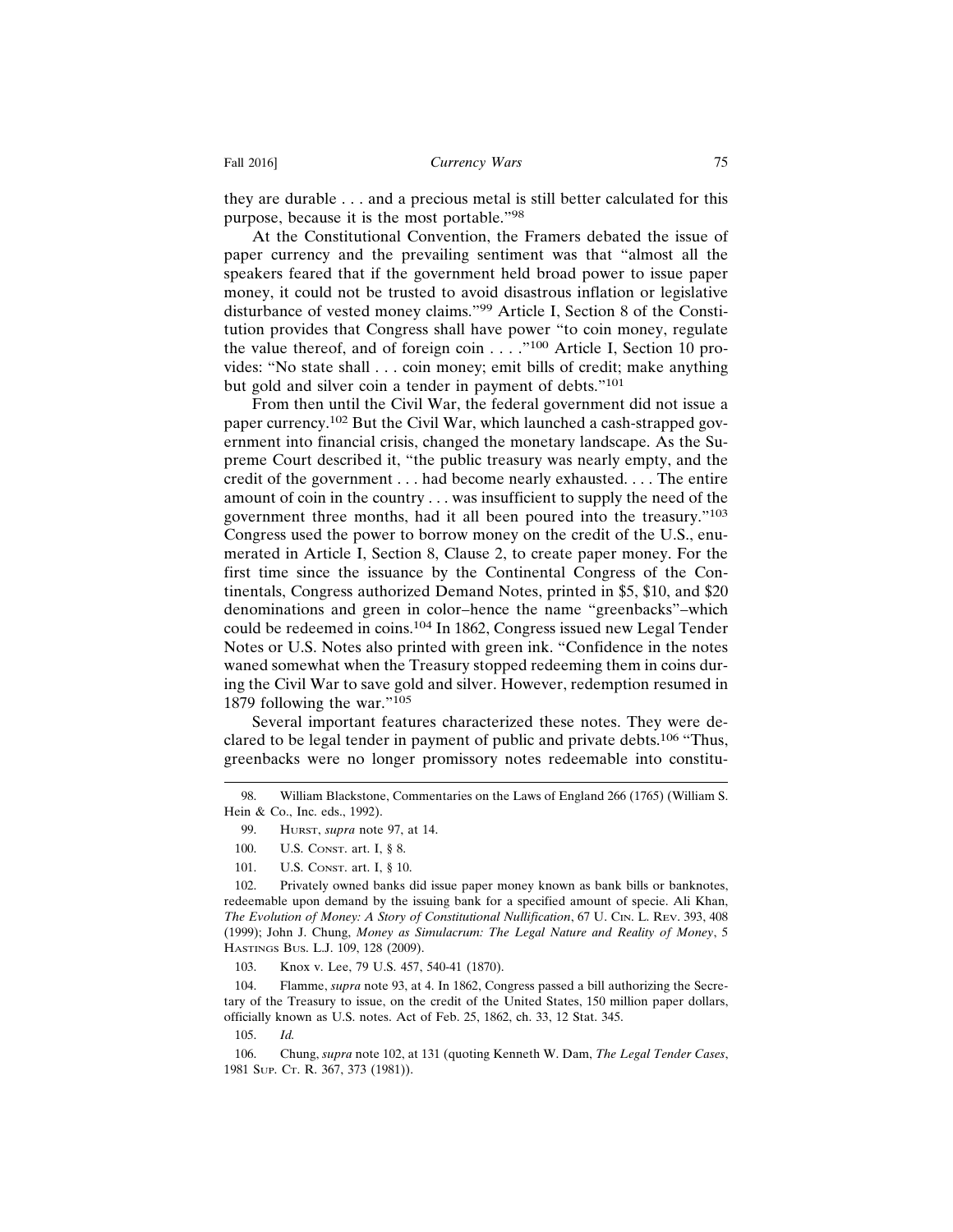tional money. Rather, they were designed to circulate as the new official currency."107 Second, although greenbacks were not redeemable into gold or silver, they had investment value, that is, the holders could convert them into 6% interest twenty-year bonds.108 Congress thus has "introduced a cycle of monetized paper. The greenbacks could be converted into interest-bearing investment paper, that is, government bonds and certificates. The bonds and certificates were redeemable, but only in greenbacks. In this cycle of conversion, paper for paper, the constitutional coin disappeared."109

Inflation meant that the greenbacks fell in value against gold which raised questions about whether creditors could refuse payment in greenbacks and demand gold.110 In *Knox v. Lee*, the Supreme Court held that Congress had Constitutional authority to endow what is essentially paper money, called treasury notes, with the legal qualities of money and that the legal tender legislation was constitutionally applicable both to preexisting as well as subsequent debts.<sup>111</sup>

This case provoked strong dissent. Justice Clifford observed, for example, that the Framers understood that "gold and silver were adopted to serve the purpose of exchange by the tacit concurrence of all nations . . . [t]hey not only knew that the money of the commercial world was gold and silver, but they also knew . . . that paper promises . . . were utterly worthless as a standard of value."<sup>112</sup>

The central question is how to make paper money, which is essentially worthless, into something acceptable and valuable in ordinary times, and perhaps more spectacularly, in the case of the dollar, into something that the entire world believes is valuable as well.

#### B. *Central Bank, Federal Reserve and the Rise of the Dollar*

In the early years, the United States did not have a central bank, and "American banking was a hodgepodge of state-chartered banks with no federal regulation or uniformity in operating laws."113 After the 1907 bank panic, it was determined that without a central bank, the federal government was not able to expand or contract the nation's money supply to smooth out booms and busts. "In 1913 a major change in paper currency

<sup>107.</sup> Khan, *supra* note 102, at 425.

<sup>108.</sup> *Id*. (citing Act of Feb. 25, 1862, ch. 33, §1, 12 Stat. 345).

<sup>109.</sup> *Id.*

<sup>110.</sup> In *Hepburn v. Griswold*, the issue was "whether Congress has [the] power to make notes issued under its authority a legal tender in payment of debts which, when contracted, were payable by law in gold and silver coin." 75 U.S. 603, 610 (1869).

<sup>111.</sup> Knox v. Lee, 79 U.S. 457, 553-54 (1870). Some Founders such as Madison recognized the need to take into consideration national emergencies, whereupon the government would be allowed to issue promissory notes. However, Madison would not allow the government the power to make them legal tender. Khan, *supra* note 102, at 405, 427.

<sup>112.</sup> *Knox*, 79 U.S. at 605.

<sup>113.</sup> Flamme, *supra* note 93.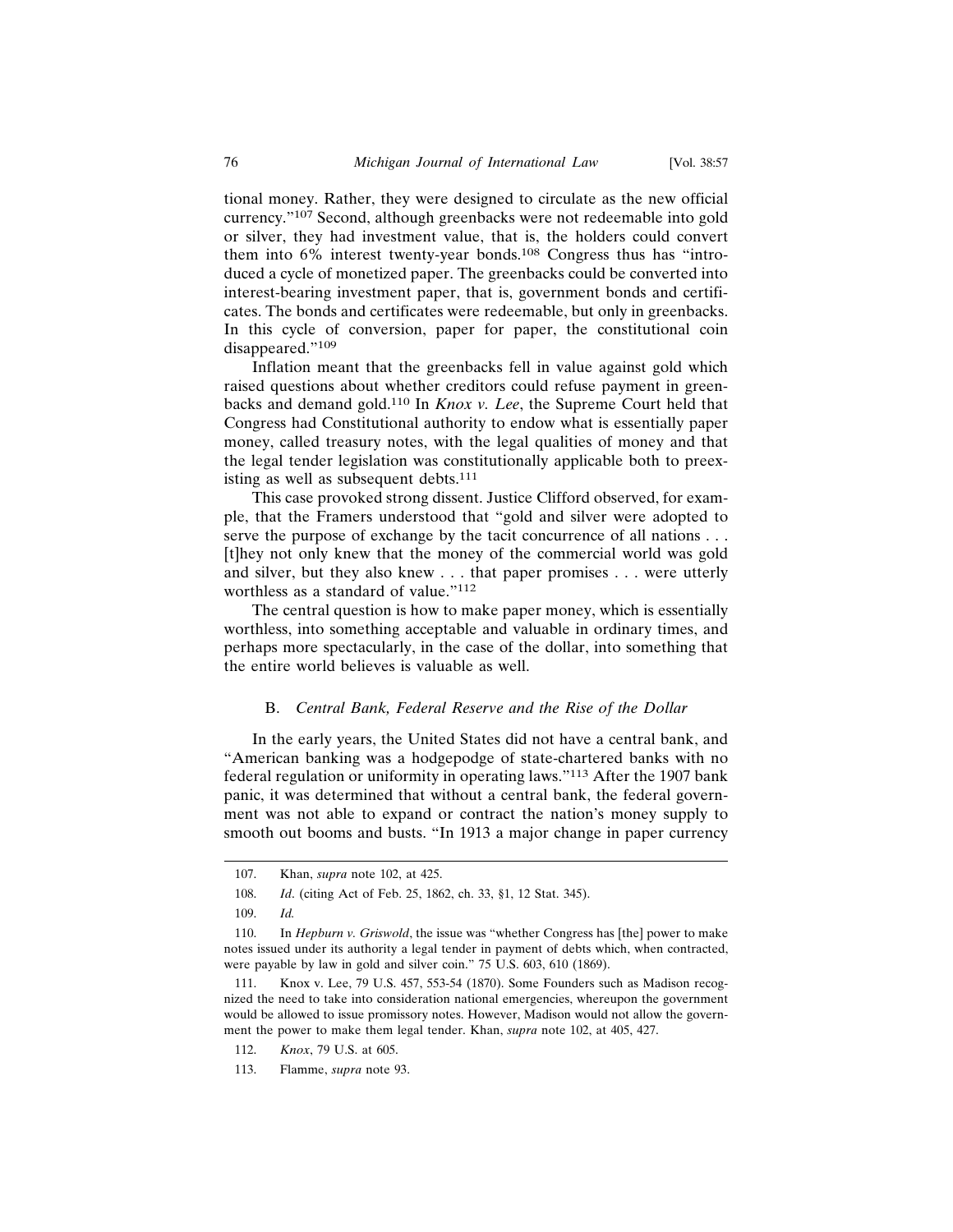occurred with the passage of the Federal Reserve Act . . ."114 creating a Federal Reserve System of regional reserve banks guided by a Board whose members would not be picked by bankers but rather by the president and subject to Senate confirmation."115 The Fed's main role is to serve as a lender of last resort "to furnish an elastic currency . . . and to establish a more effective supervision of banking in the U.S."<sup>116</sup>

The Fed creates money through open market operations conducted by the Federal Reserve Bank of New York. When the federal government needs money because it is short of funds, the Federal Open Market Committee approves the purchase of U.S. government bonds, issued by the Treasury Department, on the open market. The Federal Reserve Notes are issued to the regional federal banks at the discretion of the Board of Governors of the Federal Reserve System.117 The Federal Reserve Act of 1913 specifically provided that the Federal Reserve Notes "shall be redeemed in gold on demand at the Treasury Department of the U.S., in the city of Washington, District of Columbia, or in gold or lawful money at any Federal reserve bank."118 A written legend appeared on the face of the Notes–"redeemable in gold on demand."

World War I provided a significant boost to American finance. Although it was a neutral country, the United States provided around 75 percent of Britain's foreign loans.119 "[T]he commitment of New York to keeping gold payments 'provided the plainest possible evidence to the outside world that the United States was at the moment . . . the one locality in which the world's floating capital could be safely lodged without fear of depreciation of its value.'"120 Because the war damaged the ability of banks in Europe to provide credit, capital to finance trade became scarce. As a result, "German and British banks turned to New York to accept endorsed bills for their clients' imports . . . [t]he credit they received was denominated in dollars because this was the currency with which the New York banks were familiar."121 These developments "accentuated the need for a national currency for 'global invoicing, payments, and reserve purposes.'"122

The dollar's ascendency was also accelerated by the sterling's decline. The British government suspended gold payments in 1914 and in 1915, forbade British banks from lending to borrowers outside the British Em-

<sup>114.</sup> *Id.*

<sup>115.</sup> RICKARDS, CURRENCY WARS, *supra* note 50, at 51-52.

<sup>116.</sup> Federal Reserve Act, 1913, ch. 6, 38 Stat. 251 (codified in various sections of 12 U.S.C.).

<sup>117.</sup> Federal Reserve Notes are authorized by Section 16 of the Federal Reserve Act of 1913 (codified at 12 U.S.C. § 411).

<sup>118.</sup> Federal Reserve Act, 1913, ch. 6, 38 Stat. 251; Federal Reserve Act, 1913, ch. 16, 38 Stat. 265.

<sup>119.</sup> KWARTENG, *supra* note 22, at 105.

<sup>120.</sup> *Id.*

<sup>121.</sup> EICHENGREEN, *supra* note 4, at 26.

<sup>122.</sup> Khan, *supra* note 102, at 435 (citation omitted).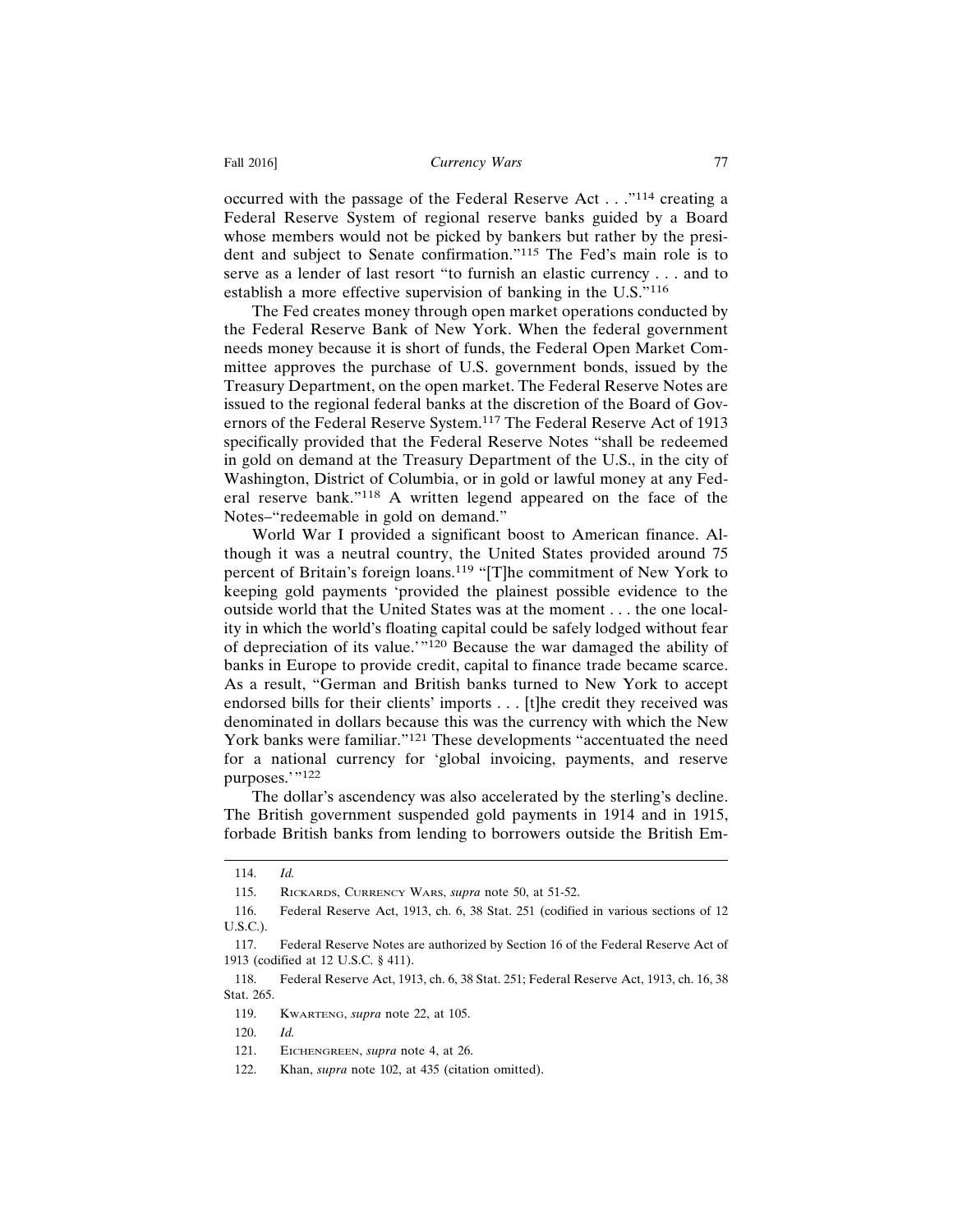pire, prompting Alexander Noyes, a noted financial journalist of the 1920s, to declare that by this decision, London "ceased to be the money centre of the world."123 U.S banks quickly expanded abroad and by 1920, American banks had opened 181 branches outside the United States–importers accepted drafts in dollars drawn by American exporters; exporters exporting to the United States also drew in dollars on U.S. banks.<sup>124</sup>

Capital flowed from the capital-rich United States to capital-scarce Europe as "American banks arranged bond issues for European governments and corporations, denominating them in dollars so they could be marketed to American investors."125 By 1924 the foreign exchange reserves of central banks consisted of more dollars more than sterling.<sup>126</sup>

Despite advantages of incumbency, the sterling was speedily displaced after World War I by the dollar. Perhaps it took a shock like World War I and an aggressive, gung ho Fed to displace the sterling. Still, incumbency can only do so much. It is not inconceivable that despite its dominance in today's economy, the dollar too, under a combination of circumstances, can be displaced.

#### C. *The Dollar in the Depression*

The Great Depression had a catastrophic effect on the dollar. Between 1929 and 1933, real output in the United States fell nearly 30 percent and the unemployment rate rose from 3 percent to nearly 25 percent.127 The stock market plummeted, banks failed, and businesses and households declared bankruptcies. Trade contracted because of a fall in output and spending, and governments everywhere imposed tariffs and quotas to protect domestic industry.<sup>128</sup>

Not surprisingly, "with the decline in international transactions came a decline in the international role of the dollar."129 Fewer international transactions meant fewer dollars, as foreigners were not purchasing U.S. imports. Consequently, "the tendency to hold balances in New York to service such obligations declined commensurately."<sup>130</sup>

Globally important currencies suffered during the Depression as well. For example, when the financial crisis spread to Germany, Berlin stopped payments owed to London banks,<sup>131</sup> damaging both the London banks' financial well-being as well as Britain's balance of payments. By July 1931,

128. EICHENGREEN, *supra* note 4, at 33.

130. *Id.* at 34.

<sup>123.</sup> KWARTENG, *supra* note 22, at 107-08.

<sup>124.</sup> EICHENGREEN, *supra* note 4, at 28.

<sup>125.</sup> *Id.* at 31.

<sup>126.</sup> *Id.* at 32.

<sup>127.</sup> Ben S. Bernanke, H. Parker Willis Lecture in Econ. Policy at Washington and Lee Univ., Money, Gold, and the Great Depression (Mar. 2, 2004), http://www.federalreserve.gov /boardDocs/speehes/2004/200403022/default.htm.

<sup>129.</sup> *Id.*

<sup>131.</sup> *See* RICKARDS, CURRENCY WARS, *supra* note 50, at 67.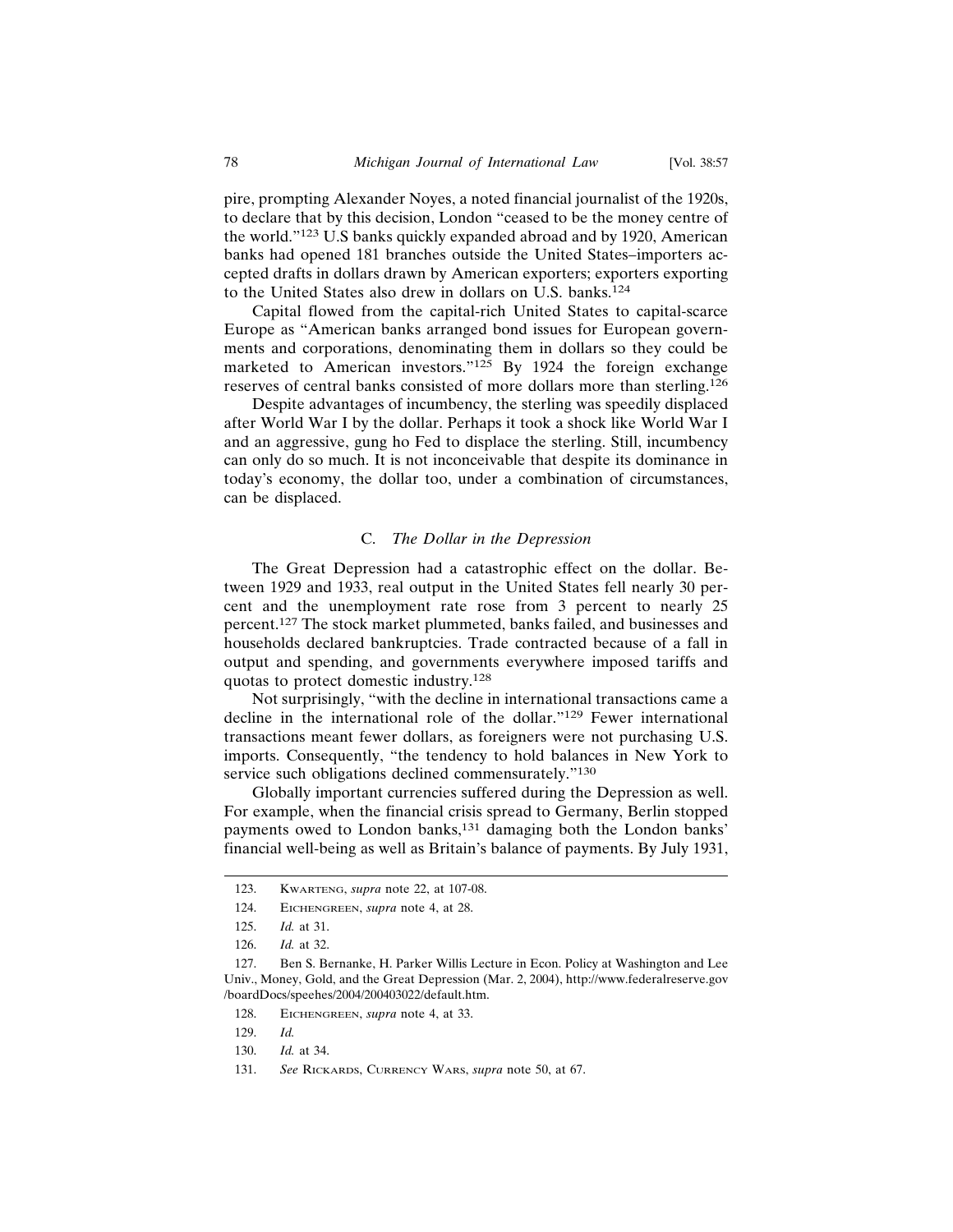financial instability in England became all the more acute when investors took gold and money out of England, converting sterling into foreign currency and depositing it elsewhere. The sterling's depreciation raised fears about the specter of other depreciation, such as that of the dollar.

As Ben Bernanke, Fed Chairman from 2006 to 2014, said,

Central banks as well as private investors converted a substantial quantity of dollar assets to gold in . . . 1931, reducing the Federal Reserve's gold reserves. . . . Fearing imminent devaluation of the dollar, many . . . depositors withdrew their funds from U.S. banks in order to convert them into gold or other assets.<sup>132</sup>

In response,

the Fed decided to ignore the plight of the banking system and to focus only on stopping the loss of gold reserves to protect the dollar. To stabilize the dollar, the Fed once again raised interest rates sharply, on the view that currency speculators would be less willing to liquidate dollar assets if they could earn a higher rate of return on them. The Fed's strategy worked, in that the attack on the dollar subsided and the U.S. commitment to the gold standard was successfully defended, at least for the moment.<sup>133</sup>

As England and other countries went off the gold standard in 1931,<sup>134</sup> their currencies went down and thus the costs of their exports also went down,135 making their exports less expensive and thus more competitive than the domestic goods of the importing countries. The United States chose not to devalue the dollar against other currencies because competitive devaluation by one country would have resulted in a tit-for-tat cycle of retaliatory devaluation by others. Therefore, "[r]ather than devalue against other paper currencies, FDR chose to devalue against the ultimate currency–gold."136

<sup>132.</sup> Bernanke, *supra* note 127, at 67.

<sup>133.</sup> *Id. See* KWARTENG, *supra* note 22, at 127 ("[T]he Federal Reserve did precisely the opposite of what modern bankers would have done. They raised interest rates when they should have lowered them.").

<sup>134.</sup> RICKARDS, CURRENCY WARS, *supra* note 50, at 70.

<sup>135.</sup> Devaluation causes a country's exports to become less expensive, making them more competitive on the global market. This in turn means that imports are more expensive and domestic consumers are less likely to buy them. If one U.S. dollar equals 93 Japanese yen, a car that costs 2,325,000 yen would cost \$25,000 U.S. dollars when exported to the United States. *See* BARBARA GOTTFRIED HOLLANDER, HOW CURRENCY DEVALUATION WORKS 42 (2011). But if the yen were devalued so that one U.S. dollar now equals 100 Japanese yen, a car that costs 2,325,000 yen would cost 23,250 dollars. When the yen went down in value, Japanese exports cost less to U.S. consumers, thus boosting the sale of Japanese products.

<sup>136.</sup> RICKARDS, CURRENCY WARS, *supra* note 50, at 70. For a discussion of actions taken by President Franklin Delano Roosevelt to address the gold-dollar convertibility, see KWARTENG, *supra* note 22, at 130-31.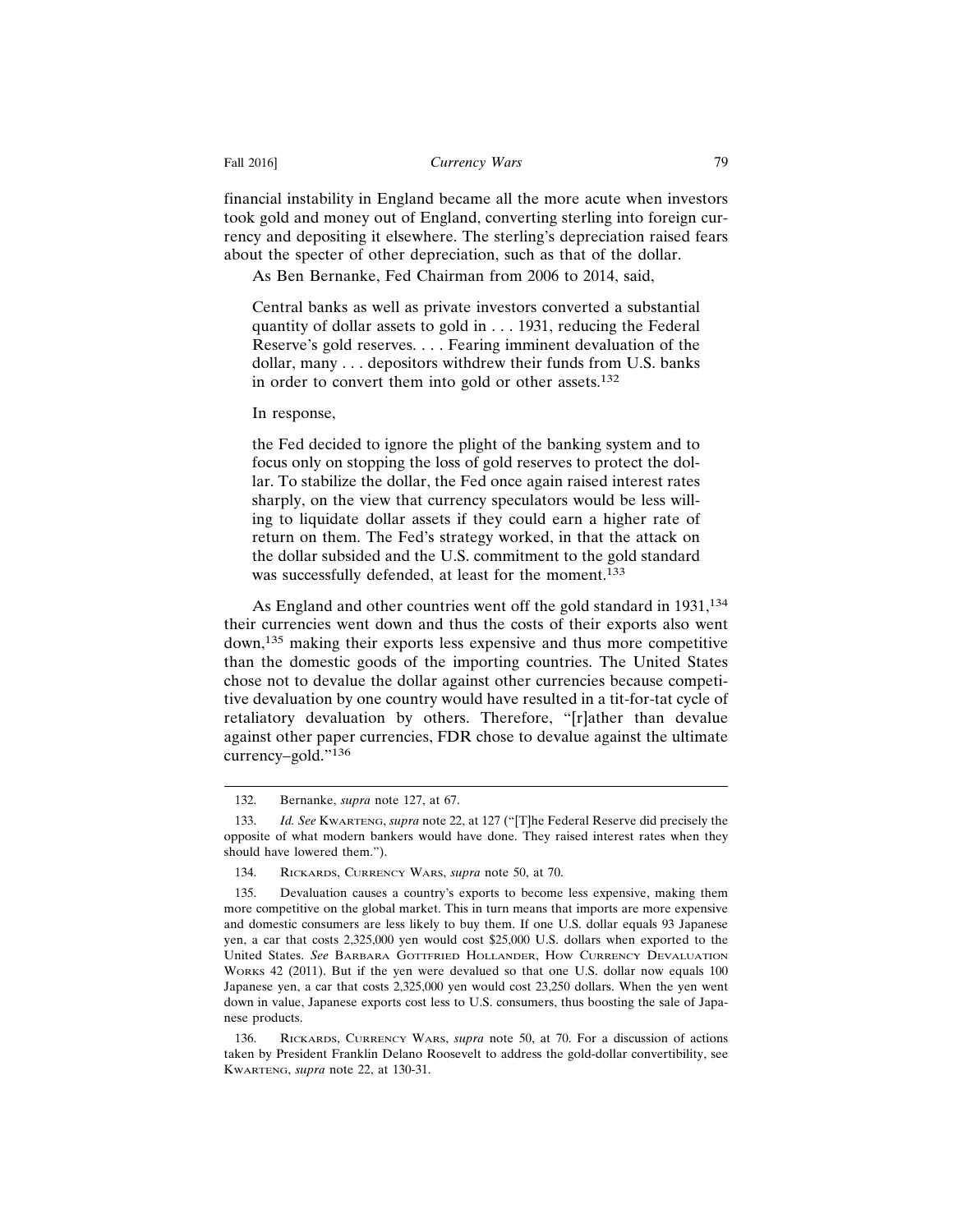But gold was held not only in the Federal Reserve Banks; it circulated privately as legal tender and was also secreted in private safe deposit boxes. Although it was possible for the government to devalue the dollar against gold simply by using the President's emergency economic powers to declare that gold could be redeemed at, for example, \$25 dollars per ounce instead of the gold standard price then of \$20.67 per ounce, this benefit would accrue to private gold hoarders. It would not put gold back into circulation. Rather, it could motivate people to use their paper dollars to buy more gold and hoard it in the belief that the dollar could be further devalued and the value of gold would be further increased.137 One of the main objectives was

to ensure that any gains from the revaluation of gold would go to the government and not the hoarders, while citizens would be left with no forms of money except paper. If gold could be removed from private hands and if citizens could be made to expect further devaluations in their paper money, they might be inclined to start spending it rather than hold on to a depreciating asset.<sup>138</sup>

For the government's plan to work, hoarding or possessing gold had to be prohibited. Furthermore, to protect the government's own dwindling gold reserves, President Roosevelt outlawed all redemption of gold. Joint Resolution of 1933 declared that obligations, public or private, that required payment in gold "obstruct the power of the Congress to regulate the value of the money of the United States . . ."139 The Gold Reserve Act of 1934 providing that U.S. currency could not be redeemed in gold<sup>140</sup> was upheld by the Supreme Court in *Norman v. Baltimore & O.R. Co.* on the ground that Congress had the constitutional authority to regulate currency and establish a monetary system without undue interference by private parties via contract.<sup>141</sup>

Additional measures include President Roosevelt's Executive Order 6102, which not only banned private ownership of gold by U.S. citizens but also required U.S. persons, with few exceptions, to surrender their gold in exchange for paper money at the exchange rate of \$20.67 per ounce.142 To further increase the U.S. hoard of gold, President Roosevelt prohibited the export of gold from the United States and ordered U.S. gold mines to sell their production to the government at a price determined by the Treasury Department.<sup>143</sup>

<sup>137.</sup> RICKARDS, CURRENCY WARS, *supra* note 50, at 70-71.

<sup>138.</sup> *Id.* at 71.

<sup>139.</sup> H.R.J. Res. 192, 73d Cong. (1933).

<sup>140.</sup> Gold Reserve Act of 1934, Pub. L. No. 73-87, § 6, 48 Stat. 337, 340.

<sup>141. 294</sup> U.S. 240 (1935).

<sup>142.</sup> RICKARDS, CURRENCY WARS, *supra* note 50, at 71; *see also* Exec. Order No. 6,102, *reprinted in* 12 U.S.C. § 248 (1933).

<sup>143.</sup> RICKARDS, CURRENCY WARS, *supra* note 50, at 72.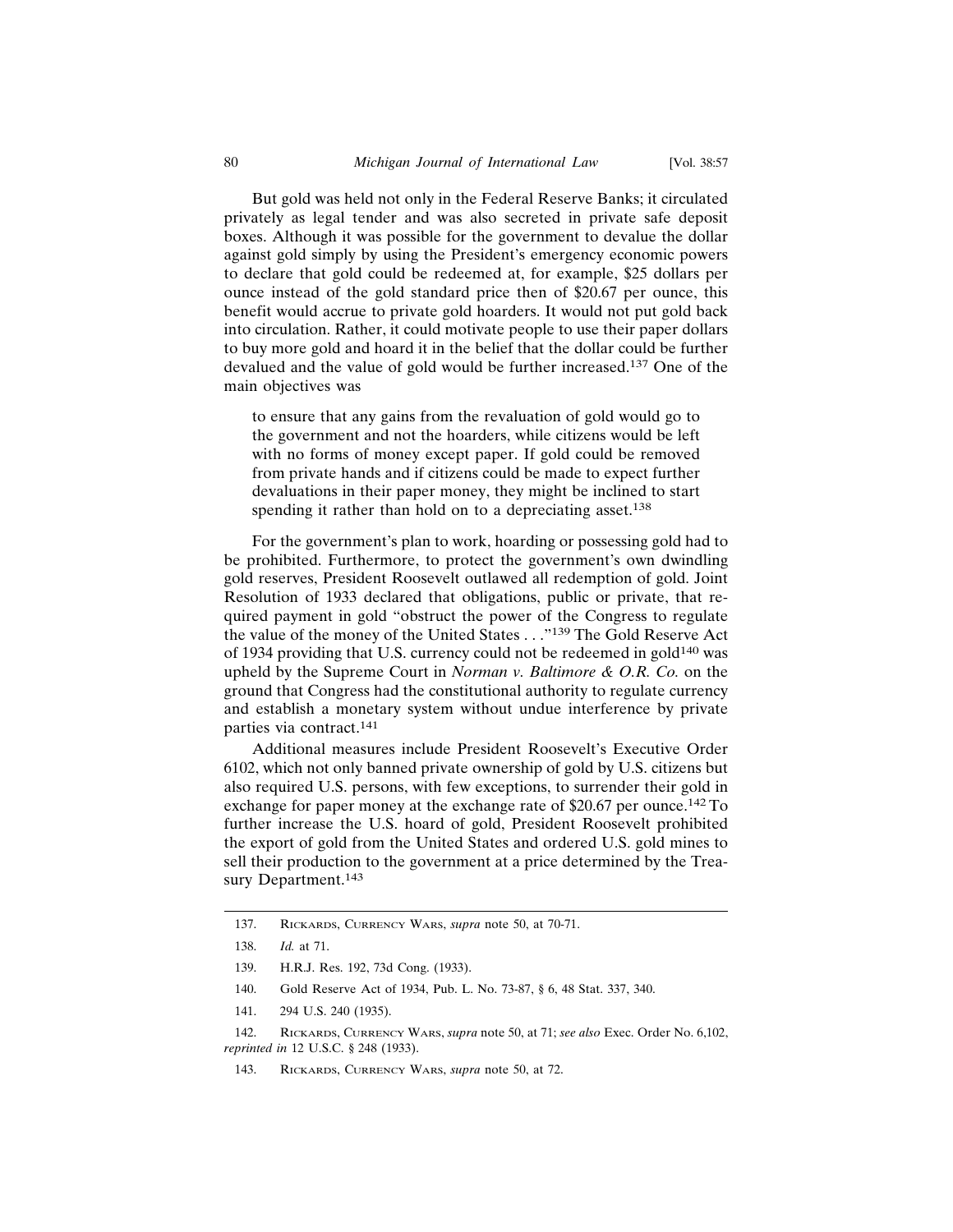#### Fall 2016] **Currency Wars** 81

Fast forward to 2016 when the connection between the dollar and gold is completely severed (as discussed below). Interestingly, although Fed notes no longer contain a printed ledger promising redemption on their face, the law still allows for redemption, but not for gold–only for "lawful money on demand at the Treasury Department of the United States, in the city of Washington, District of Columbia, or at any Federal Reserve bank."144Apparently, Fed notes and "lawful money" are deemed to be different and thus the intriguing question is what is considered lawful money? For example, is gold coin lawful money as referred to in the Federal Reserve Act? Although "[t]he gold coin, first adopted a unit of currency in the Coinage Act of 1849 . . . remains the lawful money of the United States,"145 Congress does not allow the Treasury Department to mint one dollar gold coins.146 Treasury may mint and sell gold but only for numismatic purposes and the Fed cannot redeem Fed notes at par using these numismatic coins.147 One can reasonably conclude that "therefore, lawful money exists in the form of gold coins but not for the stated redemption."148

Consequently, currently, there is in fact no real "lawful money" to redeem Federal Reserve notes. Even when redemption of money substitutes into constitutional currency–gold–was suspended during times of national emergencies, such as the Great Depression, it was still understood that there is a distinction to be drawn between lawful money and moneysubstitutes. Today, ironically, "paper money is convertible only into another form of paper money  $\dots$   $^{9149}$  and the dollar is quintessentially fiat money.

## II. THE BRETTON WOODS AGREEMENT AND THE RISE OF THE DOLLAR

As noted above, although there was no overarching international monetary system before 1945, "[f]or about 35 years prior to the outbreak of World War I, the major Western countries . . . tied their currencies to gold, so that the rate of exchange among the principal currencies was essentially fixed."<sup>150</sup> By contrast, the disastrous interwar years were characterized by extreme instability with countries alternating between maintaining and severing the link to gold. As World War II wound down,

149. *Id.* at 441.

<sup>144. 12</sup> U.S.C. § 411 (1934).

<sup>145.</sup> Khan, *supra* note 102, at 439.

<sup>146.</sup> *Id.* at 440.

<sup>147.</sup> *Id.*

<sup>148.</sup> *Id.* In the case of silver, "[s]imilar to numismatic gold coins, silver coins are both legal tender and lawful money. Thus, lawful money in the form of numismatic silver coins exists but not for the redemption of Federal Reserve notes." *Id.*

<sup>150.</sup> THOMAS COTTIER, JOHN H. JACKSON & ROSA M. LASTRA, INTERNATIONAL LAW IN FINANCIAL REGULATION AND MONETARY AFFAIRS 53 n. 1 (2012); Andreas F. Lowenfeld, *The International Monetary System: A Look Back Over Seven Decades*, 13 J. INT'L ECON. L. 575, 576 (2010).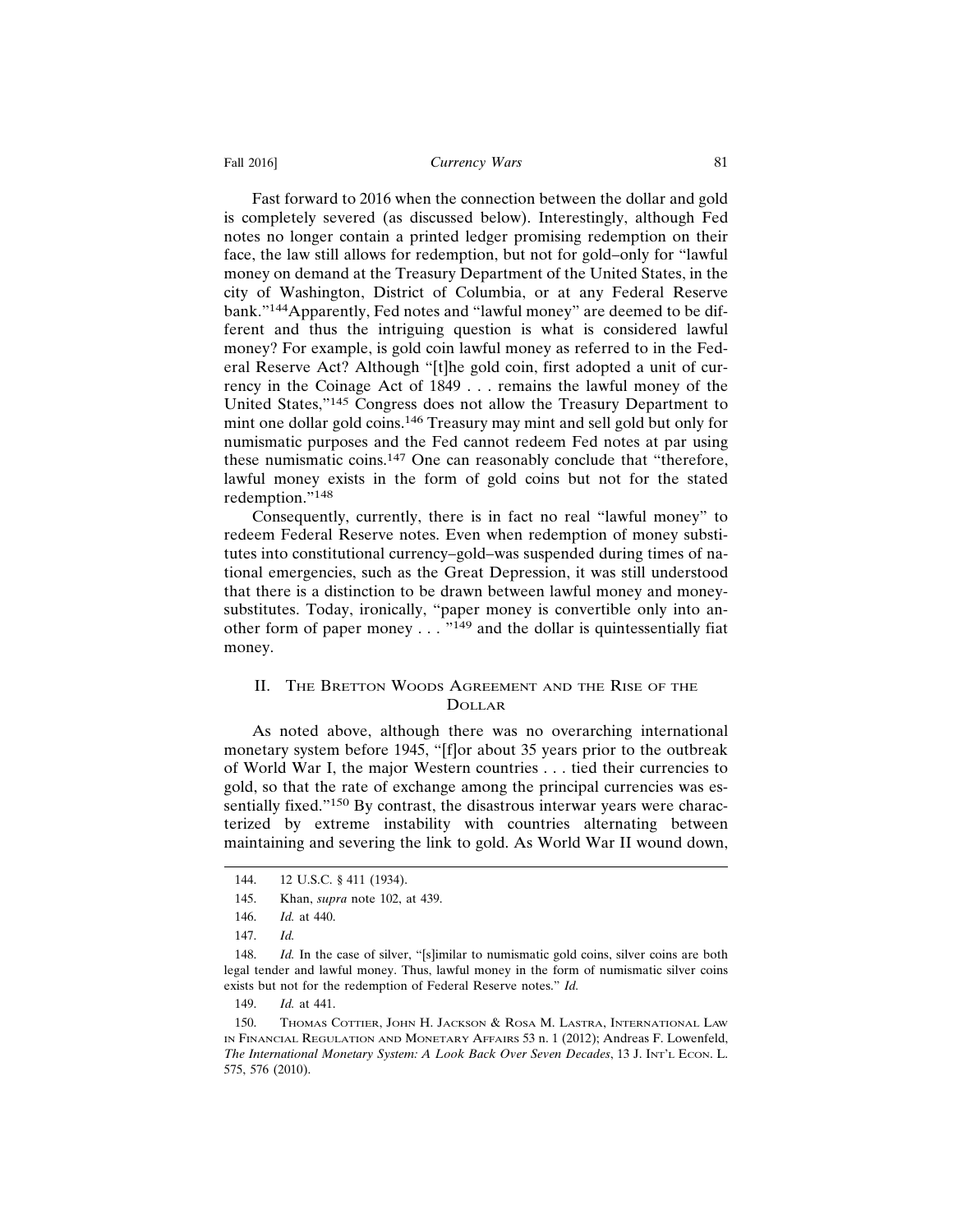in July 1944, representatives of forty-four nations assembled in Bretton Woods, New Hampshire, to create a new organization for a post-war financial system.

After World War II, the United States experienced unparalleled growth and its currency became the unquestioned top dog currency of the international system. Bretton Woods may be cast as a grand international system, but it reflected American preferences.151 Although the dollar played a key role pursuant to Bretton Woods, the system remained anchored in gold to "the extent to which gold was seen as a symbol of stability."152 However, this gold standard came with a new twist. The system was anchored to gold *through* the dollar at a fixed price of \$35 dollars an ounce of gold.153 "For foreign central banks and governments the dollar was as good as gold, since the United States stood ready to sell gold at a fixed price of \$35 an ounce."<sup>154</sup>

Other countries that could have issued international currencies lacked either open financial markets or financial stability, like Germany and France respectively.155 The French franc was once an important reserve currency, but the war in Algeria drained the French central bank which lost two-thirds of its reserves in 1955–1957.156 By the 1970s, West Germany could have been a legitimate rival to the United States but given German history of hyperinflation, the German central bank was preoccupied with keeping inflation in check by tightening monetary policy and raising interest rates. High interest rates, however, predictably attracted international capital seeking higher returns, creating in turn an excess of credit which again stoked fears of inflation. As a result, Germany restricted nonresidents from buying money market instruments by imposing various forms of controls, making the deutsche mark unattractive as a reserve currency.<sup>157</sup>

Similarly, the British sterling never recovered from its decline during World War I, and although Japan became a rising power in the third quarter of the twentieth century and the second largest economy in the world by the 1970s, its currency was never an international powerhouse. Asia still harbored resentment against Japanese colonialism and given the Japanese policy of development via export promotion, "a hypercompetitive exchange rate"158 had to be maintained to ensure Japanese exports remained cheap and competitive. For the yen to achieve reserve status,

<sup>151.</sup> RICKARDS, CURRENCY WARS, *supra* note 50, at 79.

<sup>152.</sup> KWARTENG, *supra* note 22, at 4; *see also id.* at 4-5 ("The move back to some form of 'gold exchange standard' was an attempt to restore a degree of order to a world still devastated by world war and depression.").

<sup>153.</sup> *Id.* at 143 (describing how Bretton Woods was not just a fixed exchange rate system, like the pre-1974 gold standard system, but also a more rigid system).

<sup>154.</sup> EICHENGREEN, *supra* note 4, at 39.

<sup>155.</sup> *Id.*

<sup>156.</sup> *Id.* at 42-43.

<sup>157.</sup> *Id.* at 44.

<sup>158.</sup> *Id.*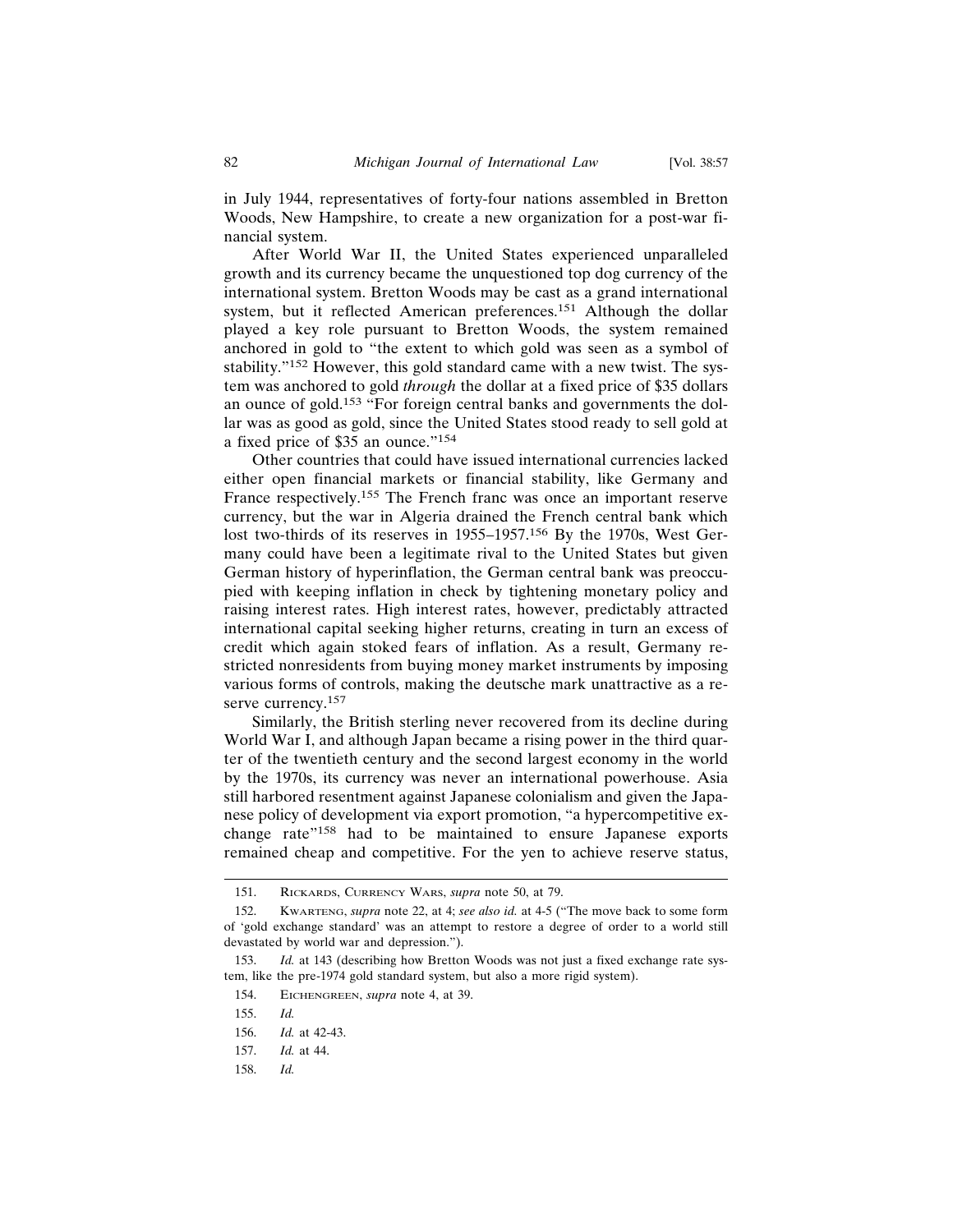foreigners must also be allowed to invest freely in the country, which could have potentially undermined the government's industrial policies.<sup>159</sup>

Thus, the dollar became unquestionably the top dog currency. Although central banks could still accumulate gold, the gold supply was limited, which made a currency such as the dollar more appealing. Moreover, the two main producers of gold were despised regimes–the Soviet Union and South Africa–and so accumulating gold would mean benefiting them.160

The dominance of the dollar and of the United States meant great economic advantages for the country and the American people. For example, U.S. consumers and investors could buy foreign goods and acquire foreign companies by using dollars that would be freely accepted. At the same time, the U.S. government did not have to worry that the dollars accumulated by foreigners would be redeemed for gold, because foreigners were willing to accept and keep dollars – as dollars were as good as gold.161 "This ability to purchase foreign goods and companies using resources conjured out of thin air was the exorbitant privilege of which French Finance Minister Vaéry Giscard d'Estaing so vociferously complained."162

Under the original Articles of Agreement of the IMF, pursuant to Article IV (4)(a): "Each member undertakes to collaborate with the Fund to promote exchange stability, to maintain orderly exchange arrangements with other members, and to avoid competitive exchange alterations." Member states were not allowed to devalue their currencies unless permitted by the IMF, and permission would be granted only in cases of persistent trade deficits and high inflation.

Mandatory contributions to the Fund are payable one-quarter in hard assets (under the original articles, in gold, and under the amended articles, in special drawing rights) and three-quarters in their own currencies.<sup>163</sup> Each member state is assigned a quota and a country with a large quota is required to make a greater contribution, but is also entitled to greater drawing rights from the Fund's resources.

Countries suffering from balance of payments deficits could draw on this pool to fulfill their obligation to maintain the par value of their currencies,164 assuming they meet IMF conditions. The dollar's dominance is

163. Articles of Agreement of the International Monetary Fund, art. 3-4, Dec. 27, 1945, 2 U.N.T.S. 39.

164. Lowenfeld, *supra* note 150, at 580. Under IMF rules,

drawing rights . . . were to have the function of reserves, that is, the resources drawn could be used to settle accounts with creditor countries. Indeed, if a creditor country knew that the debtor country had the right to draw from the Fund up to a stated amount, it might well prolong the credit and not insist on immediate settlement.

<sup>159.</sup> *Id.* at 44-45.

<sup>160.</sup> *Id.* at 39.

<sup>161.</sup> *See id.* at 40.

<sup>162.</sup> *Id.*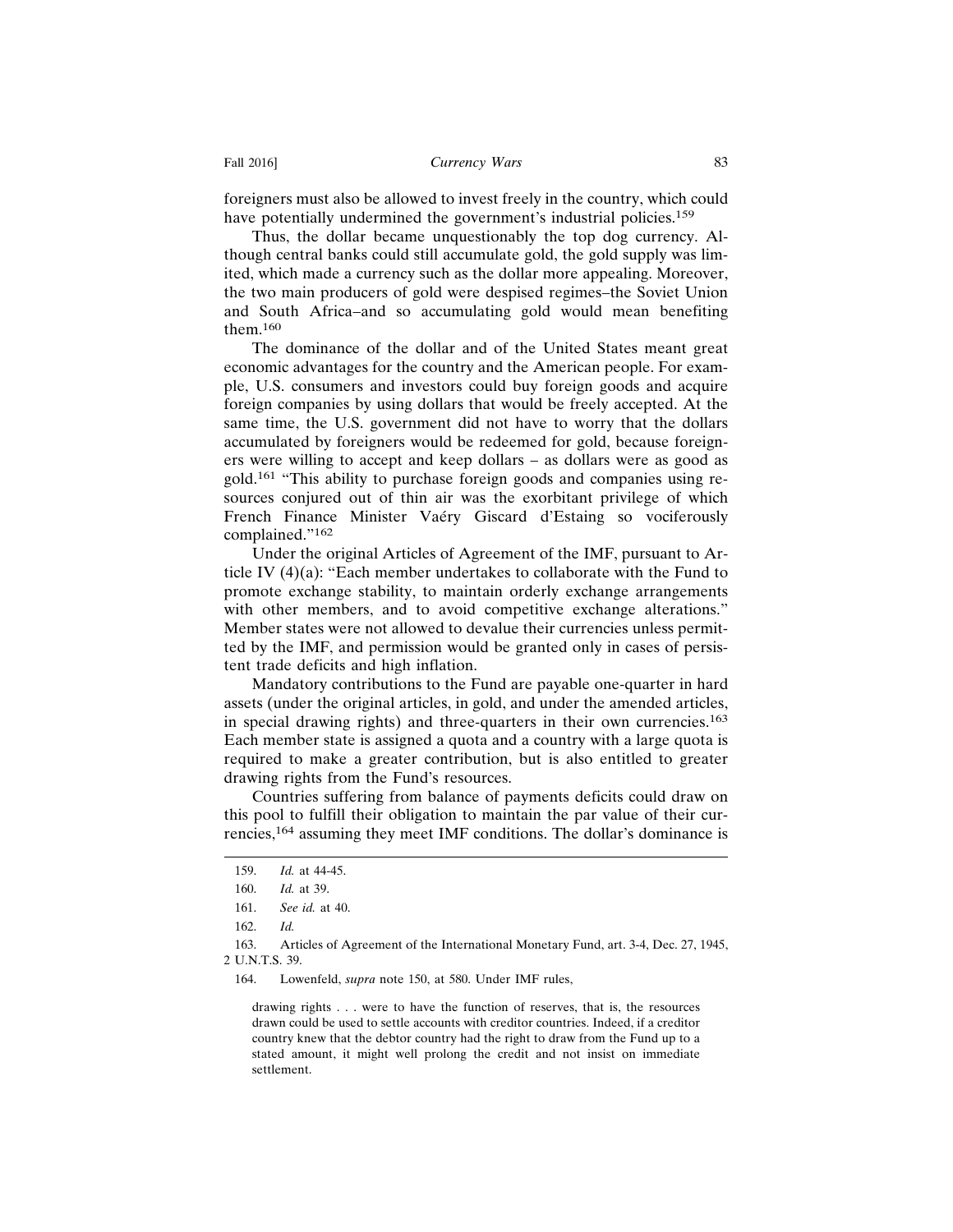reflected in its preeminent position within the IMF. For example, because "only a few members' currencies were generally acceptable for settlement of international accounts–the so-called 'freely usable' or 'freely convertible' currencies," typically the member state with balance-of-payments problems would draw U.S. dollars from the IMF.165 Under Article V of the original Articles, the member state would purchase dollars or some other freely usable currency with its own currency and would be obligated to repurchase its own currency within a stated period.<sup>166</sup>

From 1946 to 1971, the system worked well, and when hiccups occurred, the United States assured countries it stood ready to meet "the commitment . . . to buy and sell *gold* at the existing price of \$35 an ounce."167 Concern about the United States, however, grew as the Vietnam War and the Great Society programs created great strain on the U.S. treasury. Because the value of the dollar was not linked to other currencies but rather to gold, speculators who suspect a dollar devaluation would buy gold and would turn to the London gold market. This market had been defined by the so-called London Gold Pool since 1961, which is a price-fixing albeit open market operation run by the United States and other countries which are committed to use their gold and dollar reserves to keep the market price of gold at \$35 dollars per ounce as agreed to at Bretton Woods.

The Gold Pool was both seller and buyer, buying and selling as much as needed to maintain the \$35 price. By 1965, the pool was mostly a selling operation. As gold supplies fell off, Gold Pool members had to dump gold to keep its price (in dollars) from rising on the London market.<sup>168</sup>

But the pressure on the dollar continued unabated. For example, denied military ambitions after the war, Germany and Japan focused on their economies, became economic powerhouses, mostly by exporting, and succeeded in accumulating all the dollars they needed. In some ways, this was also good for the United States because those same dollars could be used to pay for imports of U.S. goods. But this was a double-edged sword. The system was founded on the notion that the dollar was the equivalent of gold. If there are now more foreign-held dollars than U.S. gold holdings, the threat to the system could be serious if foreign holders were all to redeem dollars for gold.

This problem was identified early on by the Belgian economist Robert Triffin and has been referred aptly as the Triffin Dilemma. The Triffin Dilemma stated that if the United States did not run trade deficits, that is, if it were not willing to supply the trading system with an unlimited supply of dollars (for countries that received dollars when they exported), trade would contract, growth would be stunted, and the contraction would dam-

<sup>165.</sup> *Id.*

<sup>166.</sup> *Id.*

<sup>167.</sup> Statement by the President Following the Action by the United Kingdom, 3 WEEKLY COMP. PRES. DOC. 1599 (Nov. 18, 1967).

<sup>168.</sup> *See* EICHENGREEN, *supra* note 4, at 51-52; KWARTENG, *supra* note 22, at 211-12.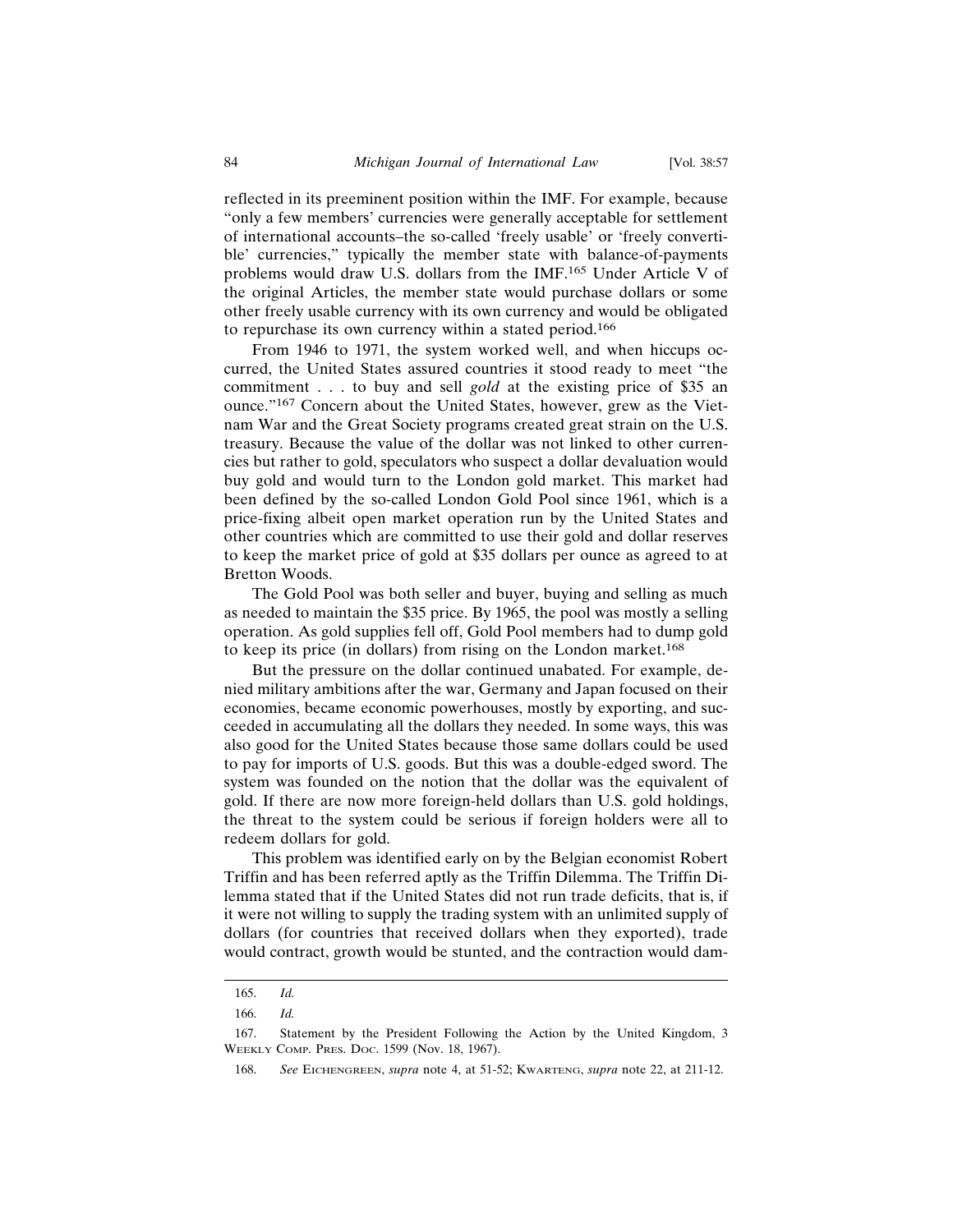age the international economic system. On the other hand, if the United States continued to run trade deficits and hence provide an unlimited supply of dollars to the rest of the world, confidence in the U.S. ability to convert dollars to gold would diminish.169 Pressure on the dollar would not be sustainable in the long run and Triffin recommended that an artificial unit of money be used instead of the dollar which would allow governments to accept them in international transactions.<sup>170</sup>

Pressure on the dollar was exerted in other ways as well. In 1965, President Charles de Gaulle of France denounced both the Bretton Woods system as "abusive and dangerous"<sup>171</sup> and the dollar's prominence in the international monetary system, calling for a return to the classical gold standard, that is, "an indisputable monetary base, and one that does not bear the mark of any particular country. In truth, one does not see how one could really have any standard criterion other than gold."172 France and Spain converted \$150 and \$60 million of their respective dollar reserves into gold, creating great pressure on the dollar and a huge drain on U.S. gold reserves.<sup>173</sup>

Fortunately, the United States was able to rely on Germany, a Gold Pool country, to support the dollar. Germany was a crucial country because of its large dollar holdings accumulated through trade surpluses with the United States. German demand for redemption of dollars for gold would have triggered a serious dollar crisis.174 But, most German politicians sought to preserve the security alliance with the United States. In a secret letter, the President of the Deutsche Bundesbank assured the Federal Reserve that because

expenditures resulting from the presence of American troops in Germany [could] lead to U.S. losses of gold . . . [T]he Bundesbank . . . has not converted any . . . dollars . . . into gold. . . . You may be assured that in the future the Bundesbank intends to

172. RICKARDS, CURRENCY WARS, *supra* note 50, at 82.

<sup>169.</sup> EICHENGREEN, *supra* note 4, at 50; ROBERT TRIFFIN, GOLD AND THE DOLLAR CRISIS: THE FUTURE OF CONVERTIBILITY 8-9 (1960); *see also* JOSEPH E. STIGLITZ ET AL., THE STIGLITZ REPORT: REFORMING THE INTERNATIONAL MONETARY AND FINANCIAL SYS-TEMS IN THE WAKE OF THE GLOBAL CRISIS 157-58 (2010) (describing how the Triffin dilemma–"the use of a *national* currency (the U.S. dollar) as the *international* reserve currency"–tends to create excess demand for the currency of the issuer, in this case the United States. This excess demand means the United States has to continue providing liquidity to the world by issuing debt denominated in dollars and continuing to run trade deficits, which in turn erode confidence in the dollar as a store of value).

<sup>170.</sup> In the 1960s, it was Europe and Japan that accumulated dollars as they rapidly expanded after World War II. Today, it is emerging markets such as China and India that are rapidly accumulating dollars and worried that their dollar holdings would lose value. EICHEN-GREEN, *supra* note 4, at 50-51.

<sup>171.</sup> *Id.* at 52.

<sup>173.</sup> *Id.*

<sup>174.</sup> *Id.* at 83.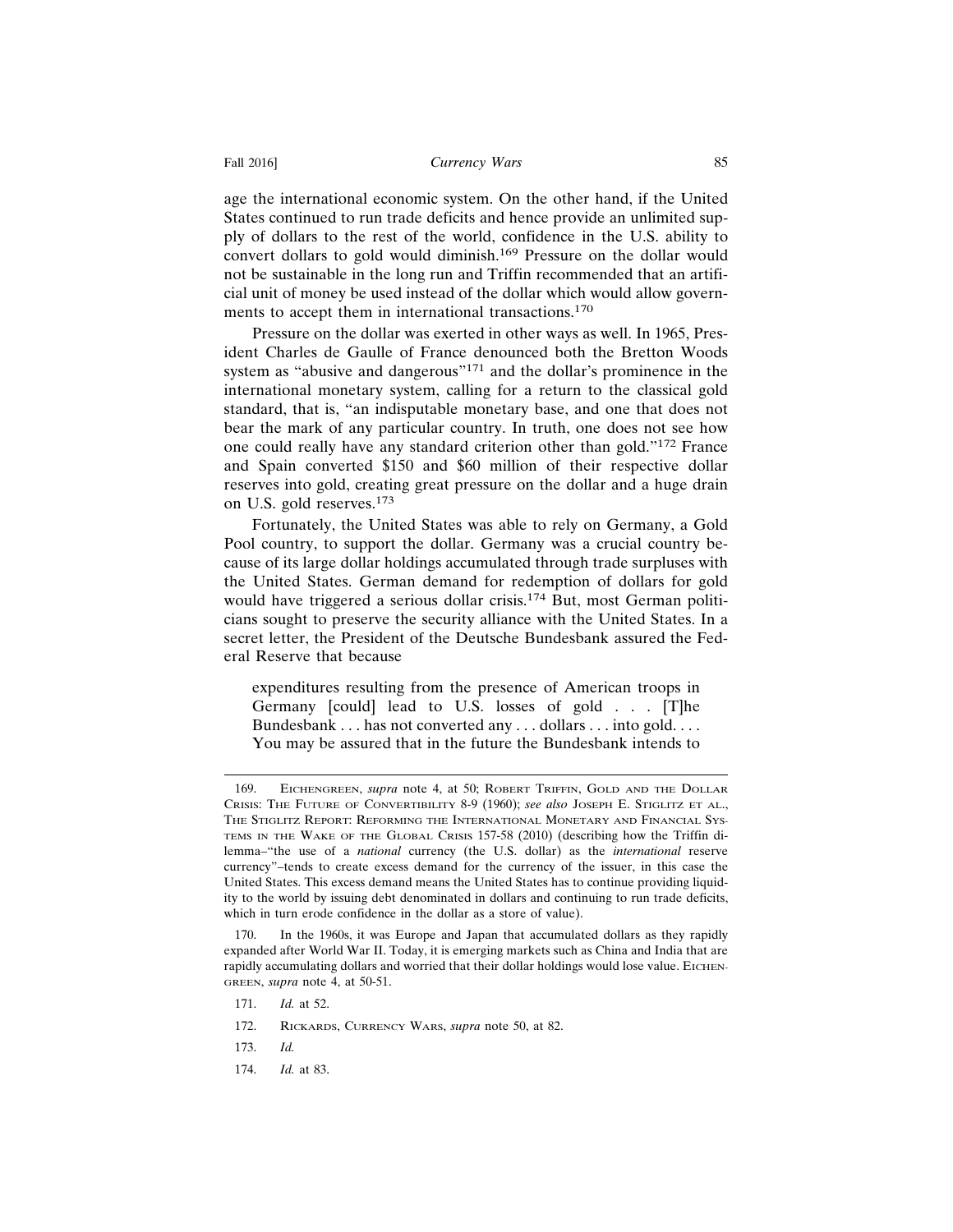continue this policy and to play its full part in contributing to international monetary cooperation.<sup>175</sup>

But, even with German cooperation, the dollar continued to suffer from external pressure as other countries relentlessly exercised their right to gold claims against the dollar. By March 1968, the Gold Pool collapsed. At \$35 per ounce, gold was now valued too low–indeed the problem was "an excess of paper money in relation to gold [and] [t]his excess money was reflected in rising inflation in the U.S., the United Kingdom and France."176 With a gold shortage at the price of \$35 per ounce, the IMF eventually had no choice but to create a new form of international reserve asset called the special drawing right (SDR),<sup>177</sup> an asset unbacked by gold or any other tangible commodity and allocated to members in accordance with their IMF quotas. It was "linked to gold at a value equal to one U.S. dollar."178 Referred to as "paper gold," it was an asset that could be used to address balance of payments deficits in the same way that gold or reserve currencies had been used.<sup>179</sup>

On August 15, 1971, however, reality set in. Even allied countries were worried and rumor had it that the Bank of England had requested American guarantees against devaluation of its \$3 billion holdings or had asked for conversion of its dollars into gold.180 H.R. Haldeman, President Nixon's Chief of Staff, wrote in his diary that "if we gave it to them, other countries might follow suit. If we didn't, they might wonder if we had enough gold to support the dollar. In either case, it was a major crisis."<sup>181</sup>

President Richard Nixon declared that the United States would close the gold window. Referred to as the Nixon Shock, this move meant that the United States would no longer convert dollars held by foreign central banks to gold, or any other reserve assets and that it would no longer intervene in the market to maintain the par value of the dollar against gold.182 By July 1973, the central banks stopped intervening in the markets to maintain any particular exchange rate and all the major currencies were

180. KWARTENG, *supra* note 22, at 217.

181. *Id.* at 217-18 (quoting H.R. HALDEMAN, THE HALDEMAN DIARIES 340 (1994)).

182. The ability of other holders of dollars to ask for conversion of dollar to gold ended many years before. *See* RICKARDS, CURRENCY WARS, *supra* note 50, at 86.

<sup>175.</sup> *Id.*

<sup>176.</sup> *Id.* at 84-85.

<sup>177.</sup> EICHENGREEN, *supra* note 4, at 56-57. At French insistence, the term "Special Drawing Rights" was used instead of "reserve drawing rights" to emphasize that the new unit was not a currency but a loan subject to repayment and thus could not be inflationary.

<sup>178.</sup> *Id.* at 56.

<sup>179.</sup> *Id.* at 56-57. SDRs have their own limitations. They can only be used in transactions with other governments and with the IMF as they are not available for use between governments and private parties. In addition, before SDRs can be issued members holding 85% of the voting power in the IMF had to agree. This was a provision designed to protect against the danger of excessive liquidity creation.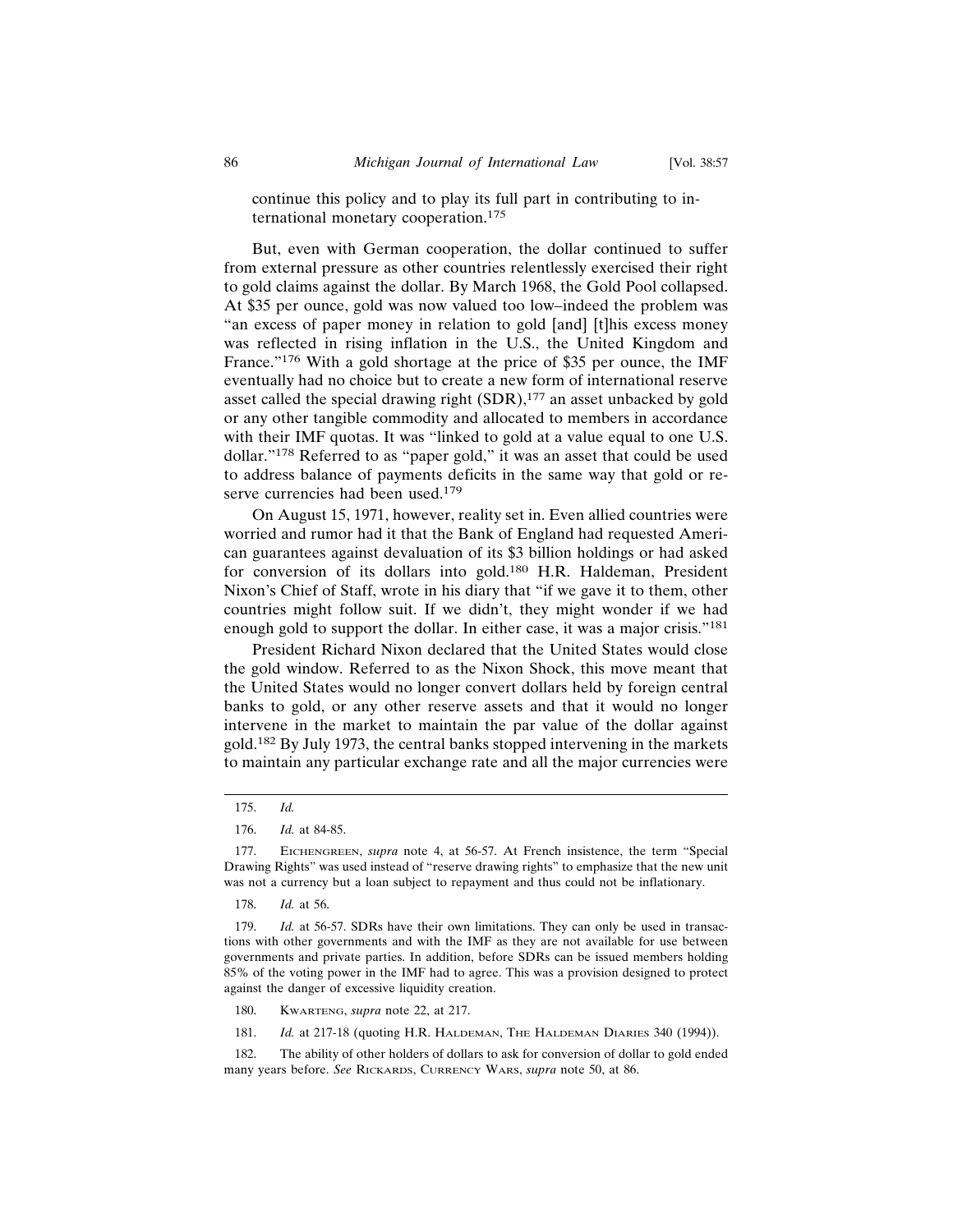floating.183 The IMF declared the death of Bretton Woods, which "officially ended the role of gold in international finance and left currency values to fluctuate against one another at whatever level governments or the markets desired."<sup>184</sup>

Despite the collapse of gold convertibility, dollar dominance was nonetheless maintained because Nixon was able to modify the system to prevent the dollar from becoming "simply paper money." As Representative Ron Paul put it,

a new system was devised which allowed the U.S. to operate the printing presses for the world reserve currency, with no restraints placed on it . . . . U.S. authorities struck an agreement with OPEC to price oil in U.S. dollars exclusively for all worldwide transactions. This gave the dollar a special place among world currencies, in essence backed the dollar with oil. In return, the U.S. promised to protect the various oil-rich kingdoms in the Persian Gulf against threat or invasion or domestic coup.<sup>185</sup>

Nixon's decision to decouple the dollar from gold was the culmination of a "long dark period for macroeconomic policy" which began in the 1960s186 when the U.S. embarked on a policy of lax budgets and chronic deficit finance.187 The economist Cristina Romer, former chairperson of the Council of Economic Advisors in the Obama Administration, has warned about the danger of "persistent peacetime deficits."<sup>188</sup> Even though 1950s policy makers recognized that "slavish adherence to a balanced budget" could be counterproductive, "they also believed that persistent deficits were inappropriate and that policy should aim for balance, 'if not every individual year, then surely over a term of very few years.'"<sup>189</sup> But, from the 1960s through the present, "[t]he revolution in economic

185. 152 Cong. Rec. H319 (daily ed. Feb. 15, 2006) (statement of Rep. Paul).

<sup>183.</sup> Keep in mind that although "the exchange rates were now different, the system was otherwise the same. Other currencies were still pegged to the dollar, the only difference now being that the U.S. Treasury no longer stood ready to convert dollars into gold for foreign central banks and governments." EICHENGREEN, *supra* note 4, at 61-63.

<sup>184.</sup> RICKARDS, CURRENCY WARS, *supra* note 50, at 92.

<sup>186.</sup> KWARTENG, *supra* note 22, at 202 (quoting Christina D. Romer, Economics Professor, University of California Berkeley, Macroeconomic Policy in the 1960s: The Causes and Consequences of a Mistaken Revolution, Presented at Plenary Session A of the Economic History Association Annual Meeting, Lyndon B. Johnson Presidential Library (Sept. 7, 2007) (transcript available at http://eml.berkeley.edu/~cromer/MacroPolicy.pdf).

<sup>187.</sup> By contrast, Presidents Truman and Eisenhower were both in principle committed to balanced budgets. *Id.* at 202-04.

<sup>188.</sup> Christina D. Romer, Economics Professor, University of California Berkeley, Macroeconomic Policy in the 1960s: The Causes and Consequences of a Mistaken Revolution, Presented at Plenary Session A of the Economic History Association Annual Meeting, Lyndon B. Johnson Presidential Library (Sept. 7, 2007) (transcript available at http:// eml.berkeley.edu/~cromer/MacroPolicy.pdf).

<sup>189.</sup> *Id.* (quoting 1956 ECON. REP. PRESIDENT 73).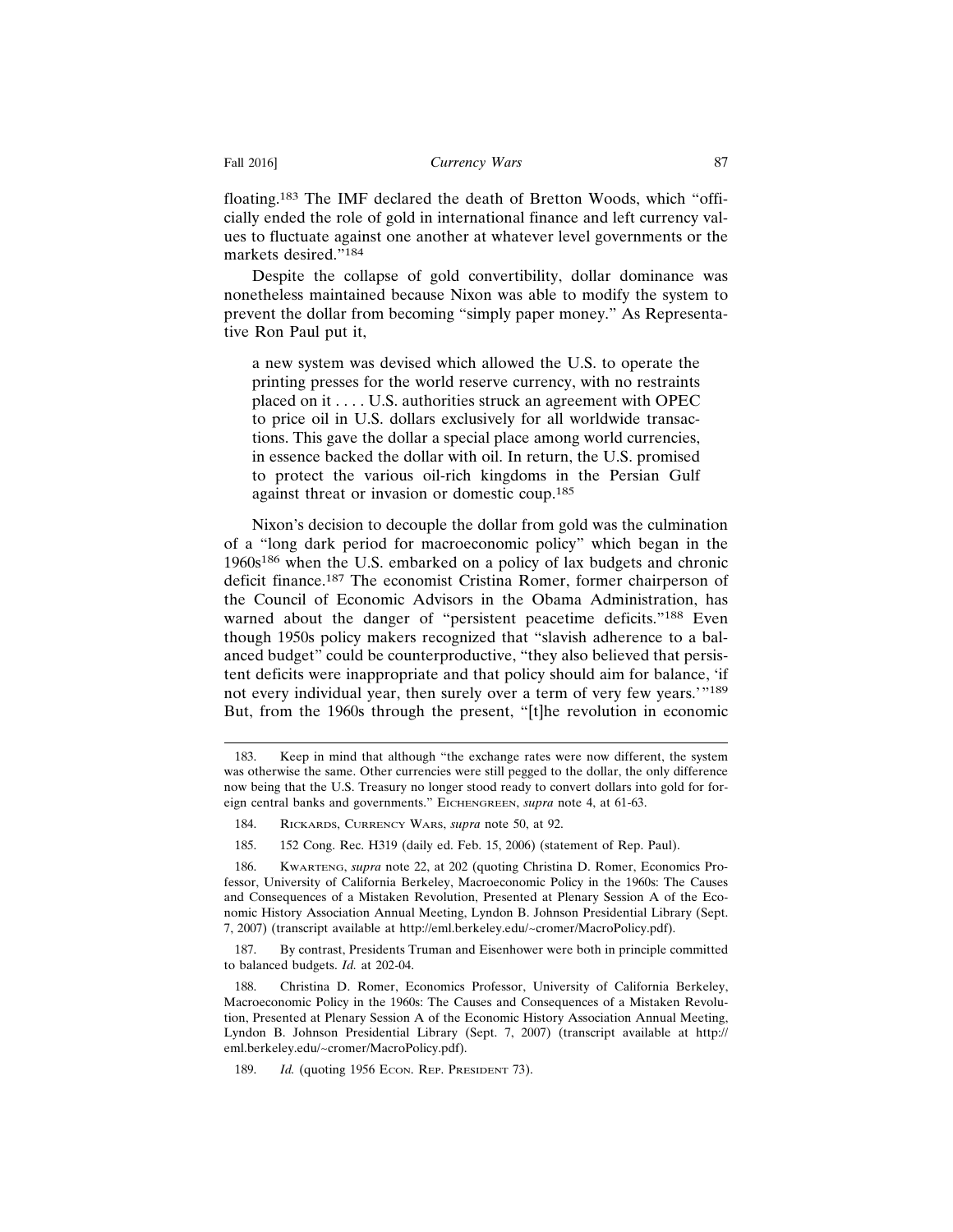beliefs was strongest among fiscal policymakers"<sup>190</sup> who believe essentially that deficits would take care of themselves.<sup>191</sup>

William McChesney Martin, the ninth and longest-serving Fed chairman, serving from 1951 to 1970 under five presidents, warned that it is not possible to "have stability and sustained growth without some basis of sound currency . . . . That is why the U.S. has the Federal Reserve System, and why the Federal Reserve is charged with the duty of doing all it can, within its limited powers, to help maintain the dollar's value."<sup>192</sup> As Martin cautioned in 1967, "[w]hen we fall into the habit of perpetual deficit financing the soundness of our currency and the strength of our economy will eventually be undermined,"<sup>193</sup> in which case, the international system too will lose confidence in the dollar.194 Indeed, in 1965, when French President De Gaulle called for the dollar's reserve status to be replaced by gold, it would have meant that the United States would not be able to pay its foreign debt in its own currency but would have to do so in gold.<sup>195</sup>

With the demise of the dollar-gold conversion commitment, the international system shifted to a system of flexible exchange rates, referred to by then German Chancellor Helmut Schmidt as "'a floating non-system.'"196 Currencies are not pegged to any gold value and freely floated against each other, like any other commodity. The IMF Articles of Agreement were amended to reflect this new reality. Under Article IV of the original Articles of Agreement, each member state had been required to maintain its currency within a narrow band around its stated par value in terms of gold or the U.S. dollar which was at the time tied to gold. Under

192. William McChesney Martin Jr., Chairman of the Fed. Reserve, Remarks Before the Business Counsel in Hot Springs, Virginia (Oct. 17, 1969) (available at https://fraser.st louisfed.org/scribd/?item\_id=7946&filepath=%2Fdocs%2Fhistorical%2Fmartin%2Fmartin 69\_1017.pdf#scribd-open).

193. William McChesney Martin Jr., Speech Before the Rotary Club of Toledo, Ohio, at 4 (June 26, 1967) (available at https://fraser.stlouisfed.org/scribd/?item\_id=7920& filepath=%2Fdocs%2Fhistorical%2Fmartin%2Fmartin67\_0626.pdf#scribd-open).

194. *See* William McChesney Martin Jr., Chairman of the Fed. Reserve, Remarks Before the Economic Club of Detroit (Mar. 18, 1968) (available at https://fraser.st louisfed.org/docs/historical/martin/martin68\_0318.pdf).

195. PAUL VIOTTI, THE DOLLAR AND NATIONAL SECURITY: THE MONETARY COMPO-NENT OF HARD POWER 15 (2014). If De Gaulle's gold standard had been adopted, the United States would not be able to pay its foreign debt in its own currency, but would have to do so in gold. Nor would it be able to maintain persistent and large trade deficits as it would run out of gold. It would also mean U.S. consumers would need to reduce their purchases of foreign goods. *See* KWARTENG, *supra* note 22, at 211.

196. KWARTENG, *supra* note 22, at 219 (citing JOEL KURTZMAN, THE DEATH OF MONEY: HOW THE ELECTRONIC ECONOMY HAS DESTABILIZED THE WORLD'S MARKETS AND CREATED FINANCIAL CHAOS 51 (1993)).

<sup>190.</sup> *Id.* ("The 1950s emphasis on the benefits of fiscal discipline was replaced by a view that deficits, even over several years, could be salutary. Moreover, policymakers expressed confidence that deficits would largely take care of themselves by generating rapid growth and hence increased revenues.").

<sup>191.</sup> *Id.* ("Budget deficits would largely take care of themselves by generating faster growth and hence more revenue.").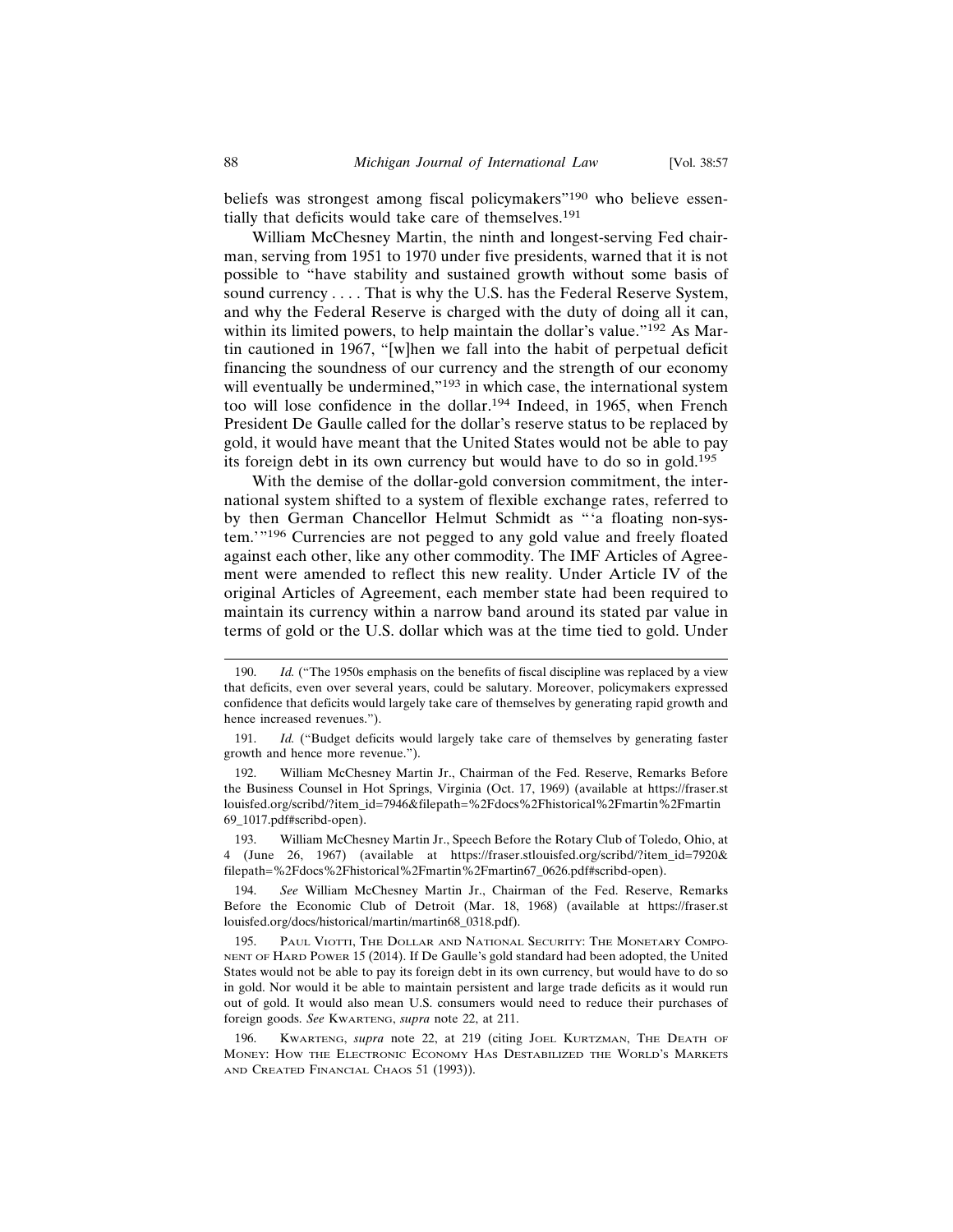the amended Articles, Article IV required only that member states avoid manipulating exchange rates. They were allowed to maintain the value of their currency (i) in terms of another currency or the Fund's own currency, the SDR (but not gold); (ii) in cooperative arrangements with other members; or (iii) using any other exchange arrangements of the member's choice. Most developing countries chose option 1, to link with the US dollar or to the currency of their former colonial power. The developed countries chose option iii.

Although the dollar had been devalued by its severance from gold, devaluation had strategic benefits given growing trade deficits with Germany and Japan.197 And, despite devaluation, there was still faith in the U.S. dollar. Holding reserves still meant holding dollars. OPEC continued to price oil in dollars, despite talks about pricing oil in a basket of currencies.198 If there was dollar depreciation, it was because other currencies appreciated, not because central banks sold their dollar holdings.<sup>199</sup>

Currency crises did arise, but they were for the most part nondollar crises–the 1991 sterling crisis, the 1994 Mexico peso crisis, the 1997 East Asia-Russia crisis. The nondollar crises strengthened the dollar as it was viewed as a safe haven. The more the dollar survived through crises, the more "[i]t seemed as though it would take either a collapse in growth or the rise of a competing economic power–or both–to threaten the supremacy of the dollar."200 In 2010, the perfect storm occurred as the factors identified above converged, deepening and widening preexisting cracks.

#### III. CURRENT CURRENCY WARS

Today's financial crisis is not just one in which one currency is devalued against another or against gold. The risk is, rather, a massive loss of confidence in paper currencies altogether and a flight in the long run towards safe havens such as commodities or other hard assets. Part III connects the dots–it looks at the causes of the financial crisis, the U.S. response, international reaction, and its impact on the dollar-based system. When countries, separately or concertedly, take certain measures to increase their gold or hard commodities, or to repatriate gold holdings stored elsewhere back home, or when they enter into agreements to engage in regional trade using a currency other than the U.S. dollar, these developments constitute a challenge to the U.S. dollar.

Despite U.S. trade deficits and budget deficits throughout the 1980s and onward, the dollar perversely maintained its top dog status. This irony prompted Otmar Emminger, the former President of the Bundesbank, to bemoan in awe and frustration that the "the more the American budget deficit and trade deficit increased, the higher rose the dollar. . . . What

<sup>197.</sup> RICKARDS, CURRENCY WARS, *supra* note 50, at 95-96.

<sup>198.</sup> EICHENGREEN, *supra* note 4, at 66.

<sup>199.</sup> *Id.* at 66-67.

<sup>200.</sup> RICKARDS, CURRENCY WARS, *supra* note 50, at 96-97.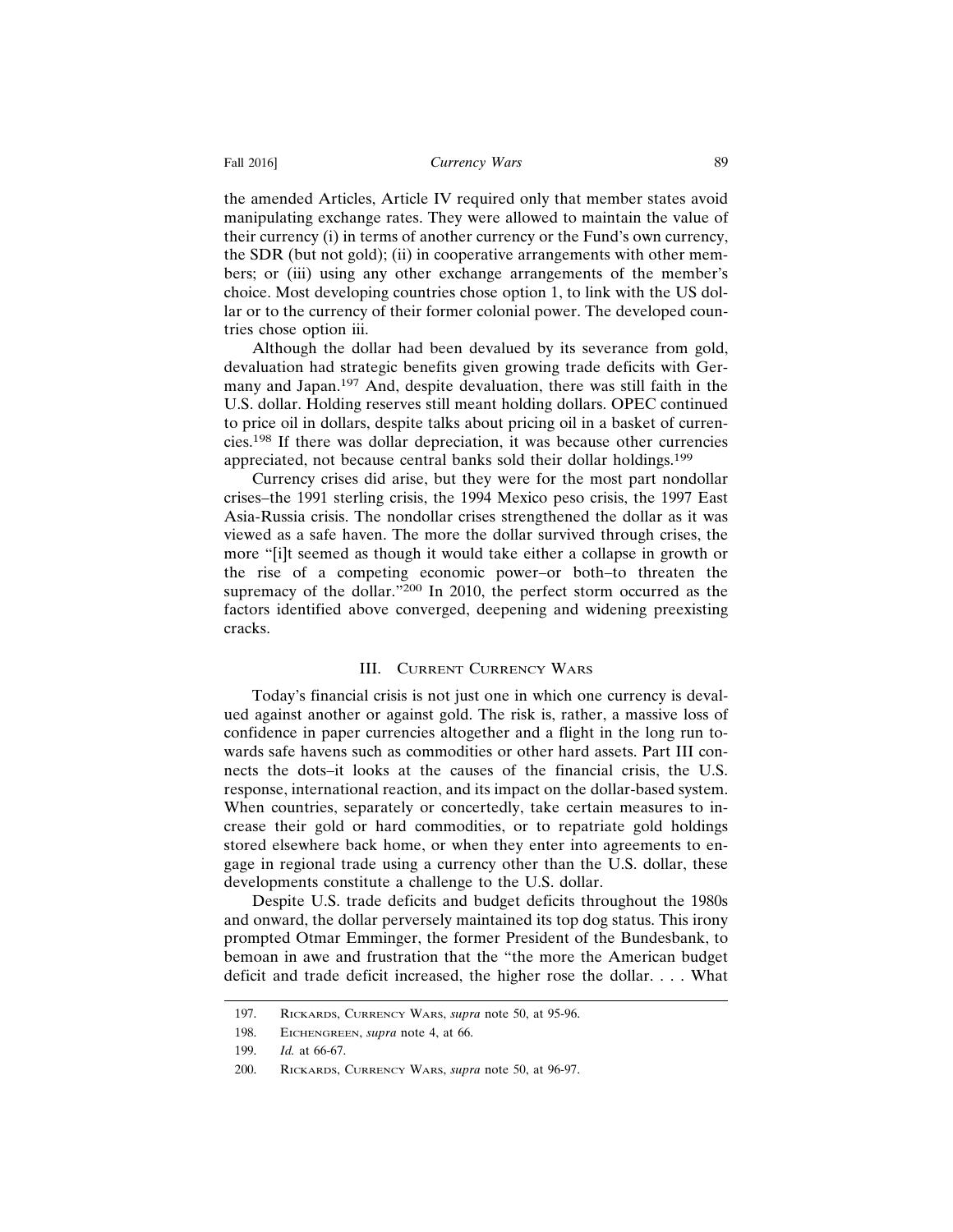would have made all other currencies weak seemed to have strengthened the dollar."201 Even with the closure of the gold link, the dollar did not become a "normal currency like all the others,"202 but rather, retained "its unique role as a world currency."203 Nonetheless, Emminger cautioned that the "overpriced dollar will sooner or later have to decline to a more normal level. The crucial question is whether this will become a 'soft landing' or a 'crash landing.' "<sup>204</sup>

In the 1980s, the dollar had no rival. Not so now.

Despite economic troubles in Greece and the Euro zone and the 2015 economic slowdown in China, things are different today. The U.S. budget deficit, which ballooned because of tax cuts and increased war spending, continues without solution in sight. Even in 2003, Alan Greenspan had warned, "'Far more urgent than tax cuts . . . was the need to address the threat posed by the soaring new deficits.'"205 At the same time, the combined GDP of the United States, the European Union and China together constitute almost 60 percent of global GDP. Hence it is not surprising that there are currently three major currencies in the world: the dollar, the Euro, and the yuan.<sup>206</sup>

Part A looks at dollar-yuan rivalry and explores how this dysfunctional relationship has serious implications for the international economic system. Part B looks at challenges to the dollar's singular reserve status.

#### A. *Dollar-Yuan Rivalry*

This section focuses on the currency war between the dollar and the yuan (rather than the euro) for several reasons. First, unlike Western European countries, China is a rival, not an ally of the United States. Second, China is a rising global power with global ambitions, political, economic, and monetary. Third, China has by word and deed taken steps to dethrone the dollar. Moreover, it is not possible to understand fully the 2008 financial crisis and how it deepened the cracks in the system unless one understands the dysfunctional relationship between the yuan and the dollar.

In the early as the 1980s, when export was a relatively small part of Chinese GDP, the yuan was deemed to be overvalued.207 Partly to protect its rule as a response to Tiananmen Square protests, the Communist Party had placed primary importance on political stability,208 and consequently on job creation, which meant the adoption of a robust export sector and

<sup>201.</sup> Emminger, *supra* note 1, at 18.

<sup>202.</sup> *Id.*

<sup>203.</sup> *Id.*; *see also* KWARTENG, *supra* note 22, at 255 (discussing Emminger, *supra* note 1).

<sup>204.</sup> Emminger, *supra* note 1, at 22.

<sup>205.</sup> KWARTENG, *supra* note 22, at 312 (quoting ALAN GREENSPAN, THE AGE OF TUR-BULENCE: ADVENTURES IN A NEW WORLD 238-39 (2008)).

<sup>206.</sup> RICKARDS, CURRENCY WARS, *supra* note 50, at 98-99.

<sup>207.</sup> *Id.* at 101.

<sup>208.</sup> *Id.* at 102-03; *see* KWARTENG, *supra* note 22, at 292 ("The Chinese . . . had always maintained that their policy of pegging the yuan to the dollar was not 'meant to favour ex-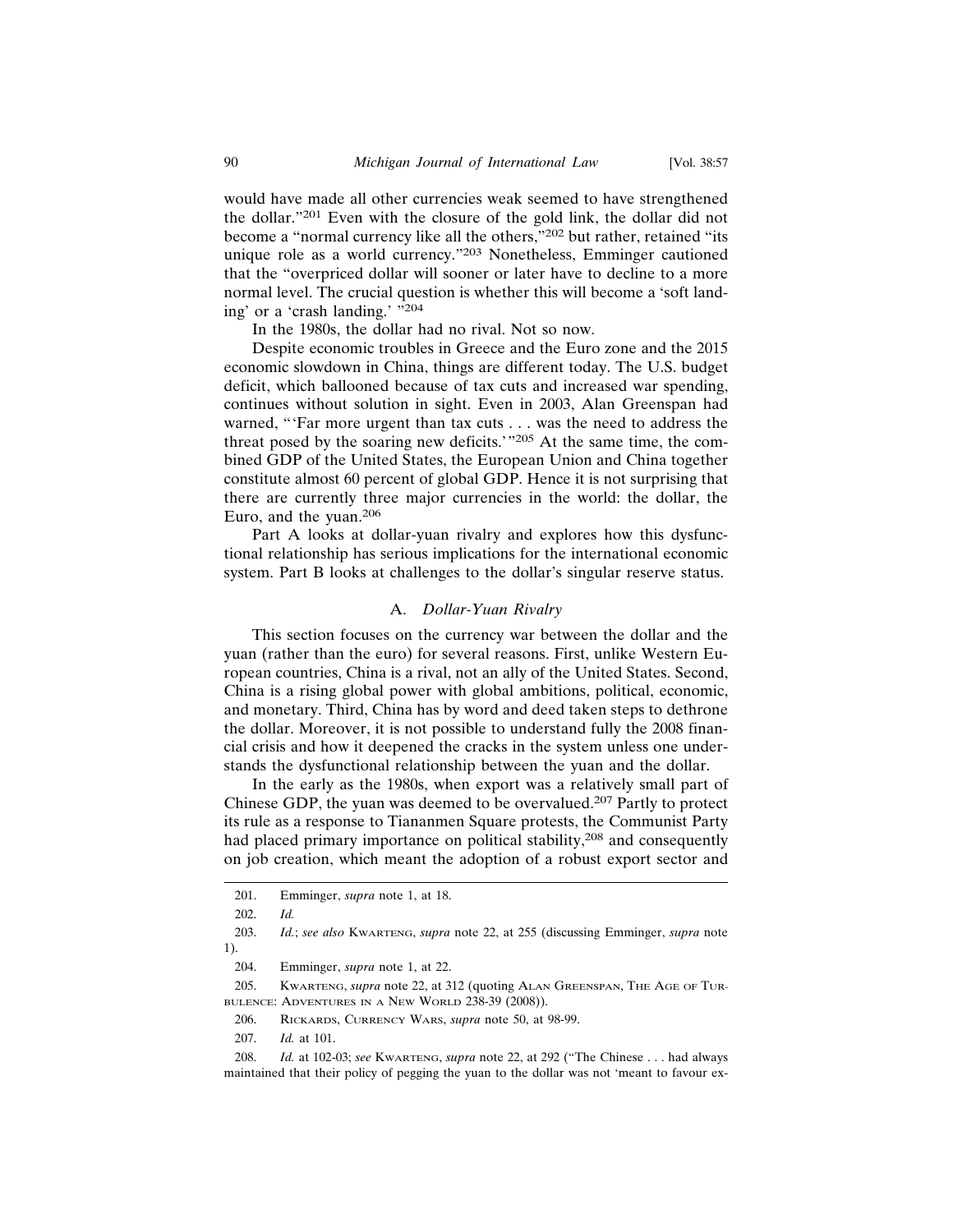correspondingly a devalued yuan. China embraced six rounds of devaluations over a ten–year period,<sup>209</sup> succumbing to U.S. pressure for an upward revaluation only in the administration of George W. Bush.210 As incisively noted, "[f]or the Communist Party of China, the dollar-yuan peg was an economic bulwark against another Tiananmen Square."<sup>211</sup>

In a surprising move on August 11 and 12, 2015, after a long period of pegging the yuan to the dollar at about 6.1-to-1, the Chinese government allowed the yuan to fall steeply, with the Chinese currency dropping 1.8 percent, then an additional 1.6 percent against the dollar.212 This move prompted additional angst in the United States as American officials viewed the depreciation as an attempt by China yet again to boost its exports to gain an unfair trade advantage.213 China shrugged off criticism, arguing that it was anticipating IMF inclusion of the yuan in the SDR in late 2015 and was merely allowing the yuan to be freely usable. China's devaluation this time was done under the convenient cover of market forces.214

The devalued yuan has had a significant impact on U.S. monetary policy. In 2002, then Fed Chairman Alan Greenspan began a sustained period of extremely low interest rates, adopting a 4.75 percent cut from July 2000 to July 2002, to accomplish several objectives. 215 Certainly one of the objectives was to offset the technology bubble collapse in the United States. But another objective was to counteract China's monetary policy, which critics charged included "exporting its deflation to the world, partly through a steady supply of cheap labor."216 A devalued yuan, resulting in cheap export goods and falling prices, can cause persistent deflation because businesses and consumers tend to wait for prices to fall further and

ports over imports, but instead to foster economic stability by tying its currency to the U.S. dollar at a constant level.'").

- 209. RICKARDS, CURRENCY WARS, *supra* note 50, at 101.
- 210. KWARTENG, *supra* note 22, at 296-97.
- 211. RICKARDS, CURRENCY WARS, *supra* note 50, at 102.

212. Neil Irwin, *The More China's Currency Falls, the More It Looks Like a 'Currency War'*, N.Y. TIMES, Aug. 12, 2015 [hereinafter Irwin, *The More China's Currency Falls*]. The yuan selloff prompted the Chinese government to issue assurances that "currently there is no basis for persistent depreciation" of the currency, followed by the central bank stepping in to buy yuan to offset the declines. *Id.*

213. A depreciated yuan would boost Chinese exports and might cause other countries to devalue their currencies. This would weaken U.S. exports and slow the U.S. economic recovery. A yuan depreciation could also hamper any plans the federal government has to raise interest rates. Keith Bradsher, *China's Currency Move Clouds its Policy Goals*, N.Y. TIMES, Aug. 11, 2015.

214. Neil Irwin, *Why Did China Devalue Its Currency? Two Big Reasons*, N.Y. TIMES, Aug. 11, 2015, http://www.nytimes.com/2015/08/12/upshot/why-did-china-devalue-its-currency -two-big-reasons.html?action=click&contentCollection=the%20Upshot&module=related

Coverage&region=EndOfArticle&pgtype=article [hereinafter Irwin, *Why Did China Devalue Its Currency?*] (devaluing the yuan "to link the currency's value a bit more closely to market forces").

215. RICKARDS, CURRENCY WARS, *supra* note 50, at 103-04.

216. *Id.*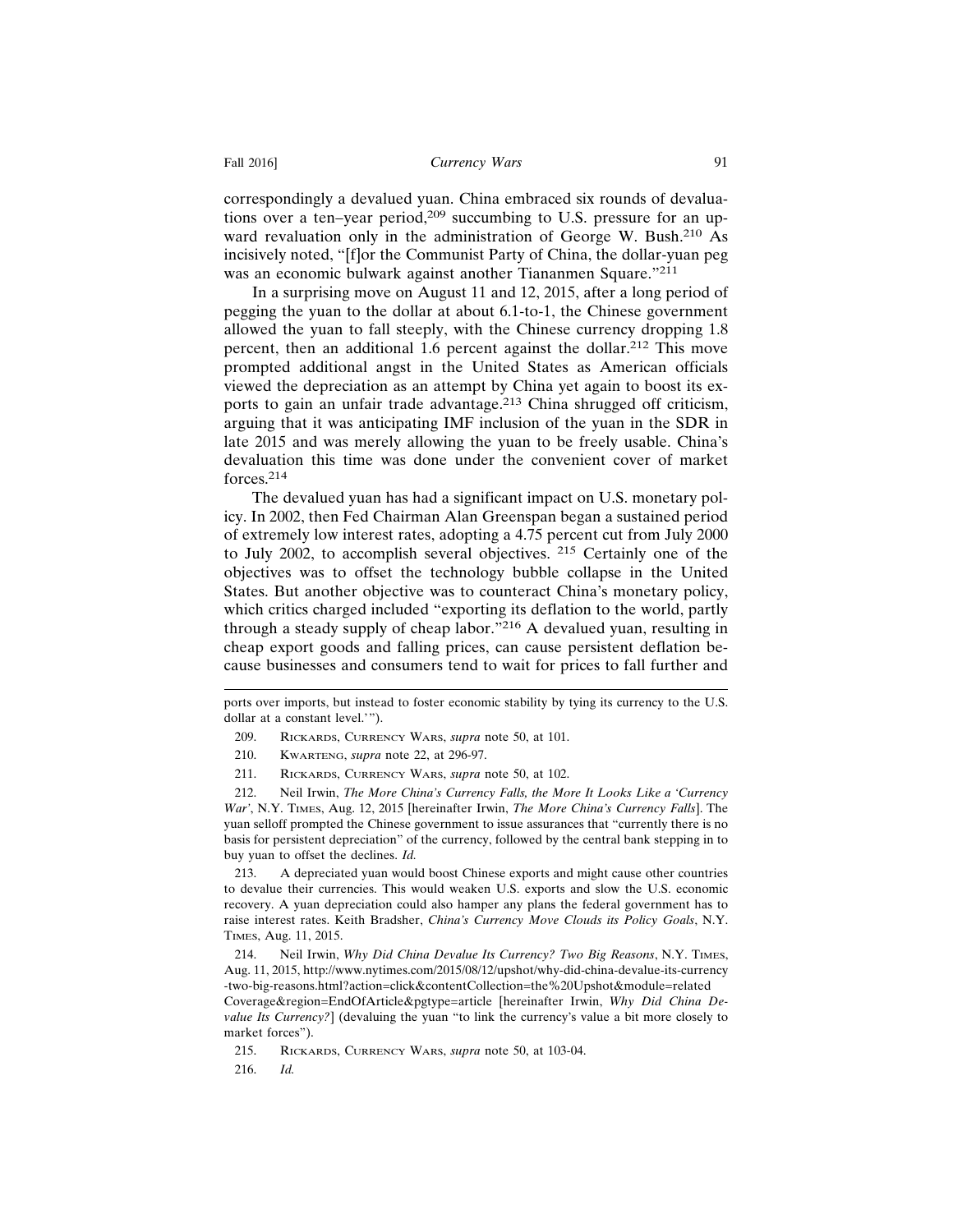hence spending is deferred.<sup>217</sup> To spur American spending, the Fed kept rates low.

But, Greenspan's low rate policy created conditions that contributed to the 2008 financial crisis and to the subsequent massive printing of U.S. dollars by the Fed. Predictably, a policy of sustained low interest rates meant that even marginal borrowers would be able to finance dubious deals. It also meant that institutional investors would seek higher yield and higher returns (and venture into the realm of the higher risk instruments) than those offered in risk-free government securities,  $2^{18}$  resulting in an explosion of subprime residential and commercial loan originations and securitizations. These two linked factors, marginal borrowers and the housing market bubble, are two factors that were at the crux of the 2008 financial crisis.<sup>219</sup>

Conversely, low interest rates and the U.S. government's antidote to the 2008 financial crisis–creating new money–also contributed to the financial crisis in China and elsewhere. This is because the yuan's exchange rate has been pegged to the dollar.220 This means that China does not allow the yuan to trade freely on international exchange markets in the same way that convertible currencies such as the dollar, euro, sterling, or yen do. The PBOC tightly controls the use of the yuan as a means for settling transactions. For example, because the dollar is the world's reserve currency, a Chinese exporter would likely be paid in dollars by purchasers of their export goods or services. The Chinese exporter cannot exchange those dollars for the yuan on its own but must hand over those convertible currencies to the PBOC in exchange for yuan, at a fixed official (pegged) rate. Conversely, when an exporter needs euros or dollars to pay for imports, it can get them via the PBOC, but just what is needed to pay for the imports.

Historically, as Chinese exports grew and China received dollars as payment, the PBOC in turn began buying dollars and dollar assets to achieve several objectives. As widely noted, the Chinese "central bank is a major purchaser of U.S. financial assets, largely because of its exchange rate policy. In order to limit the appreciation of China's currency, the renminbi (RMB), against the dollar, China must purchase U.S. dollars"<sup>221</sup> because boosting the dollar makes the yuan weak in comparison. Alterna-

<sup>217.</sup> Heather Stewart, *China's Currency Devaluation Could Spark "Tidal Wave of Deflation*," THE GUARDIAN, Aug. 12, 2015.

<sup>218.</sup> KWARTENG, *supra* note 22, at 319-23.

<sup>219.</sup> *Id.* at 322-32.

<sup>220.</sup> In January 2016, Fang Xinghai, a senior economic adviser to the Chinese leadership, said the government would "manage the yuan according to its performance against a basket of global currencies, as opposed to just setting it against the U.S. dollar." Lingling Wei & Jon Hilsenrath, *China Trying to Allay Global Concerns About Its Currency Regime*, WALL ST. J., Jan. 21, 2016, http://www.wsj.com/articles/china-serious-about-move-to-unpeg-yuanfrom-u-s-dollar-says-official-1453372857.

<sup>221.</sup> Wayne M. Morrison & Marc Labonte, *China's Holdings of U.S. Securities: Implications for the U.S. Economy*, at 1 (CRS Report for Congress, Jan. 9, 2008). Note that the RMB is also known as the yuan.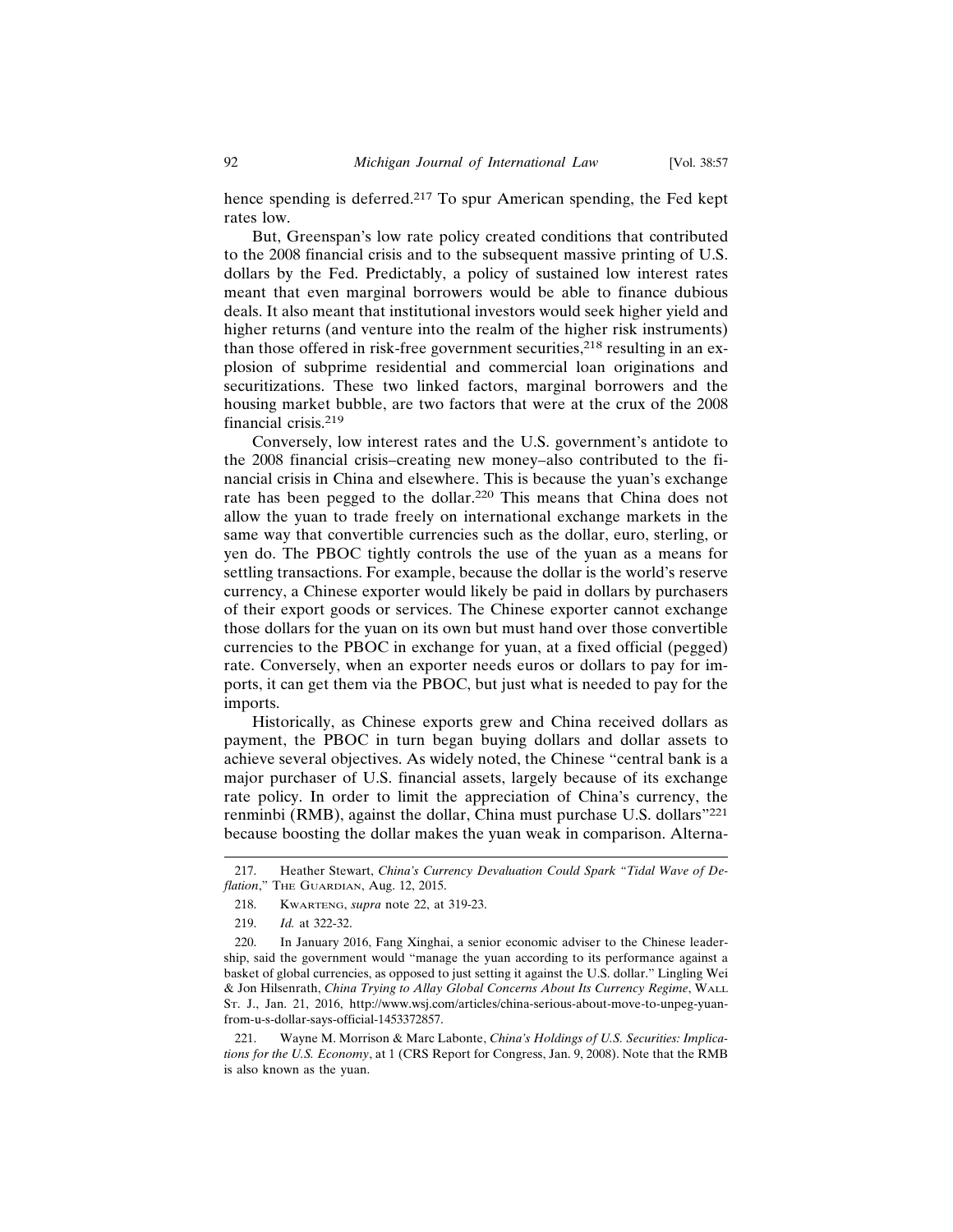tively, intervention to achieve yuan depreciation is important because a low yuan makes Chinese exports competitive, and thus fits into China's policy of export promotion. Third, the government saw the accumulation of dollar reserves as an important cushion against the kind of economic havoc wreaked by the 1997–1998 Asian currency crisis.<sup>222</sup>

For those reasons, the PBOC has embarked on a path of dollar accumulation. However, the picture is more complicated because a strategy of dollar accumulation itself required an ancillary strategy of yuan printing. This is because the PBOC used surplus dollars to buy

newly printed yuan. This meant that as the Fed printed dollars and those dollars ended up in China to purchase goods, the PBOC had to print yuan to soak up the surplus. In effect, China had outsourced its monetary policy to the Fed, and as the Fed printed more, the PBOC also printed more in order to maintain the pegged exchange rate.<sup>223</sup>

PBOC acquisition of dollars resulted in even more dollar exposure for China. Once the PBOC held those newly acquired dollars, it also needed to invest these dollar reserves $224$  and given its traditionally conservative orientation, it preferred to invest in highly liquid securities issued by the U.S. Treasury. Consequently, China possessed a massive quantity of U.S. Treasury obligations, which was estimated by some sources as early as 2011 as \$950 billion U.S. dollars.<sup>225</sup>

Chinese appetite for dollar assets was a double-edged sword. It was good for the United States, as it ensured that U.S. bond yields could remain low because a highly desirable U.S. debt market meant that the United States could command lower interest rates. As a Congressional Research Service report observed, "[b]ecause of its low savings rate, the United States borrows to finance the federal budget deficit and its private capital needs. . . . It therefore depends on countries with high savings rates, such as China, to invest some of their capital in the United States."<sup>226</sup> Any sign that China may reduce its purchase of dollar-based assets and diversify into other debt instruments would be worrying because "China could

<sup>222.</sup> Niall Ferguson & Moritz Schularick, *The End of Chimerica* 5 (Harv. Bus. Sch. Working Paper No. 10-037, 2009), http://www.hbs.edu/faculty/Publication%20Files/10-037 .pdf. In July 1997, the value of the Thai Baht fell dramatically and would have fallen even more had the Thai government not sharply raised interest rate to defend the currency. This hurt Thai businesses that had dollar debt. The debt became more onerous because the number of baht needed to convert into dollars to repay the dollar debt had skyrocketed. Quan B. Lai, *Currency Crisis in Thailand: The Leading Indicators*, 8 THE PARK PLACE ECONOMIST 66, 66-69 (2008) https://www.iwu.edu/economics/PPE08/quan.pdf.

<sup>223.</sup> RICKARDS, CURRENCY WARS, *supra* note 50, at 106.

<sup>224. &</sup>quot;Rather than hold dollars (and other foreign currencies), which earn no interest, the Chinese central government has converted some level of its foreign exchange reserve holdings into U.S. financial securities." Morrison & Labonte, *supra* note 221, at 1.

<sup>225.</sup> RICKARDS, CURRENCY WARS, *supra* note 50, at 106.

<sup>226.</sup> Morrison & Labonte, *supra* note 221, at 1; *see also* Alan Greenspan, *U.S. Debt and the Greece Analogy*, WALL ST. J., June 18, 2010.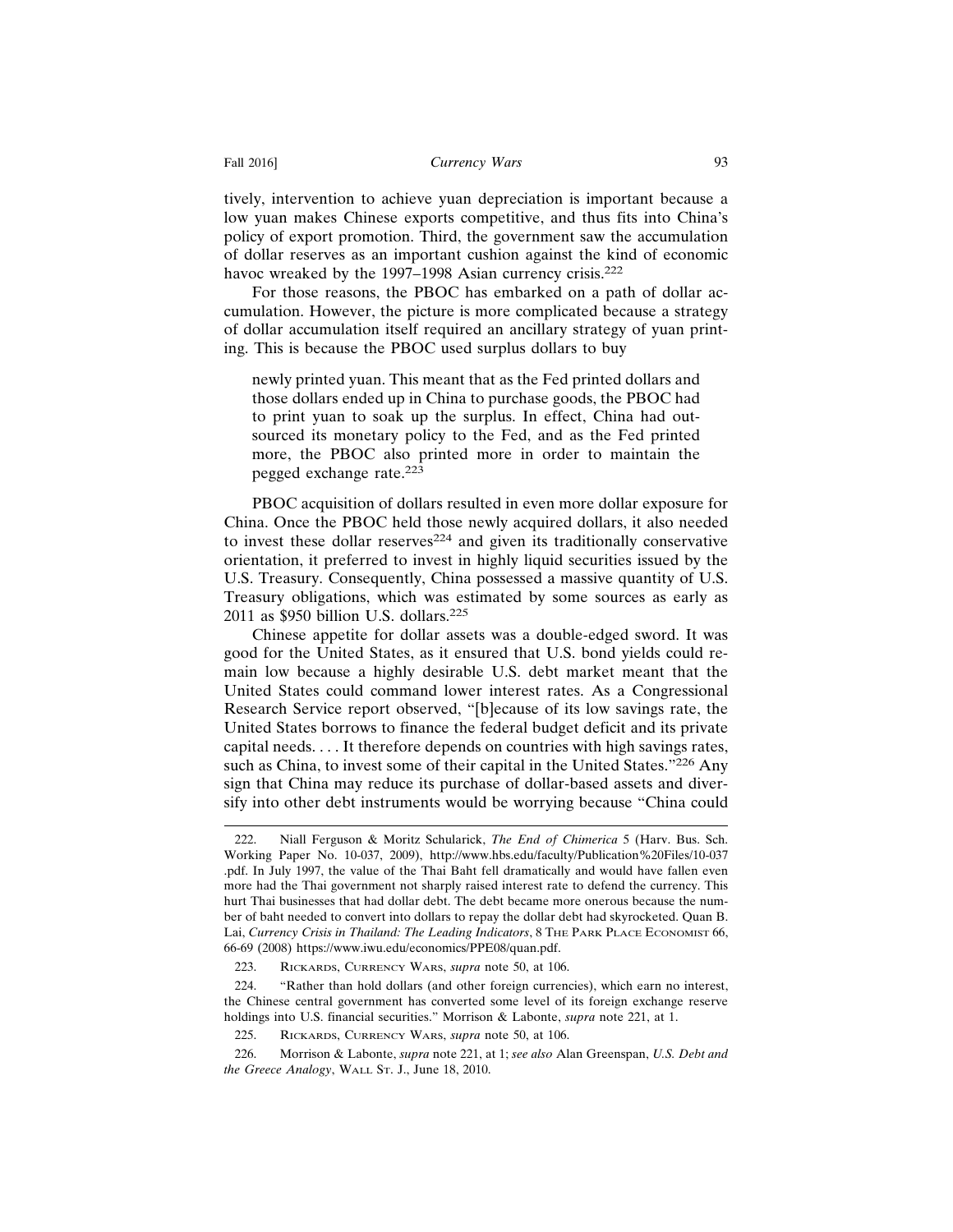use [its dollar holdings] of U.S. debt as a bargaining chip in its dealing with the United States."<sup>227</sup>

But, as economists Ferguson and Schularick have described, this has created a dysfunctional this "world economic order that combined Chinese export-led development with US over-consumption."228 Ben Bernanke argued that a "'glut' of savings from emerging markets was a key factor in the decline of U.S. and global real-long term interest rates . . . ."229 Low interest rates allowed Americans to consume more and "worsened the imbalance between savings and investment."230 Others observed that without "Chinese willingness to fund America's consumption and real estate speculation habit, long-term interest rates in the U.S. would almost certainly have been substantially higher, acting as a circuit breaker for the housing bubble."<sup>231</sup>

When the financial crisis hit the United States in 2008, it was clear that urgent action was needed. The traditional approach to strengthening a weak economy in the United States has been to increase consumer spending.232 U.S. GDP was \$14.9 trillion in 2011, with seventy-one percent coming from consumer consumption, twelve percent from investment, twenty percent from government spending, and minus three percent from net exports, which means that the consumer has always played a vital economic role.233 Interestingly, this picture is the mirror image of the GDP composition of China, where consumption was only thirty-eight percent of the Chinese economy, net exports less than four percent and investment fortyeight percent. Consumption remained low in China because its social safety net is weak, forcing individuals to save for their own health care and retirement.234

For the United States, the usual recipe to invigorate consumer spending has been a "combination of low interest rates, easier mortgage terms, wealth effects from a rising stock market and credit card debt,"235 but with an overstretched consumer, high unemployment, mortgage default, and business reluctance to invest,<sup>236</sup> the Bush and Obama administrations turned to government spending. However, faced with vociferous Tea Party resistance, the Obama administration looked to export, aiming to double

- 234. *Id.* at 129-30.
- 235. *Id.* at 128-29.

<sup>227.</sup> Morrison & Labonte, *supra* note 221, at 7 (CRS Report for Congress, Jan. 9, 2008).

<sup>228.</sup> Ferguson & Schularick, *supra* note 222, at 2; *see also* KWARTENG, *supra* note 22, at 317.

<sup>229.</sup> Ferguson & Schularick, *supra* note 222, at 6.

<sup>230.</sup> *Id.*

<sup>231.</sup> *Id.*

<sup>232.</sup> RICKARDS, CURRENCY WARS, *supra* note 50, at 128.

<sup>233.</sup> *Id.* at 128-29.

<sup>236.</sup> *Id.* High U.S. corporate tax rate also meant many corporations kept their earnings offshore so that new investment took place outside the United States and did not count towards U.S. GDP.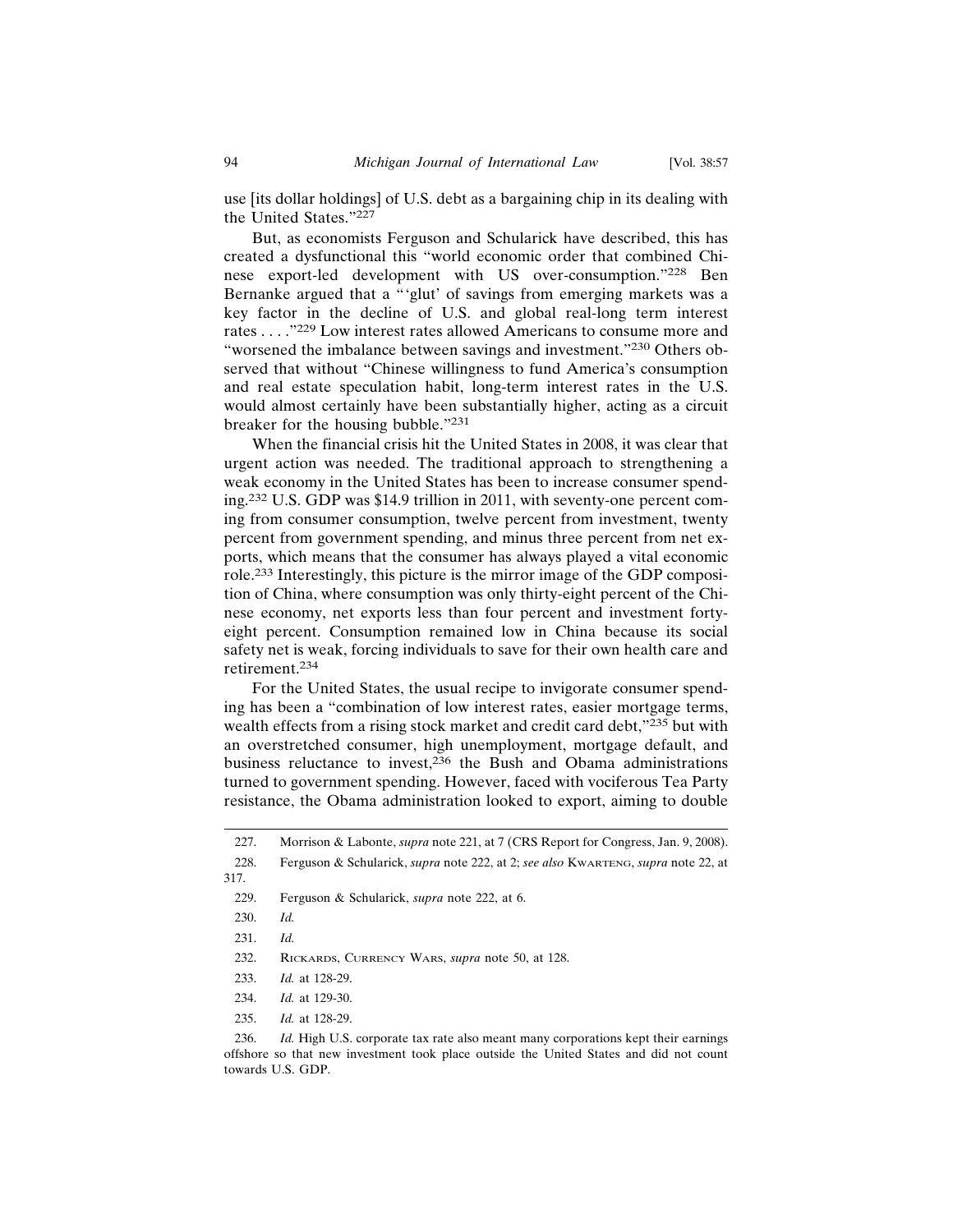U.S. exports in five years to spur growth.<sup>237</sup> Export could be a strategy if China would agree to rebalance and focus more on consumption–by importing from the United States.

The IMF was summoned by the G20 to support the "rebalancing," agenda which the IMF described as playing "a critical role in promoting global financial stability and rebalancing growth."238 But despite persistent IMF and U.S. pressure,<sup>239</sup> China did not allow the yuan to appreciate.

By June 2009, the United States, its patience wearing thin, adopted a different currency strategy some called "a secret weapon"–QE.240 As in 1971, when the United States acted unilaterally to weaken the dollar, starting in 2009 the United States was able to increase the money supply and increase asset prices via QE. The Fed could have lowered the price of money by cutting interest rates but it opted instead to increase the supply of money. It accomplishes this objective "by going into the financial markets to buy assets and . . . [creating] new money to pay for them."241 According to the Fed, "[t]he new money swells the size of bank reserves in the economy by the quantity of assets purchased—hence 'quantitative' easing."242

As John C. Williams, who became the president of the Federal Reserve Bank at San Francisco in 2011 explained,

if the Fed buys significant quantities of longer-term Treasury securities or mortgage-backed securities, then the supply of those securities available to the public falls. As supply falls, the prices of those securities rise and their yields decline. The effects extend to other longer-term securities. Mortgage rates and corporate bond yields fall as investors who sold securities to the Fed invest that money elsewhere. Hence, LSAPs [large scale asset purchases] drive down a broad range of longer-term borrowing rates. And lower rates get households and businesses to spend more than they otherwise would, boosting economic activity.<sup>243</sup>

But, QE in the United States also affected other countries. As John Williams has acknowledged,

<sup>237.</sup> *Id.* at 129-30.

<sup>238.</sup> International Monetary Fund, Pittsburg G-20 Summit, G-20 Backs Sustained Crisis Response, Shift in IMF Representation, Sept. 29, 2009, https://www.imf.org/external/pubs/ft/ survey/so/2009/NEW092509A.htm.

<sup>239.</sup> *U.S. Treasury Secretary Geithner Says Yuan Is Undervalued*, BBC (Sept. 16, 2010), http://www.bbc.com/news/business-11328532.

<sup>240.</sup> RICKARDS, CURRENCY WARS, *supra* note 50, at 131.

<sup>241.</sup> Andrew Walker, *Has Quantitative Easing Worked in the U.S.?*, BBC (Oct. 30, 2014), http://www.bbc.com/news/business-29778331.

<sup>242.</sup> *What is Quantitative Easing?*, THE ECONOMIST (Mar. 9, 2015), http://www.econo mist.com/blogs/economist-explains/2015/03/economist-explains-5.

<sup>243.</sup> John C. Williams, *The Federal Reserve's Unconventional Policies*, FRBSF ECO-NOMIC LETTER (Nov. 13, 2012), http://www.frbsf.org/economic-research/publications/eco nomic-letter/2012/november/federal-reserve-unconventional-policies.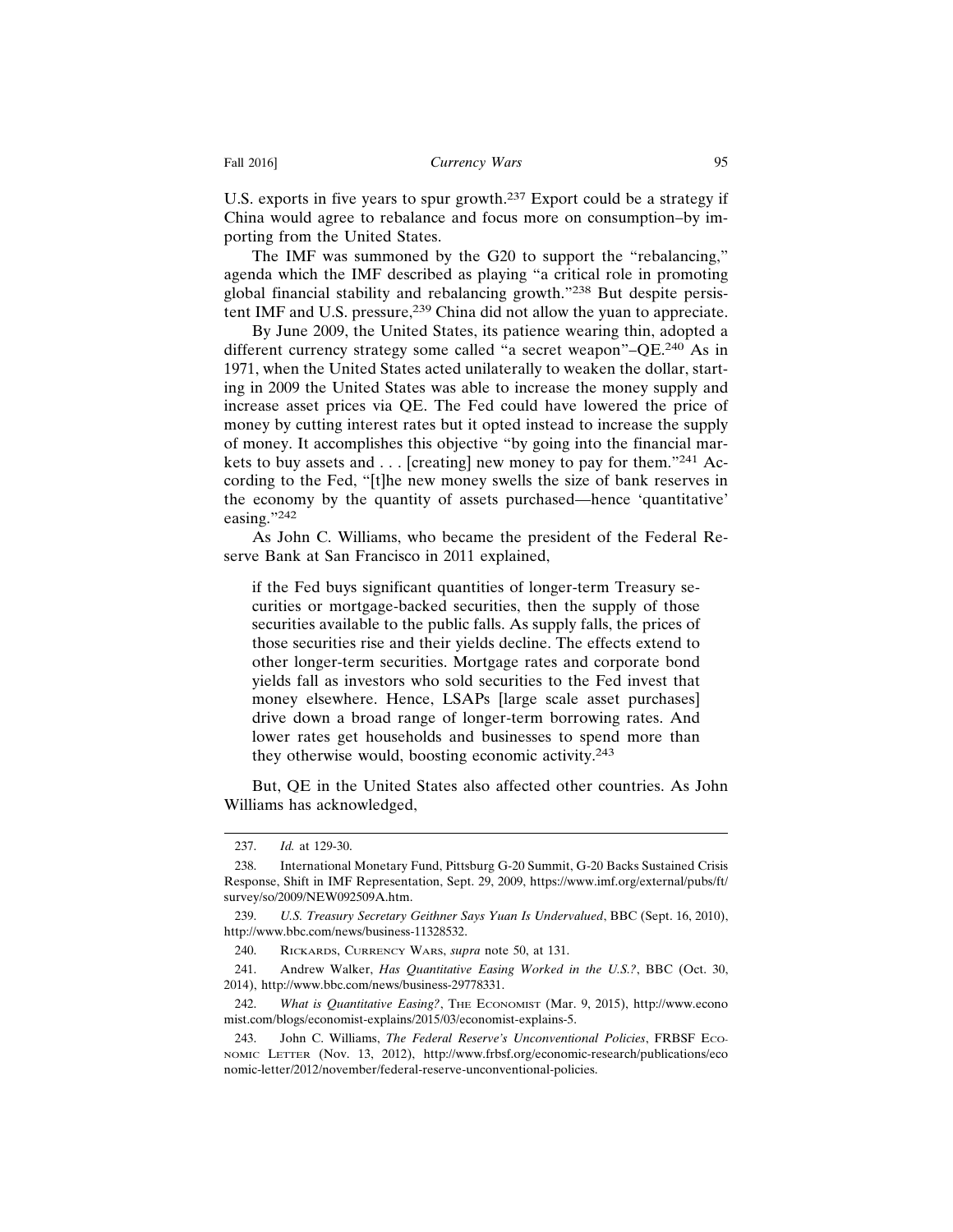although it's not our main intention, these unconventional policies have also had an effect on the dollar versus foreign currencies. When interest rates in the U.S. fall relative to rates in other countries, the dollar tends to decline as money flows to foreign markets with higher returns. One estimate is that a \$600 billion program like QE2 causes the dollar to fall by roughly 3 or 4% . . . . That helps stimulate the U.S. economy by making American goods more competitive at home and abroad.<sup>244</sup>

Again, take China as an example. Much of the money the Fed printed via QE "found its way to China in the form of trade surpluses or hot money inflows looking for higher profits than were available in the United States."245 QE put more dollars into circulation, hence diluting the value of the dollar. Because the dollar is the world's reserve currency, many products, particularly commodities, are priced in dollars. Therefore, when the dollar depreciates, the price of commodities appreciates. This affects many countries such as China because the Chinese economy is heavily dependent on purchasing raw materials and using them to make products for exports. China's trade minister, Chen Deming, said, "[u]ncontrolled printing of dollars and rising international prices for commodities are causing an imported inflationary 'shock' for China and are a key factor behind increasing uncertainty."<sup>246</sup>

In the end, the United States got what exactly it wanted: if China refused to revalue the yuan, it would get U.S.-exported inflation instead.<sup>247</sup> Both Chinese revaluation of the yuan and U.S.-exported inflation would serve U.S. interests because both increased the costs of Chinese exports, which in turn made U.S. exports more competitive.<sup>248</sup> In many ways, for China, inflation induced by QE is worse than revaluation. China could control revaluation, choosing when to revalue. But inflation would be harder to control—it "could have huge behavioral impacts and start to feed on itself in a self-fulfilling cycle as merchants and wholesalers raised prices in anticipation of price increases by others."<sup>249</sup>

As proof of QE success for the U.S. economy, Bernanke pointed to the 25% increase in U.S. equity prices, which began from the beginning of QE2 in August 2010, to the end of February 2011.250 For the United States, this was a good development—"the Fed intended for the 'excess'

<sup>244.</sup> *Id.*

<sup>245.</sup> RICKARDS, CURRENCY WARS, *supra* note 50, at 135.

<sup>246.</sup> Ben Baden, *Why China Has a Point About Quantitative Easing*, U.S. NEWS (Oct. 29, 2010), http://money.usnews.com/money/business-economy/articles/2010/10/29/why-chinahas-a-point-about-quantitative-easing.

<sup>247.</sup> For the United States, however, inflation is contained because the United States gets cheap imports from trade. RICKARDS, DEATH OF MONEY, *supra* note 27, at 75.

<sup>248.</sup> RICKARDS, CURRENCY WARS, *supra* note 50, at 135-36.

<sup>249.</sup> *Id.* at 136.

<sup>250.</sup> Robert Barone, *Fed Exports Inflation, Stokes Revolution*, FORBES, Mar. 8, 2011.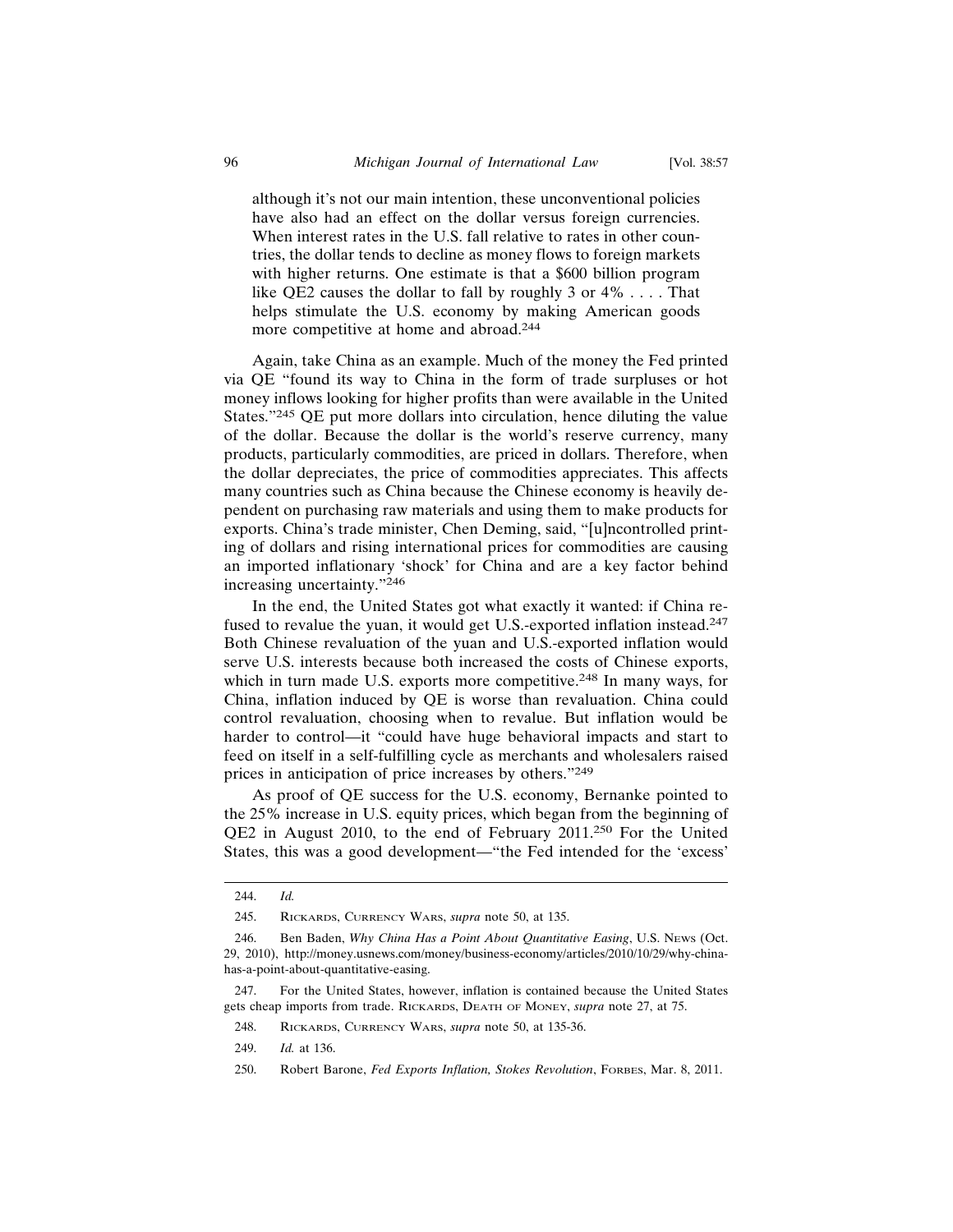liquidity to push up asset prices, probably hoping that the 'wealth effect' of higher asset prices would spur economic activity in the U.S."<sup>251</sup>

But for other countries, "the impact of QE on commodities and the food and energy inflation that it may have inadvertently, or perhaps purposefully, engendered"252 have created havoc. Thus, when the Fed lowered interest rate to zero and pursued QE, its action had cross-border effects not just because more dollars flooding the market devalues the dollars, causing energy and commodities that are often priced in dollars to cost more (because it requires more dollars to buy them). Rather, inflation can also occur when large capital inflow fuels those economies, driving up demand for resources or further spurring speculation in commodities, increasing demand and prices.<sup>253</sup>

Moreover, placing the U.S. interest rate at zero means that U.S. investors seek higher returns elsewhere–in emerging markets—and in the process drive up the value of many of the currencies even as QE drives down the value of the dollar. In 2010 the Brazilian Finance Minister, Guido Mantega, called this combustible situation of commodity inflation a "currency war" unleashed by U.S. QE. Indeed, "Brazil was stuck between the rock of currency appreciation and the hard place of inflation."<sup>254</sup>

Emerging countries have few options. Like China, they can peg their currency to the dollar, protecting their export markets but suffering inflation in the process. The PBOC's money printing to maintain the yuandollar peg quickly led to increased prices there with China importing inflation from the United States (as opposed to having exported its deflation to the United States previously).255 Inflation can have serious consequences in emerging economies. Indeed, it was one of the catalysts of the 1989 Tiananmen Square protests. Trade surpluses and hot money in search of higher yields meant dollar inflows into many emerging economies, causing disruption in South Korea, Brazil, Indonesia, Thailand, Vietnam and elsewhere.256

Although the Fed has denied that its actions, particularly QE2, are a driver of protests and revolutions abroad and admittedly, commodity prices are influenced by a multiplicity of factors (desertification or drought, for example), commentators have connected the dots between the prices of food and purchase of U.S. Treasuries by the Fed.257 Data showed that "the food price index broadly stabilised through late 2009 and early 2010, then rose again from mid-2010 as quantitative easing was restarted (QE2) . . . with prices rising of about 40% over an eight month

<sup>251.</sup> *Id.*

<sup>252.</sup> *Id.*

<sup>253.</sup> *Id.*

<sup>254.</sup> RICKARDS, CURRENCY WARS, *supra* note 50, at 123.

<sup>255.</sup> *Id.* at 135.

<sup>256.</sup> *Id.* at 137.

<sup>257.</sup> Andrew Lilico, *How the Fed Triggered the Arab Spring Uprisings in Two Easy Graphs*, THE TELEGRAPH (May 4, 2011), http://www.telegraph.co.uk/finance/economics/ 8492078/How-the-Fed-triggered-the-Arab-Spring-uprisings-in-two-easy-graphs.html.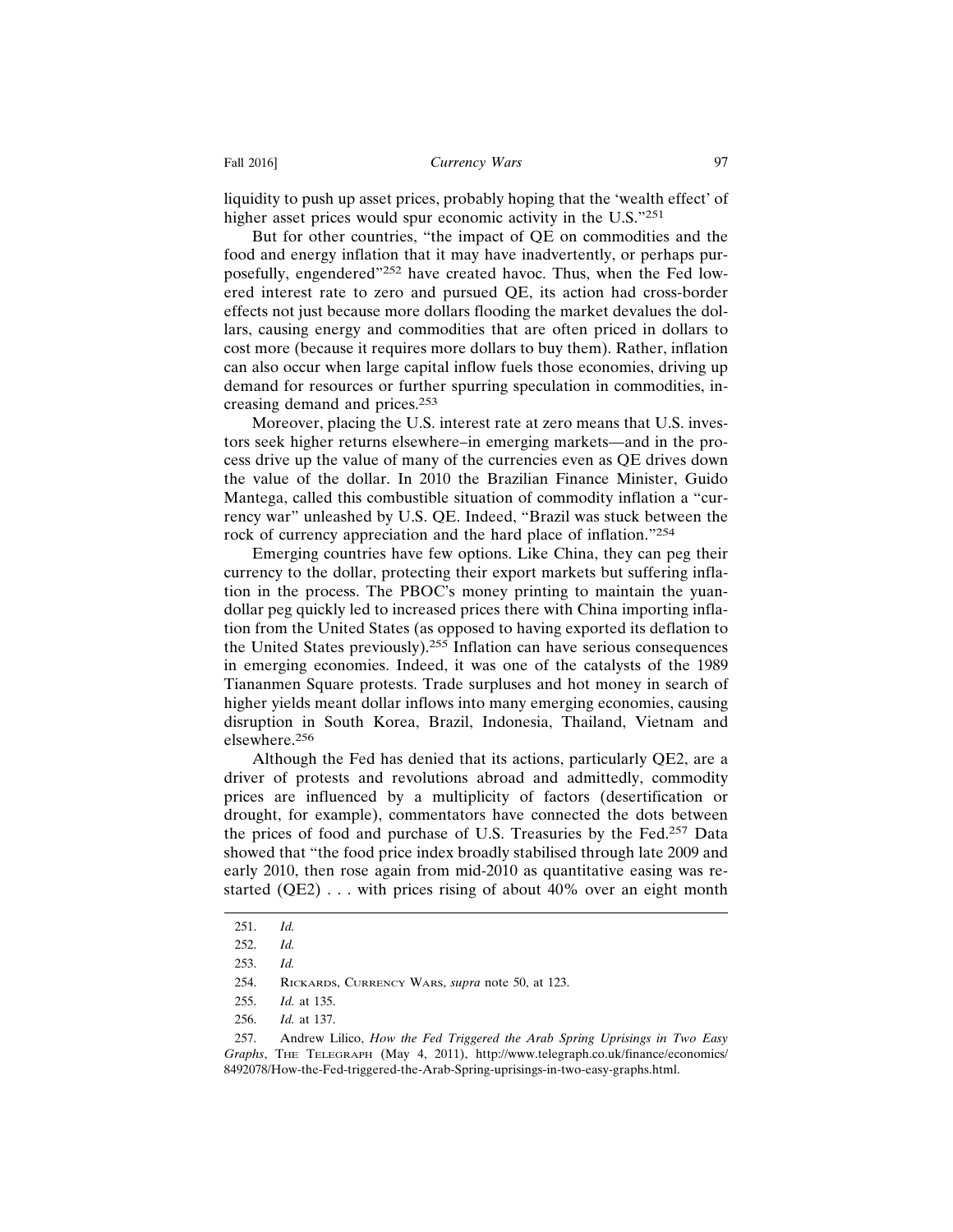period."258 As in Tiananmen Square, a rapid rise in food prices also contributed to disturbance and revolution in the Middle East.259 The Middle East and North Africa, more than other regions, heavily depend on imported food; in Egypt, for example, local food prices rose 37 percent.260 In Jordan and Syria, food prices rose 59 percent.261 For the poor in the developing world, "rising food prices are the difference between eating and starving, between life and death. The civil unrest, riots and insurrection that erupted in Tunisia in early 2011 and quickly spread to Egypt, Jordan, Yemen, Morocco, Libya and beyond were as much a reaction to rising food and energy prices and lower standards of living as they were to dictatorships and lack of democracy."262 It is thus not surprising that Mohamad Bouazizi, the Tunisian whose self-immolation triggered the Arab Spring protests, was a food vendor. Hence even as China hangs on to its export model and its purposely devalued yuan, and even as the United States continues to "inflate away China's export cost advantage,"263 inflation could not be confined "only" to China.

To put China's dollar holdings into historical perspective, if the Bretton Woods system were still anchored to gold, one could safely assume that China would have opted to cash in some of its Treasury securities for U.S. gold held in reserves. A redemption of \$100 billion of Treasury notes at the 2008 gold price of \$1000 per ounce would have equaled 35 percent of the entire official gold supply of the United States; and a full redemption of all U.S. government securities held by China would have wiped out all of the U.S. gold supply.264 The question is how China can protect its own dollar holdings and still diversify from its dollar-based assets. When "the U.S. government announced a \$1.5 billion budget deficit and the Federal Reserve decided to buy hundreds of billions of government and agency debt" in 2009, China quickly questioned the continued use of the dollar as an international reserve currency.<sup>265</sup>

Some have warned about the looming currency wars.266 After the 2008 financial crisis and the "unprecedented explosion of financial

<sup>258.</sup> *Id.*

<sup>259.</sup> *Id.*

<sup>260.</sup> Rami Zurayk, *Use Your Loaf: Why Food Prices Were Crucial in the Arab Spring*, THE GUARDIAN (July 16, 2011), http://www.theguardian.com/lifeandstyle/2011/jul/17/breadfood-arab-spring.

<sup>261.</sup> Radi Khasawnay, *Is the West to Blame for Middle East Unrest*, FIN. NEWS (Feb. 1, 2011), http://www.efinancialnews.com/story/2011-02-01/qe-blame-unrest?mod=sectionhead lines-AM-IB.

<sup>262.</sup> RICKARDS, CURRENCY WARS, *supra* note 50, at 138.

<sup>263.</sup> Id.

<sup>264.</sup> *Id.* at 107-08.

<sup>265.</sup> Ferguson & Schularick, *supra* note 222, at 24.

<sup>266.</sup> *See* Edieth Y. Wu, *Recent Developments in the Currency War: The Euro, the Dollar, the Yen, and the BEMU*, 15 CONN. J. INT'L L. 1 (2000). *See generally* RICKARDS, CUR-RENCY WARS, *supra* note 50.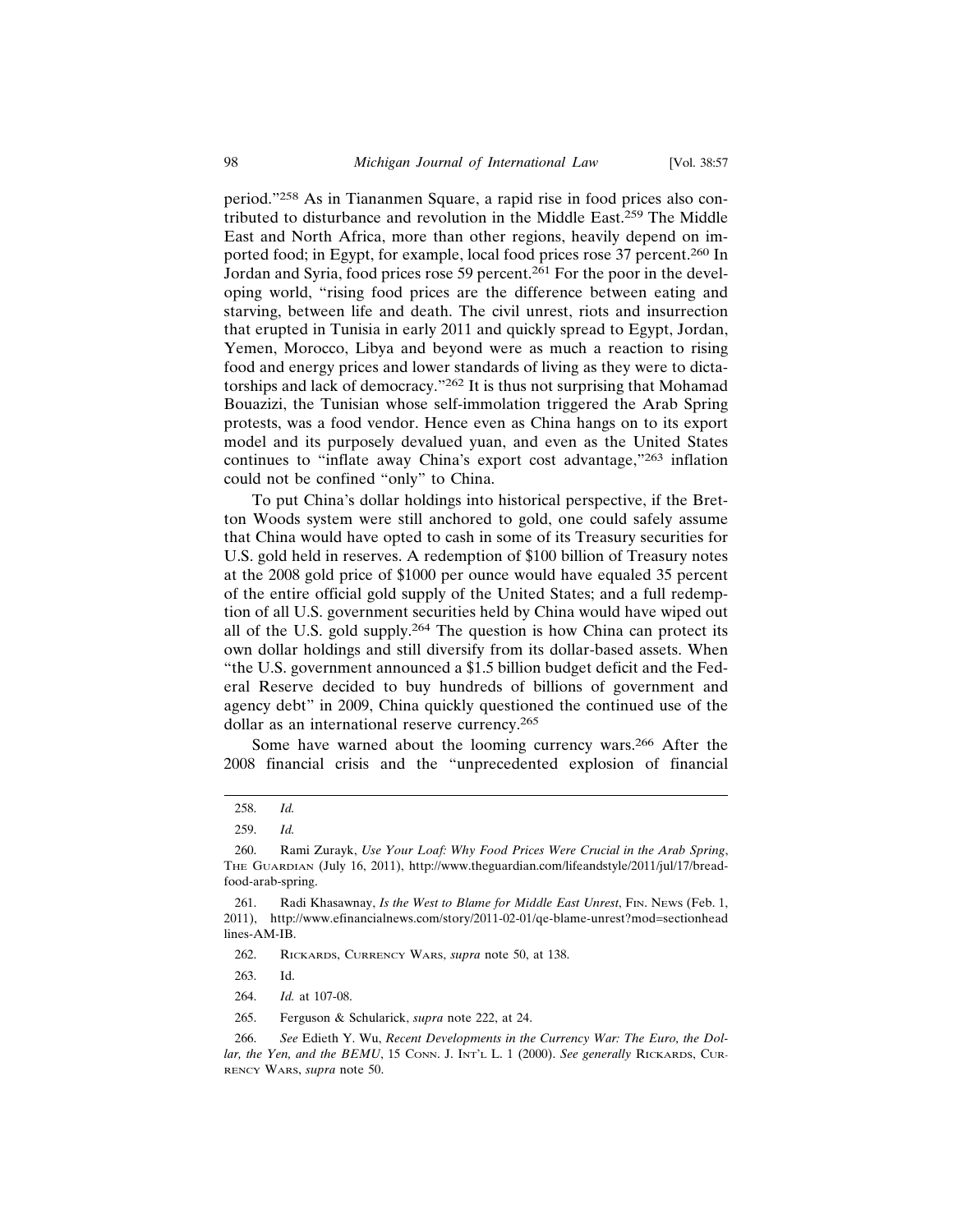credit,"267 concern about the prevalence of paper money became even more pronounced. History has shown that "paper currencies, not backed by any commodity standard, had facilitated unprecedented credit expansion."268 And as some have observed, "paradoxically, the paper which had been responsible in large part for the explosive increase in credit was now seen to provide the solution."<sup>269</sup>

At present, dangerous fault lines exist beneath the dollar-based international economic system. Part B connects the dots, so to speak, to highlight seemingly disconnected events which demonstrate dissatisfaction with the way the United States handles the dollar. It also examines actions being pursued by China and other countries to chip away at dollar dominance and to create alternatives to the status quo.

#### B. NEW NON-DOLLAR BASED SYSTEMS

This Part examines three main developments that signal not just global disillusionment with the dollar generally but concrete actions to create alternatives to the dollar-based system particularly. Some are a particular reaction to U.S. initiated currency wars and others reflect a general disillusionment with the dollar: 1) the historic 2014 multi-billion dollar gas deal between Russia and China which should be seen as one of many efforts to diminish the dollar's role in oil and gas pricing, that is, to eradicate the dollar's privilege as a currency backed by oil; 2) the establishment of a development bank by BRICS to challenge the Western dominated World Bank and IMF; and 3) the search for commodities of intrinsic value such as gold to challenge fiat money such as the dollar.

First, as noted in the Introduction, the United States itself has unleashed financial warfare against Iran and its currency, the rial. The United States severed Iran from the international banking and payments system, barring Iran from receiving dollars for oil exports and sending dollars out to pay for needed imports. Iranian merchants faced with dollar shortage turned to the black market, exchanging rials for dollars at astronomically depressed rates. Depositors rushed to withdraw their rials to purchase hard assets and dollars or other hard currencies. To prevent a bank run, the government had little choice but to raise interest rates to induce depositors to keep their money in the banks. One of Iran's largest crude oil buyers, India, capitulated to U.S. pressure and shut down its primary financing facility used to pay for Iranian oil.<sup>270</sup>

Iran has turned to China for financing help with ambitious projects and for trade when faced with Western sanctions. Iran and China have

<sup>267.</sup> KWARTENG, *supra* note 22, at 319. Of course, there were other commentators who had warned about "reckless credit expansion" before the 2008 crisis. *See, e.g.*, PETER WARBURTON, DEBT AND DELUSION: CENTRAL BANK FOLLIES THAT THREATEN ECONOMIC DISASTER 11 (2000).

<sup>268.</sup> KWARTENG, *supra* note 22, at 321.

<sup>269.</sup> *Id.* at 342.

<sup>270.</sup> Jay Solomon, *U.S. Cuts Iran Cash Pipeline*, WALL ST. J. (Mar. 1, 2012), http://www. wsj.com/articles/SB10001424052970203833004577251751961073104.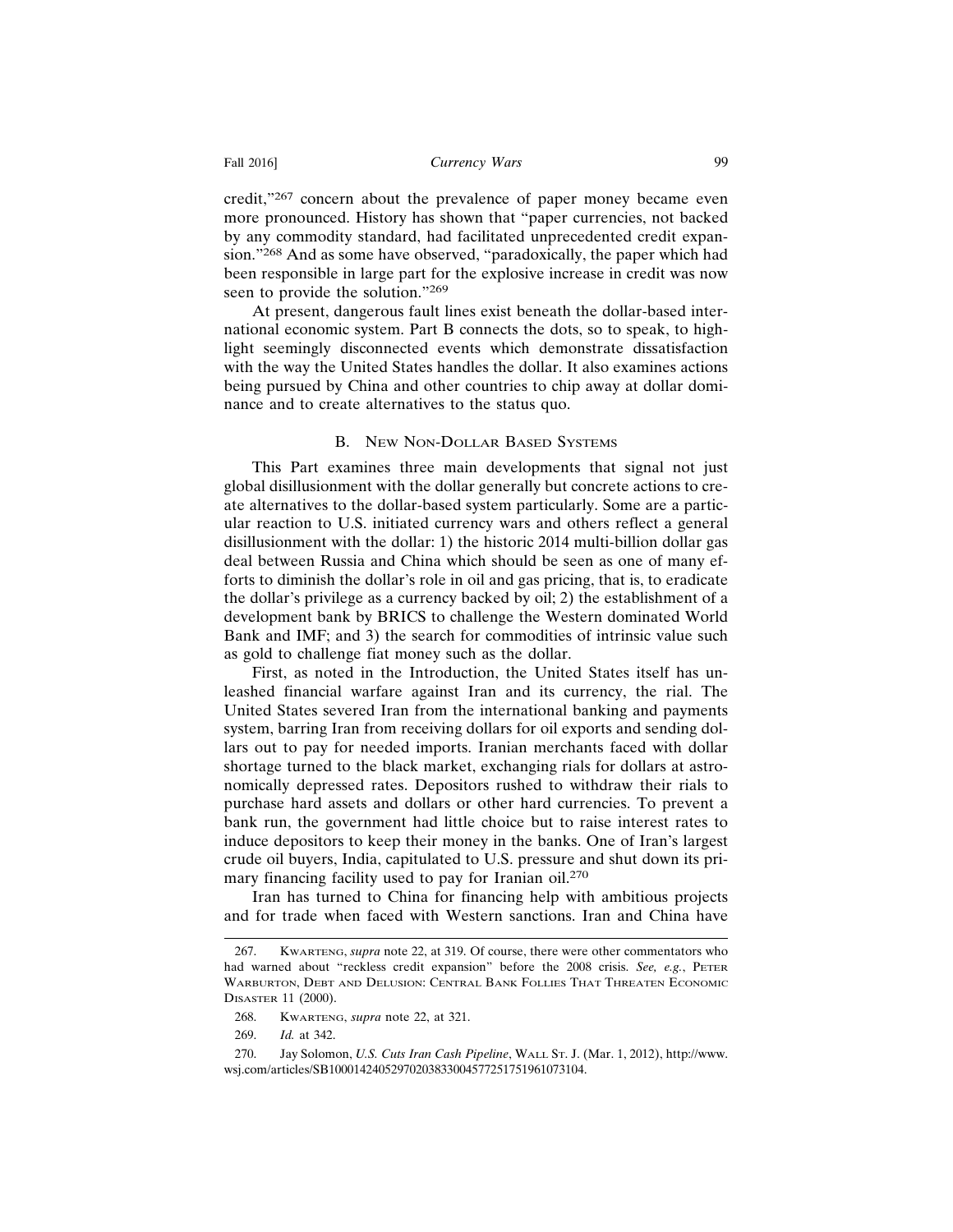started on building a new Silk Road and China is now Iran's largest trading partner.271 Iran also sells its oil to China, taking care to avoid violating U.S. banking laws by using Russian and Chinese banks and by bartering.272 It entered into an oil-for-gold swap with India, whereby India would buy gold and swap it with Iran for oil. Iran would in turn swap the gold with Russia or China for food and other goods.

Iran is also selling crude oil to China, taking yuan as payment.273 It has also pursued a gold strategy, expanding its gold trading with Afghanistan, the UAE, and Turkey.274 To keep the United States from freezing its dollar balances, it dumped dollars and bought gold. In July 2013, to deal with Iranian circumvention of U.S. banking sanctions, the United States banned gold sales to Iran; gold traders in other countries who flouted this regulation would risk U.S. penalties, including expulsion from the U.S. precious metals market.<sup>275</sup>

Any movement away from the oil for dollar system–either by using gold or a non-dollar currency–will be a serious threat to dollar hegemony. Dissatisfaction with dollarization of the international oil market has been bubbling for many years. For example, before the U.S. invasion of Iraq, Saddam Hussein made the switch from the dollar to the euro for oil trading, in a move intended as both retribution for U.S. sanctions and as encouragement of Europeans to challenge such sanctions.276 Representative Ron Paul asserted a controversial and scantily noticed link between the invasion of Iraq and Saddam Hussein's rejection of the dollar: "Hussein demanded Euros for his oil. His arrogance was a threat to the dollar; his lack of any military might was never a threat. . . . I doubt it was the only reason, but it may well have played a significant role in our motivation to wage war."277 Others have asserted a similar link between the ouster of Gaddafi and his plan to refuse the dollar as payment for oil, insisting instead on a new currency, the gold dinar. Gaddafi fell out of favor with the United States when he "suggested establishing a united African continent, with its 200 million people using this single currency. During the past year,

<sup>271.</sup> Thomas Erdbrink, *China Deepens its Footprint in Iran After Lifting of Sanctions*, N.Y. TIMES (Jan. 24, 2016), http://www.nytimes.com/2016/01/25/world/middleeast/china-deep ens-its-footprint-in-iran-after-lifting-of-sanctions.html?\_r=0.

<sup>272.</sup> *Id.* (describing transactions "that avoided traditional banking routes" and ensuring that they do not "violate United States sanctions on banking transactions . . .").

<sup>273.</sup> *China Buying Oil from Iran with Yuan*, BBC (May 8, 2012), http://www.bbc.com/ news/business-17988142.

<sup>274.</sup> RICKARDS, DEATH OF MONEY, *supra* note 27, at 55-56.

<sup>275.</sup> Rick Gladstone, *New Sanctions Imposed on Iran to Halt Gold Trading*, N.Y. TIMES (July 1, 2013), http://www.nytimes.com/2013/07/02/world/middleeast/new-sanctions-imposedon-iran-to-halt-gold-trading.html?\_r=0.

<sup>276.</sup> *Iraq: Baghdad Moves to Euro*, RADIO FREE EUROPE (Nov. 1, 2000), http:// rferl.org/content/article/1095057.html.

<sup>277.</sup> Bart Gruzalski, *Attempt to Pre-empt the Post-Dollar World*, FOREIGN POL'Y NEWS (June 15, 2015), http://foreignpolicynews.org/2015/06/15/attempt-to-pre-empt-the-post-dollarworld/. *See generally* WILLIAM R. CLARK, PETRODOLLAR WARFARE: OIL, IRAQ AND THE FUTURE OF THE DOLLAR (2005).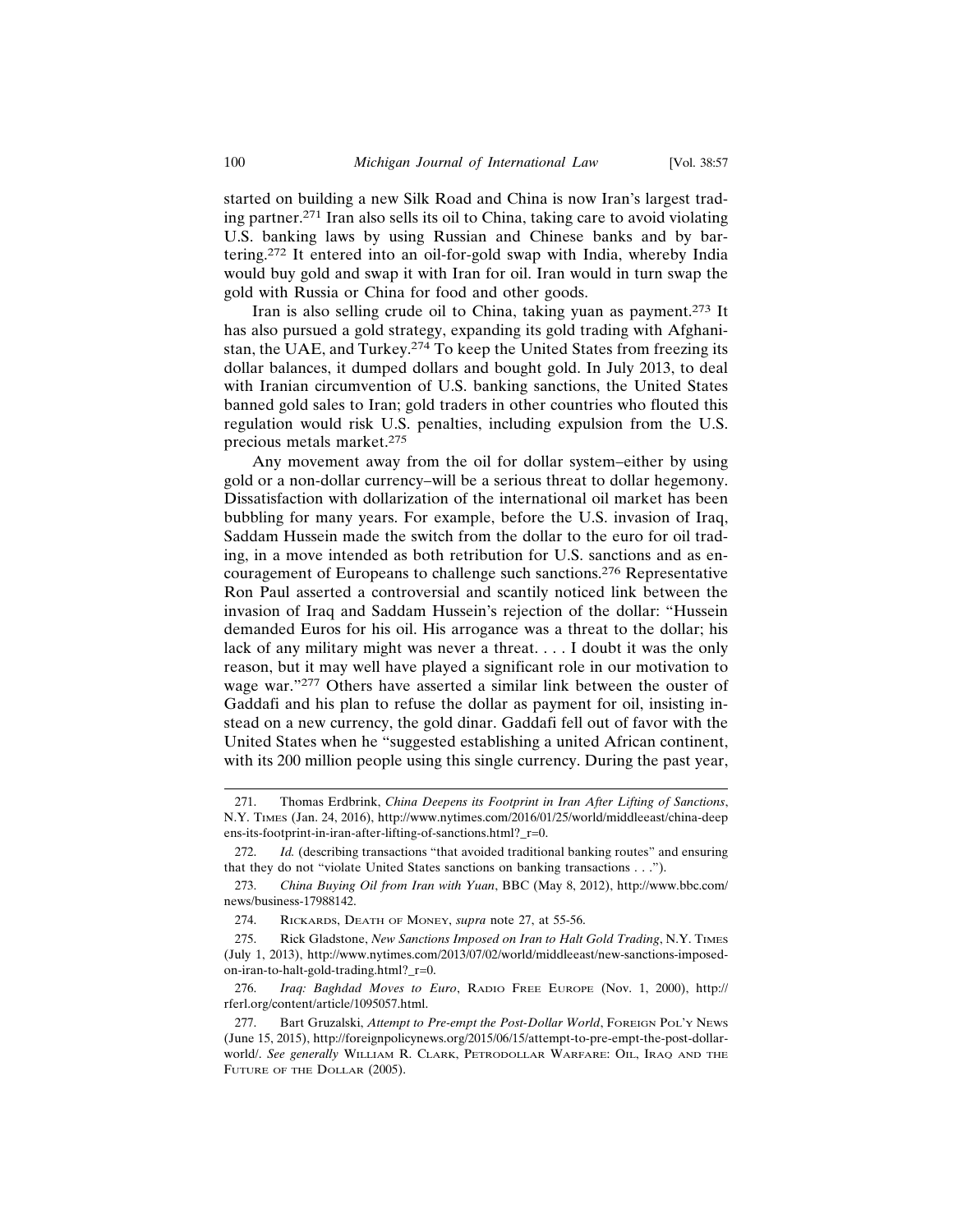the idea was approved by many Arab countries and most African countries."278

In a little noticed 2002 speech to OPEC, Javad Yarjani, a senior Iranian oil diplomat, floated the possibility that oil could be priced in euros.279 Since then it is establishing an oil bourse that will trade oil in currencies other than the dollar.280 The former U.S. Ambassador to Saudi Arabia, Chas Freeman, testified before a congressional committee that:

One of the major things the Saudis have historically done, in part out of friendship with the United States, is to insist that oil continues to be priced in dollars. Therefore, the US Treasury can print money and buy oil, which is an advantage no other country has. With the emergence of other currencies and with strains in the relationship, I wonder whether there will not again be, as there have been in the past, people in Saudi Arabia who raise the question of why they should be so kind to the United States.<sup>281</sup>

The dollar faces serious threats from rivals. The erosion of dollar hegemony has geopolitical implications because "non-dollar trading–which enables countries to bypass U.S. claims to legal jurisdiction–will transform the prospects facing Iran and Syria, particularly in the field of energy reserves, and deeply affect Iraq which is situated between the two."282 As Russia faced sanctions over its actions in Crimea and Ukraine, President Putin of Russia announced in August 2014 that Russia will aim to sell its oil and gas for rubles globally to bypass dollar monopoly in energy trade. "We should act carefully. At the moment we are trying to agree with some countries to trade in national currencies," Putin said during his visit to Crimea, annexed from Ukraine in 2014.<sup>283</sup>

Secret meetings have reportedly been held among financial officials of China, Russia, Japan and France to end dollar dealings for oil, moving

<sup>278.</sup> David Swanson, *Libya: Another Neocon War*, THE GUARDIAN (Apr. 21, 2011), http://www.theguardian.com/commentisfree/cifamerica/2011/apr/21/libya-muammar-gaddafi.

<sup>279.</sup> Faisal Islam, *When Will We Buy Oil in Euros*, THE GUARDIAN (Feb. 22, 2003), http://www.theguardian.com/business/2003/feb/23/oilandpetrol.theeuro.

<sup>280.</sup> Garry White, *Iran Presses Ahead with Dollar Attack*, THE TELEGRAPH (Feb. 12, 2012), http://www.telegraph.co.uk/finance/commodities/9077600/Iran-presses-ahead-with-dol lar-attack.html.

<sup>281.</sup> ISRAR HASSAN, BELIEVERS AND BROTHERS: A HISTORY OF UNEASY RELATION-SHIP 254 (2009) (statement of Chas Freeman, former U.S. Ambassador to Saudi Arabia). Tension has escalated between the two countries. Mark Mazzetti, *Saudi Arabia Warns of Economic Fallout if Congress Passes 9/11 Bill*, N.Y. TIMES (Apr. 15, 2016), http://www.ny times.com/2016/04/16/world/middleeast/saudi-arabia-warns-ofeconomic-fallout-if-congresspasses-9-11-bill.html (noting the Saudi government's warning to the United States that it would dump \$750 billion in treasury securities and other assets if the U.S. Congress passed a bill allowing the Saudi government to be sued in U.S. courts over  $9/11$ ).

<sup>282.</sup> Alastair Crooke, *Non-Dollar Trading Is Killing the Petrodollar—And the Foundation of U.S.-Saudi Policy in the Middle East*, THE WORLD POST (Dec. 2, 2014), http:// www.huffingtonpost.com/alastair-crooke/petrodollar-us-saudi-policy\_b\_6245914.html.

<sup>283.</sup> *Putin Says Russia Should Aim to Sell Energy in Roubles*, REUTERS (Aug. 14, 2014).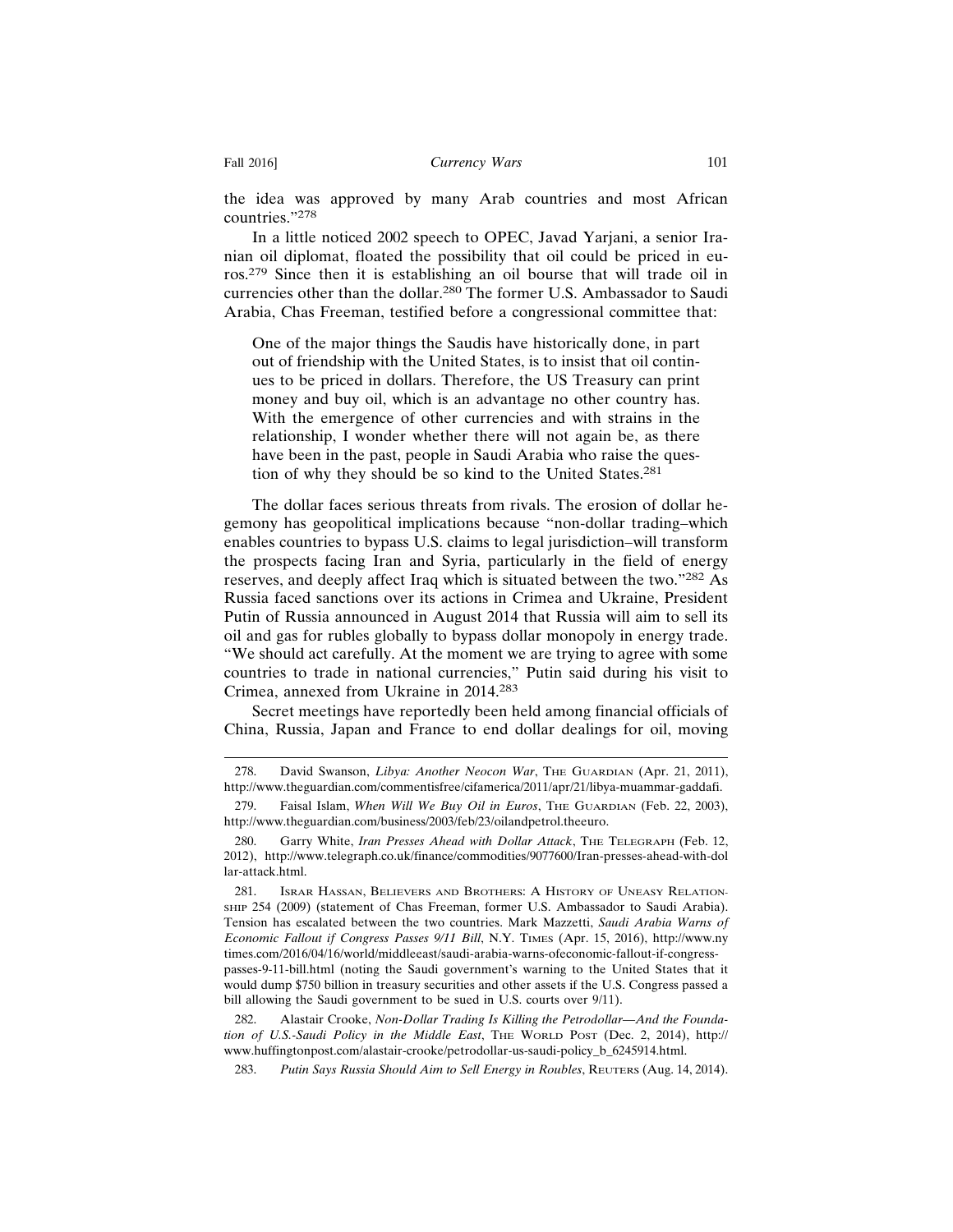instead to a basket of currencies including the Japanese yen and Chinese yuan, the euro, gold and a new, unified currency planned for nations in the Gulf Co-operation Council, including Saudi Arabia, Abu Dhabi, Kuwait and Qatar.284 The dollar's replacement, according to Chinese banking sources, is, not surprisingly, gold.<sup>285</sup>

Interestingly, analysts in the oil and gas industry find diversification away from petrodollars to be a natural development given the reality of trade. One reason might simply be that many countries such as China, Russia and those in the Middle East already have large dollar holdings and wish to diversify into other currencies.<sup>286</sup> Moreover, as bilateral trade between China and other countries grows, or as China and Russia trade oil, "why would they want to do that solely in dollars?"<sup>287</sup> And indeed, movements are underway between China and Russia to carve an alternative natural-resource universe denominated in a non-dollar currency, most likely the yuan. The newest linkage between China and Russia—barely two months after Russia's annexation of Crimea in March 2014, is an historic \$400 billion gas agreement for the construction of a pipeline and the transportation of natural gas from Russia to Western China over the next several decades.<sup>288</sup>

The cost of construction and processing facilities is estimated at \$70 billion, although it will be partially offset by a multi-billion loan from China in exchange for a discount in the purchase price.289 China is "the largest energy consumer and producer in the world. Rapidly increasing energy demand, especially for petroleum and other liquids, has made China influential in world energy markets."290 The gas deal cements "the two partners as a counterhegemonic bloc to the West."<sup>291</sup>

Analysts "predict that the oil exports would mean Chinese yuan being exchanged directly, into the Russian ruble. Thus, the two countries would bypass the U.S. dollar–the traditional currency used in oil trades and con-

287. *Id.*

291. Biersack & O'Lear, *supra* note 288, at 262.

<sup>284.</sup> Robert Fisk, *Oil Not Priced in Dollars by 2018?*, BLOOMBERG NEWS para. 2 (Oct. 6, 2009), http://www.bloomberg.com/bw/stories/2009-10-06/oil-not-priced-in-dollars-by-2018 businessweek-business-news-stock-market-and-financial-advice.

<sup>285.</sup> *Id.*

<sup>286.</sup> Graeme Wearden, *US Rivals 'Plotting to End Oil Trading in Dollars'*, THE GUARD-IAN (Oct. 6, 2009) (statement of David Hart, oil and gas analyst at investment bank Hanson Westhouse), http://www.theguardian.com/business/2009/oct/06/oil-us-dollar-threat-toamerica.

<sup>288.</sup> John Biersack & Shannon O'Lear, *The Geopolitics of Russia's Annexation of Crimea: Narratives, Identity, Silences, and Energy*, 55 EURASIAN GEOGRAPHY ECON. 247, 260 (2014).

<sup>289.</sup> *Id.* at 261-62.

<sup>290.</sup> U.S. Energy Information Administration, China International Energy Data and Analysis 1 (May 14, 2015), http://www.eia.gov/beta/international/analysis\_includes/countries\_ long/China/china.pdf.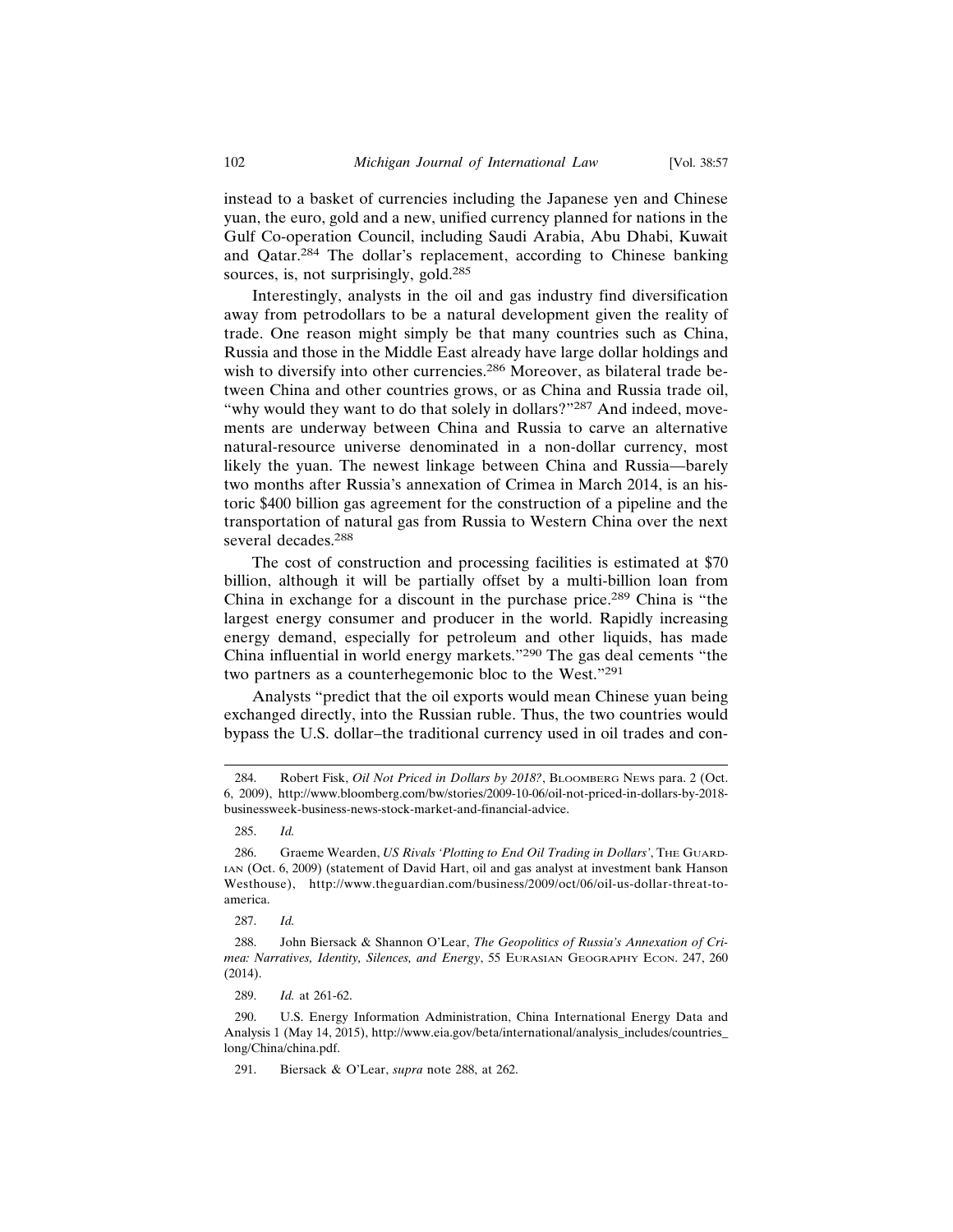sidered to be the international reserve currency of choice."292 Russia's willingness to accept yuan as payment for its oil has made it the number one oil supplier for China.293 Although, as noted, China's stock market and currency fluctuated wildly in early 2016, it would be wrong to see the yuan as a weakened currency.294 It has been included in the SDR basket as a global reserve. Thus, the yuan will be more international and its value will appreciate as central banks increase their yuan holdings,<sup>295</sup> following signals by the central banks of Korea, Philippines and Indonesia that they plan to increase their own yuan reserves.296 As early as 2010, Nigeria, anticipating greater yuan internationalization, announced that it would put a tenth of its reserves, or \$ 4 billion, into yuan.297 This past December 2015, Zimbabwe announced it would make the yuan the official legal tender of the country.<sup>298</sup>

Russian willingness to accept the yuan has been further reinforced by Western sanctions against Russia for its conduct in the Ukraine and Crimea. Although Western sanctions explicitly permitted the use of the dollars and euros as payment for Russian oil and gas, "the sanctions triggered alarm among Russian executives, who viewed the measures as a sign that the west was willing to use currency as a weapon."299 Consequently, Russian officials and executives have begun the shift from the U.S. dollar to

<sup>292.</sup> Matt Clinch, *Will the U.S. Give the Dutch Their Gold Back?*, CNBC (Nov. 28, 2014) http://www.cnbc.com/2014/11/28/will-the-us-give-the-dutch-their-gold-back.html [hereinafter Clinch, *Will the U.S. Give the Dutch Their Gold Back?*].

<sup>293.</sup> Elena Holodny, *Russia Just One-Upped the Saudis in China*, Bus. INSIDER para. 1 (June 23, 2015), http://www.businessinsider.com/russia-just-one-upped-the-saudis-in-china-2015-6.

<sup>294.</sup> *See supra* notes 29-30.

<sup>295.</sup> Nandini Rao, *Impacts of the Yuan's Inclusion in the SDR Currency Basket*, GLOBAL RISK INSIGHTS (Dec. 15, 2015), http://globalriskinsights.com/2015/12/impacts-of-theyuans-inclusion-in-the-sdr-currency-basket/; *see* Sharon Chen, *Asian Central Banks Welcome Yuan's IMF Reserve-Basket Inclusion*, BLOOMBERG (Nov. 30, 2015, 11:55 PM), http://www. bloomberg.com/news/articles/2015-12-01/asian-central-banks-welcome-yuan-s-imf-reservebasket-inclusion. China had bilateral currency swap agreements with thirty-one central banks for varying sums at the end of 2015. The countries are the United Kingdom, Belarus, Malaysia, South Africa, Australia, Armenia, Surinam, Hong Kong, Pakistan, Thailand, Kazakhstan, South Korea, Canada, Qatar, Russia, the European Union, Sri Lanka, Mongolia, New Zealand, Argentina, Switzerland, Iceland, Albania, Hungary, Brazil, Singapore, Turkey, Ukraine, Indonesia, Uzbekistan, and the United Arab Emirates, totaling RMB3.137 trillion. Obinna Chima, *Emefiele: Why Yuan Currency Swap Will Reduce Pressure on Forex Market*, THISDAY (Apr. 19, 2016), http://www.thisdaylive.com/index.php/2016/04/18/emefiele-why-yuan-currency-swap-will-reduce-pressure-on-forex-market/?utm\_source=twitterfeed&utm\_ medium=twitter.

<sup>296.</sup> Chen, *supra* note 295.

<sup>297.</sup> Bradsher, *China's Renminbi*, *supra* note 75. *See also* Chima, *supra* note 295.

<sup>298.</sup> *Zimbabwe To Make Chinese Yuan Legal Currency After Beijing Cancels Debts*, THE GUARDIAN (Dec. 21, 2015), https://www.theguardian.com/world/2015/dec/22/zimbabweto-make-chinese-yuan-legal-currency-after-beijing-cancels-debts.

<sup>299.</sup> Jack Farchy, *Gazprom Neft Sells Oil to China in Renminbi Rather than Dollars*, FIN. TIMES (June 1, 2015), http://www.ft.com/intl/cms/s/0/8e88d464-0870-11e5-85de-00144 feabdc0.html?siteedition=intl#axzz3oNRDzztN.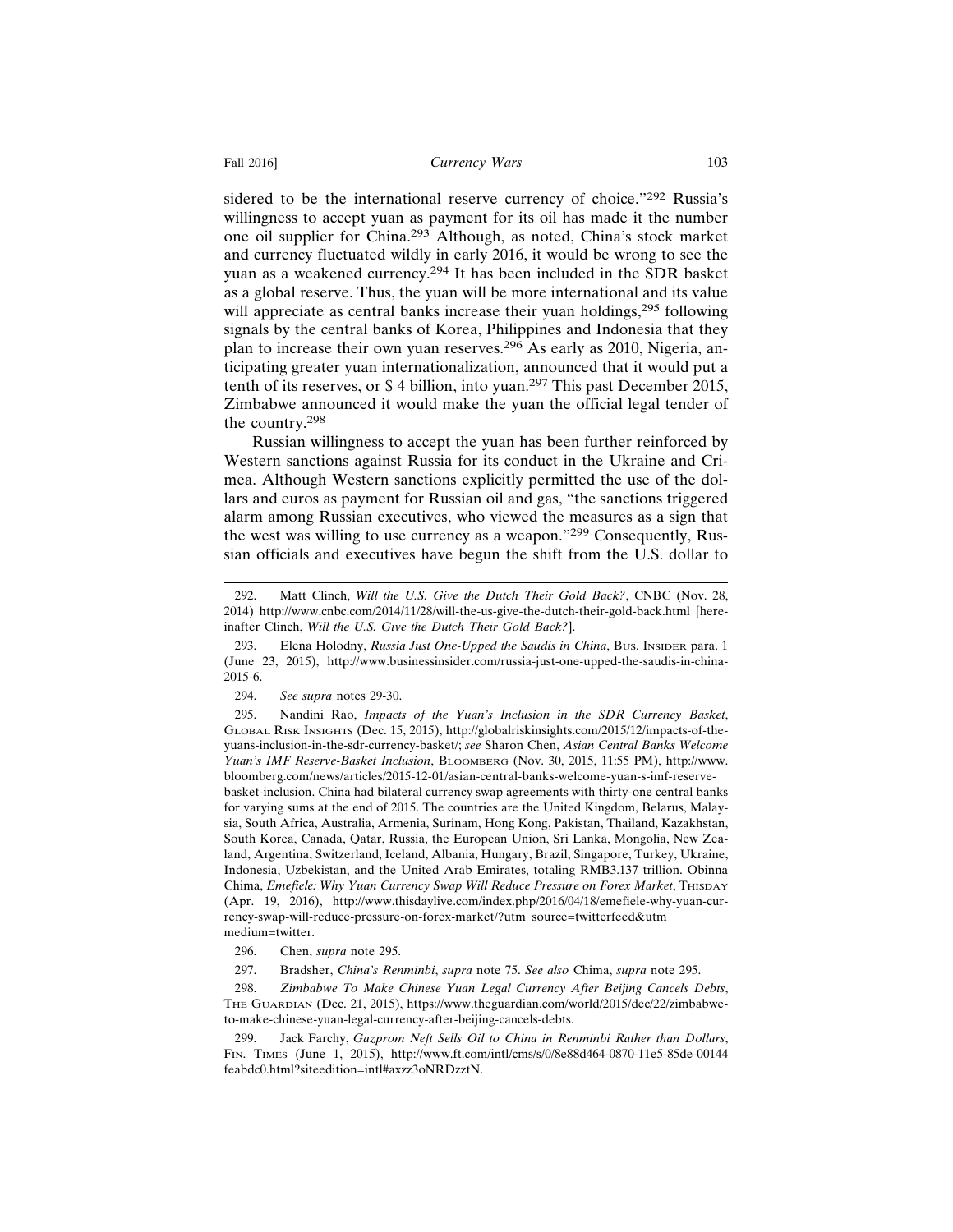the yuan as part of the Kremlin's "pivot to Asia."300 Gazprom Neft, Russia's third largest oil producer and the oil arm of the state-owned Russian gas company Gazprom, announced that since the beginning of 2015, it had been selling its oil to China for yuan.<sup>301</sup>

Russian and Chinese monetary linkages have grown in other areas as well. For example, VTB, Russia's second biggest bank, entered into an agreement with the Bank of China to pay each other in their respective domestic currencies.302 The two countries have also announced that in bilateral trades, they will no longer use the U.S. dollar, but will use their respective domestic currencies instead.303 Trade between Russia and China is already nearly \$90 billion, and it is expected that using more local currencies will speed up trade, which is scheduled to reach \$200 billion in the next six years.304 Cooperation between Russian and Chinese banks is also increasing, as China's state-owned Import Export Bank, has agreed to help Russian banks cut off from Western capital markets as a result of Western sanctions.<sup>305</sup>

Although there have been other attempts to isolate the dollar–for example, agreements between China and India and China and Brazil306 and China-Russia yuan-ruble swaps,  $307$  the gas deal is in a different league altogether. Because the deal is so huge, involves the world's largest energy importer, China, and the world's largest energy producer, Russia, it "threatens the global petro-currency status of the U.S. dollar. . . . In other words, the growing importance of Russia and China in the global energy

304. *Defying the Dollar Russia & China Agree Currency Swap Worth Over \$20bn*, REUTERS (Oct. 13, 2014), https://www.rt.com/business/195556-russia-china-currency-swap/.

305. *Id.*

306. Agnieszka Flak & Marina Lopes, *Emerging Powers China, Brazil Make Plans to Bypass U.S. Dollar*, THE GLOBE AND MAIL (Mar. 26, 2013), http://www.theglobeand mail.com/report-on-business/international-business/african-and-mideast-business/emergingpowers-china-brazil-make-plans-to-bypass-us-dollar/article10368191/; Halligan, *The Dollar's Dominance*, *supra* note 9. China and Brazil agreed to swap up to \$30 billion in each other's currencies if needed so bilateral trade would not suffer if there is turbulence in the global financial market dominated by the dollar.

307. Ye Xie, *Ruble Swap Shows China Challenging IMF as Emergency Lender*, BLOOM-BERG NEWS (Dec. 22, 2014), http://www.bloomberg.com/news/articles/2014-12-22/yuan-rubleswap-shows-china-challenging-imf-as-emergency-lender. In October 2014, China and Russia signed a three-year currency-swap line of 150 billion yuan (\$24 billion), allowing Russia to borrow yuan and lend the ruble, which lost 41% due to plunging oil prices and Western sanctions linked to Russian annexation of Crimea.

<sup>300.</sup> *Id.*; *see also* James Marson & Andrey Ostroukh, *Gazprom Secures \$2.17 Billion Loan from Bank of China*, FORBES (Mar. 3, 2016), http://www.wsj.com/articles/gazprom-se cures-2-17-billion-loan-from-bank-of-china-1457017070 (discussing the expansion of Chinese investment in Russia's oil and gas sector, China's loans to Russia's Gazprom, and Chinese equity stakes in Russian projects "blocked from dollar financing").

<sup>301.</sup> *Id.*

<sup>302.</sup> Clinch, *Will the U.S. Give the Dutch Their Gold Back?*, *supra* note 292.

<sup>303.</sup> Shankar Besta, *China, Russia to Dump US Dollar for Bilateral Trade*, INT'L BUS. TIMES (Nov. 24, 2010, 9:11 AM), http://www.ibtimes.com/articles/85216/20101124/china-russia -dollar-vladimir-putin-wen-jiabao-ruble-yuan-bilateral-trade.htm.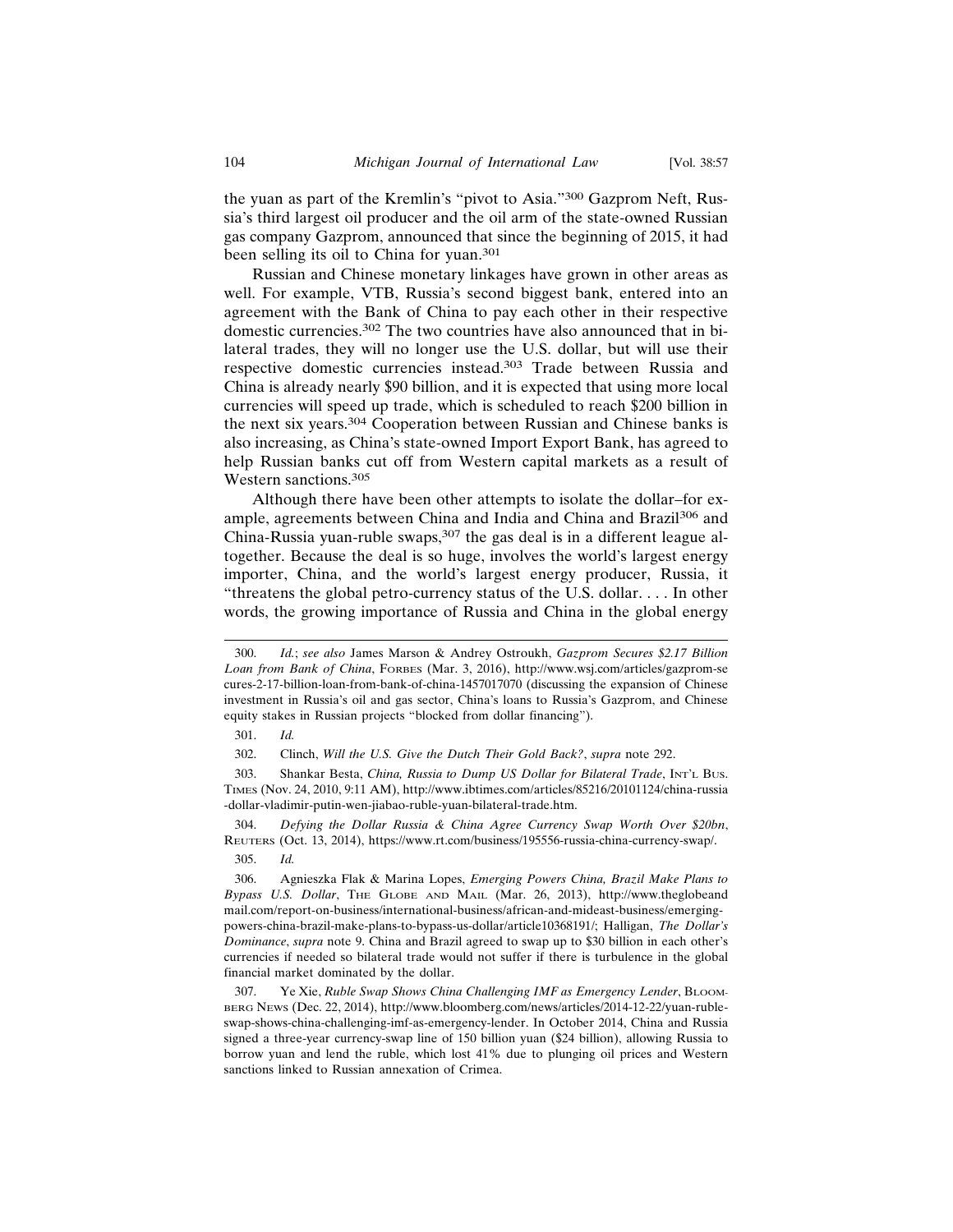picture – and their phasing out of dollar usage for trading energy commodities – would marginalize the status of the dollar"308 and threaten its unique status. The U.S. Treasury market would be weakened, which would in turn make it difficult for the United States to continue financing its chronic dollar-denominated debt of more than \$17.5 trillion.<sup>309</sup>

Consequently, what we now have is "[a] . . . transformation of the global monetary system . . . driven by a perfect storm: the need for Russia and Iran to escape Western sanctions, the low interest rate policy of the . . . Federal Reserve to keep the American economy afloat and the increasing demand for Middle East oil by China."310 As discussed later,<sup>311</sup> hoarding gold is thus becoming not just an investment strategy but also a financial weapon.<sup>312</sup>

The China-Russia gas deal should also be viewed in a yet broader context–the establishment of not just different reserve currencies to challenge the dollar but also of an alternative *system* to challenge Bretton Woods. In 2014, exactly seventy years after the Bretton Woods summit, the governments of Brazil, Russia, India and China held a conference in Fortaleza, Brazil to mark the establishment of a development bank that, "whatever diplomatic niceties are put on it, is intent on competing with the IMF and World Bank."<sup>313</sup>

There are many reasons why the NDB was erected. BRICS, especially China, have pushed for voting reform at the IMF to no avail, arguing that voting powers are skewed in favor of Western Europe even though economic conditions, as measured by population growth, foreign currency reserves, and economic output, have changed significantly since the founding of the IMF. As Joseph Stiglitz explained,314 the NDB fills a need. It provides additional investment in trillions of dollars per year; and second, because it reflects the increasing power of BRICS, it corrects the democratic deficit currently of the IMF and the World Bank.<sup>315</sup>

Regardless, the BRICS NDB was also established to challenge the dollar-based system, or as euphemistically put, to "support the reform and

312. RICKARDS, DEATH OF MONEY, *supra* note 27, at 58.

<sup>308.</sup> Hao Li, *China-Russia Currency Agreement Further Threatens U.S. Dollar*, INT'L BUS. TIMES (Nov. 24, 2010), http://www.ibtimes.com/china-russia-currency-agreement-further -threatens-us-dollar-248338; *see* Halligan, *The Dollar's Dominance*, *supra* note 9.

<sup>309.</sup> Halligan, *The Dollar's Dominance*, *supra* note 9.

<sup>310.</sup> Crooke, *supra* note 282.

<sup>311.</sup> *See infra* text accompanying notes 325-78.

<sup>313.</sup> Halligan, *The Dollar's Dominance*, *supra* note 9. There is also the newly formed, China-led Asian Infrastructure Investment Bank, which the United States vociferously opposed. Despite intense lobbying against the bank by the United States, important allies such as South Korea and Australia joined the bank nevertheless. Jane Perlez, *U.S. Opposing China's Answer to World Bank*, N.Y. TIMES (Oct. 9, 2014), http://www.nytimes.com/2014/10/ 10/world/asia/chinas-plan-for-regional-development-bank-runs-into-us-opposition.html?\_r=0.

<sup>314.</sup> Interview with Joseph Stiglitz, *Nobel Economist Joseph Stiglitz Hails New BRICS Bank Challenging U.S.-Dominated World Bank & IMF* (July 17, 2014), http://www.democracynow.org/2014/7/17/nobel\_economist\_joseph\_stiglitz\_hails\_new.

<sup>315.</sup> *Id.*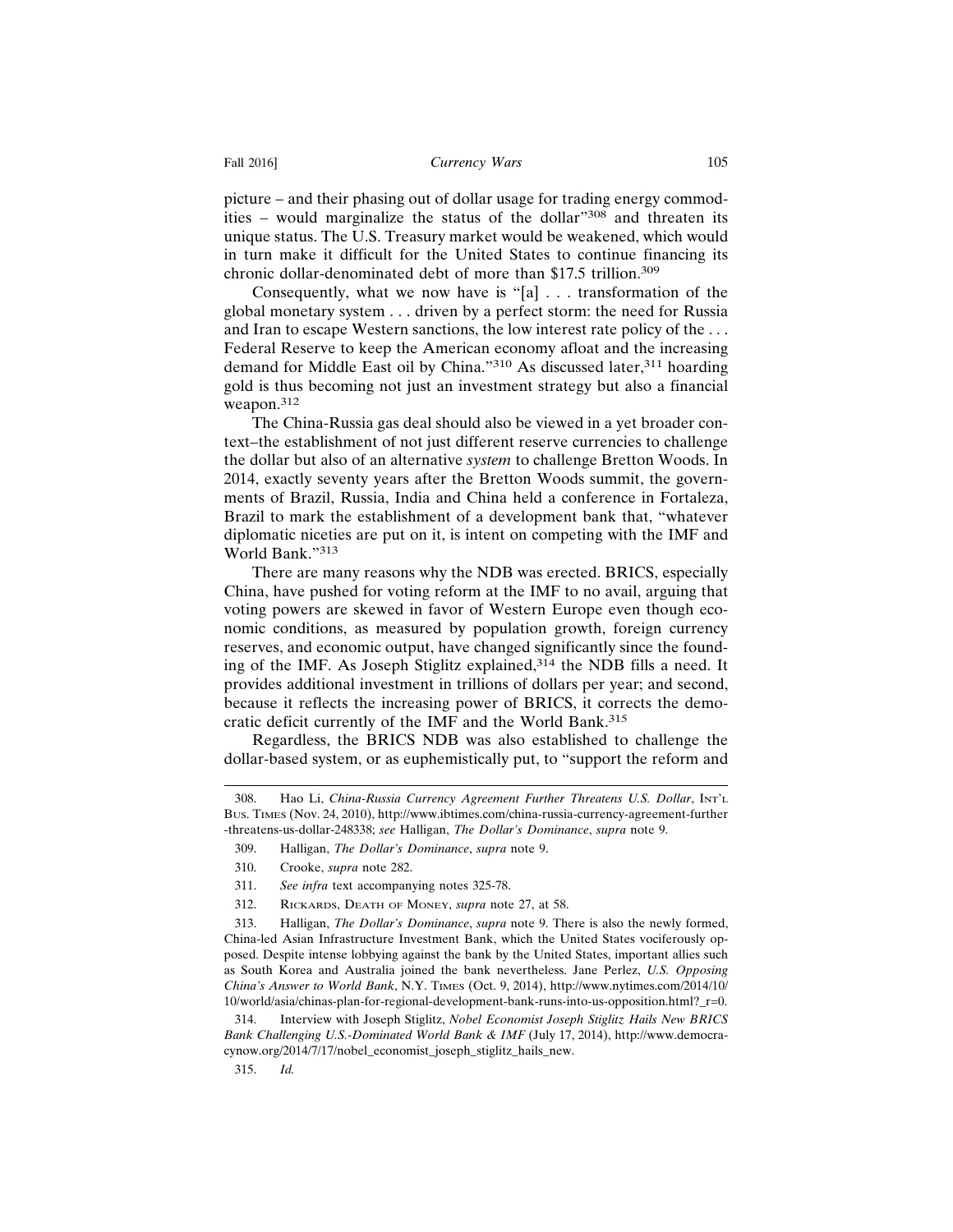improvement of the international monetary system, with a broad-based international reserve currency system providing stability and certainty. We welcome the discussion about the role of the SDR in the existing international monetary system including the composition of the SDR's basket of currencies."316 As Russian Prime Minister Dimitri Medvedev said in 2014, the efficacy of the Bretton Woods system had to be questioned after the 2008 financial crisis.317 "This is when we started wondering whether the Bretton Woods system was enough, whether one powerful currency–the US dollar–and several reserve currencies such as the euro, the pound and others can support the entire global financial system."<sup>318</sup>

With China and Russia renouncing the dollar in their bilateral trade,319 and leading the charge, the BRICS countries, which collectively hold over 50 percent of global currency, established a \$100 billion development bank as a "first concrete step toward reshaping the Western-dominated international financial system."320 BRICS leaders also signed another agreement setting up a Contingent Reserve Arrangement (CRA) which is a reserve currency pool with \$100 billion in initial capital.<sup>321</sup> The NDB, formally launched in 2015, will start with an initial paid-in-capital of \$50 billion, with each BRICS country contributing \$10 billion. The initial capital contribution of each participant to the CRA will vary depending on its GDP,322 with reserves denominated not in dollars but in each country's currency.323 The NDB will finance infrastructure and sustainable development projects (like the World Bank), and the CRA will provide assistance to members in financial difficulty (like the IMF).<sup>324</sup>

Countries can also minimize dependency on the dollar-based system–protecting themselves from sanctions and asset freezes–"by converting its paper wealth to gold,"325 an option China and a few others have been pursuing aggressively. China and India, Iran and Russia, among others, have used their monetary reserves to increase their gold posi-

<sup>316.</sup> RICKARDS, DEATH OF MONEY, *supra* note 27, at 149.

<sup>317.</sup> Interview by CNBC with Dmitry Medvedev, Russian Prime Minister (Oct. 15, 2014), http://www.cnbc.com/2014/10/15/cnbc-exclusive-transcript-russian-prime-minister-dmi try-medvedev-speaks-with-cnbcs-geoff-cutmore-today.html.

<sup>318.</sup> *Id.*

<sup>319.</sup> Su Qiang & Li Xiaokun China, *Russia Quit Dollar*, CHINA DAILY (Nov. 24, 2010), http://www.chinadaily.com.cn/china/2010-11/24/content\_11599087.htm.

<sup>320.</sup> Gruzalski, *supra* note 277.

<sup>321.</sup> *Previous BRICS Summits*, OFFICIAL WEBSITE OF RUSSIA'S PRESIDENCY IN BRICS, http://en.brics2015.ru/russia\_and\_brics/20150301/19545.html.

<sup>322.</sup> Jordan Totten, *BRICS New Development Bank Threatens Hegemony of U.S. Dollars*, FORBES (Dec. 22, 2014), http://www.forbes.com/sites/realspin/2014/12/22/brics-new-devel opment-bank-threatens-hegemony-of-u-s-dollar/.

<sup>323.</sup> *Id.*

<sup>324.</sup> *See Previous BRICS Summits*, *supra* note 321.

<sup>325.</sup> RICKARDS, DEATH OF MONEY, *supra* note 27, at 61.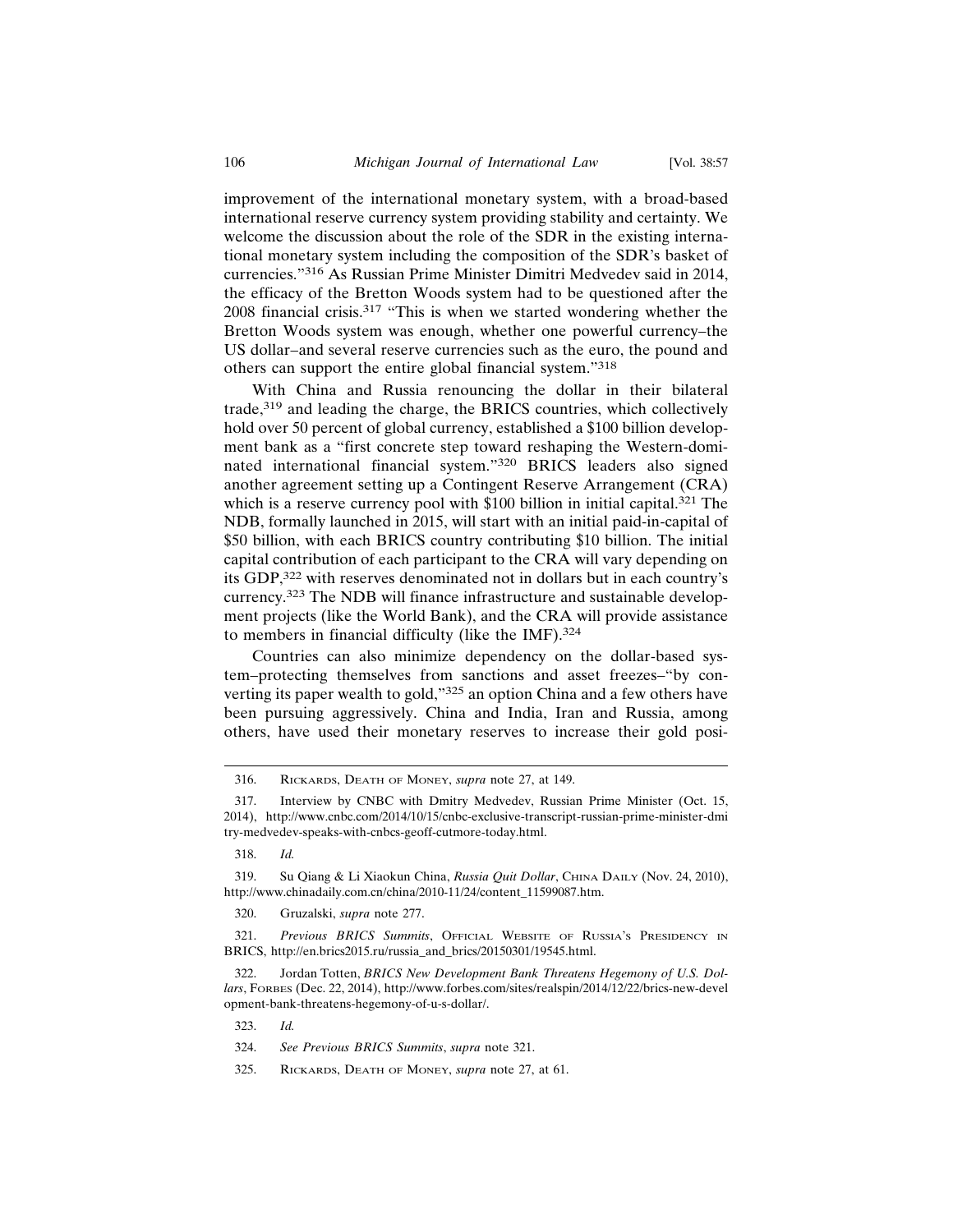tions.326 Gold plays an important role in China's quest to internationalize the yuan and position it as a preeminent reserve currency. One way to accomplish this is to have it included in the IMF's SDR basket, which China achieved in November 2015 when the IMF deemed it a major exporter with a "freely useable" currency increasingly driven by market forces.327

Another step China has taken to acquire elite status for its currency and to challenge dollar dominance in trade involves the acquisition of gold. Gold still functions as a credible alternative and hence a challenge to the dollar's elite status. Even though gold is no longer used to back paper money, central banks still hold gold as part of their bank reserves, with the IMF alone holding 2,814 tons.328 Since 2010 when China became the world's second largest economy, the government has "stepped up efforts to make the yuan a viable competitor to the dollar. That has led to speculation the government has stockpiled gold as part of a plan to diversify \$3.7 trillion in foreign-exchange reserves."<sup>329</sup>

In July 2015, China reversed years of secrecy and reported that it has purchased 604 tons of gold since 2009, an amount second only to Russia.330 With this purchase representing an almost 60 percent increase in its reserves since 2009,331 China displaced Russia as the world's fifth-largest holder of gold.<sup>332</sup> "The purchases show how China is seeking to diversify its reserves away from the US dollar at a time when the price of gold has fallen to near its lowest price since 2010."<sup>333</sup>

Unlike other big gold holders such as Germany and Russia, which update gold holdings monthly,<sup>334</sup> China does not regularly disclose data on its gold reserves.335 The PBOC's report of its addition of slightly more 600

328. Jasmine Ng et al., *The Mystery of China's Gold Stash May Soon Be Solved*, BLOOMBERG NEWS (Apr. 20, 2015, 12:01 PM), http://www.bloomberg.com/news/articles/ 2015-04-20/mystery-of-china-s-gold-stash-may-soon-be-solved-as-imf-beckons.

329. *Id.*

330. Eddie van der Walt & Luzi Ann Javier, *China's Been Hoarding Gold and it Isn't Likely to Stop*, BLOOMBERG BUS. (July 19, 2015, 7:00 PM), http://www.bloomberg.com/news/ articles/2015-07-19/china-s-no-longer-secret-hoarding-of-gold-may-not-be-finished.

331. *China Breaks 6-Year Silence on Gold Reserves*, FIN. TIMES (July 18, 2015, 12:31 AM), http://www.cnbc.com/2015/07/18/china-breaks-silence-on-gold-reserves.html.

332. Gordon G. Chang, *Where is China's Missing 1,850 Tons of Gold?*, FORBES (July 19, 2015, 1:33 PM), http://www.forbes.com/sites/gordonchang/2015/07/19/where-is-chinas-missing -1850-tons-of-gold/.

333. *China Breaks 6-Year Silence on Gold Reserves*, *supra* note 331.

334. Van der Walt & Javier, *supra* note 330.

<sup>326.</sup> Robert Lenzer, *China and India Race to Amass Gold Reserves*, FORBES (Dec. 3, 2010, 11:43 AM), http://www.forbes.com/sites/robertlenzner/2010/12/03/china-and-india-raceto-amass-gold-reserves/.

<sup>327.</sup> Bradsher, *China's Renminbi*, *supra* note 75; *see* Irwin, *Why Did China Devalue Its Currency?*, *supra* note 214.

<sup>335.</sup> Henry Sanderson, *China Reveals Increase in Gold Holdings*, FIN. TIMES (Aug. 14, 2015, 10:14 AM), http://www.ft.com/cms/s/0/942ac8ee-4260-11e5-b98b-87c7270955cf.html #axzz4JrCWyURN (explaining that, in 2015, China started reporting its reserves under the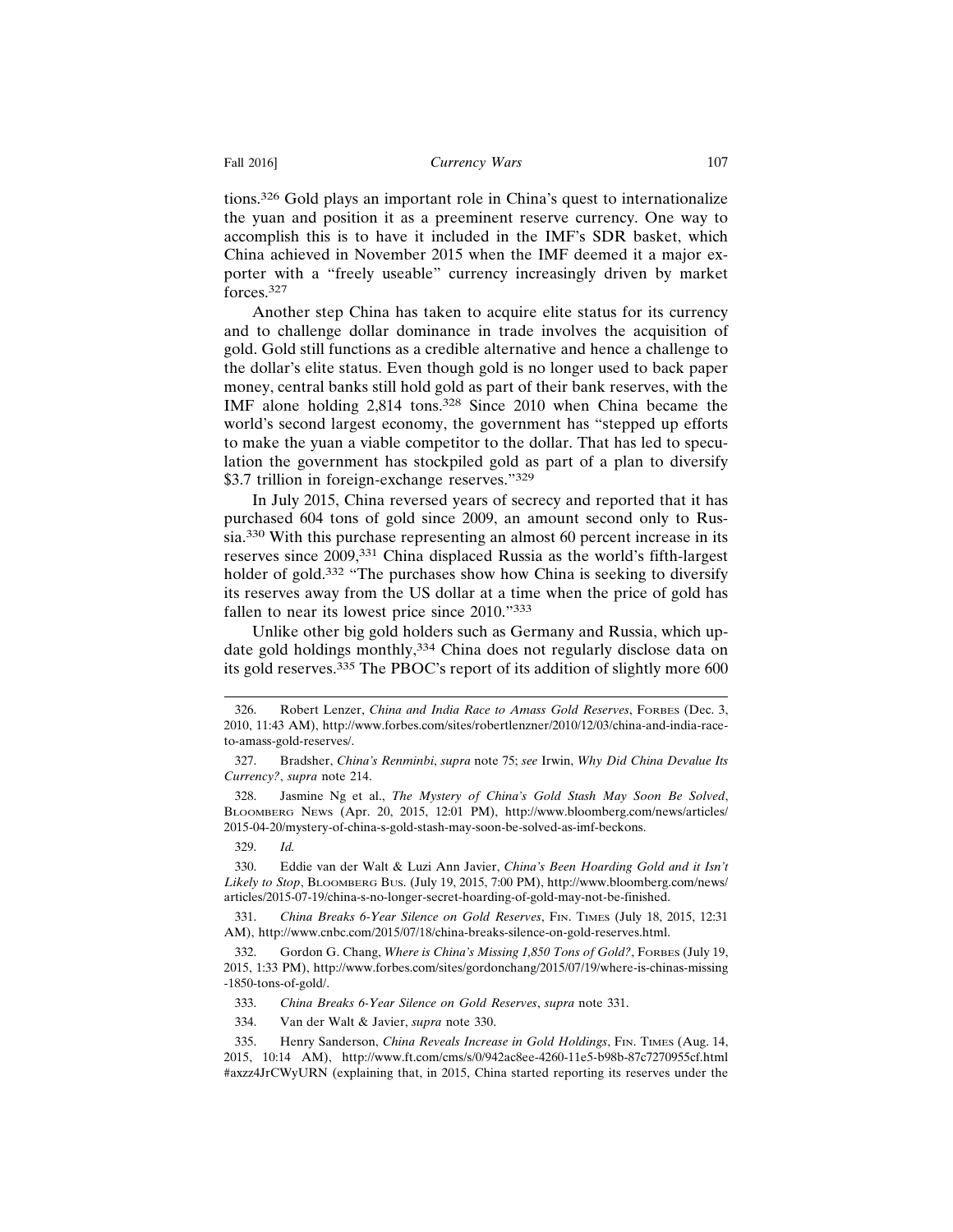tons of gold showed up, surprisingly, (or perhaps not) as one single entry in June 2015.336 Such a huge purchase is difficult to accomplish in one transaction unless it is prearranged between central banks or the IMF.<sup>337</sup> As there was no record of such arrangement, "[t]he conclusion is inescapable that China is actually accumulating gold in smaller quantities over long periods of time, and reporting the changes in a lump sum on an irregular basis."<sup>338</sup>

The Chinese decision to reveal its gold holdings in 2015 might have been timed to showcase openness and transparency, a gesture meant to impress the IMF as it considered including the yuan in the SDR.339 In addition, by adding a lot of gold to its reserves and disclosing the latest numbers, China demonstrated that its currency is supported by hard assets<sup>340</sup> in amounts sufficiently large for it to be deemed a big player.

However, commentators doubt the accuracy of these numbers because information about the country's gold holding is considered a state secret in China,341 and because of the PBOC's history of false reporting.342 But, China's covert accumulation may also make financial sense because any large buyer may wish to disguise its intention to minimize market impact and price hike. Moreover, China may not wish to trigger a loss of confidence in dollars, due to its continuing substantial dollar holdings.<sup>343</sup> Thus, Chinese purchases are done through "secret agents and direct purchases from mines,"344 many located in China and others in southern Africa and western Australia. By 2007, China surpassed South Africa as the world's largest gold producer,<sup>345</sup> mining 437 tons in 2013 alone.<sup>346</sup> To cast one-kilo gold bullions, gold ore from Chinese-owned mines, in and outside of China, is transported to refineries in China, Australia, South Africa and Switzerland and then sent to Shanghai for safekeeping, thus bypassing the

337. RICKARDS, DEATH OF MONEY, *supra* note 27, at 227.

- 339. *China Breaks 6-Year Silence on Gold Reserves*, *supra* note 331.
- 340. *See* Ng et al., *supra* note 328.

341. *See As Beijing Reveals Modest Gold Hoard, Bulls Cry More, More, More*, REUTERS (July 20, 2015, 6:04 AM), http://mobile.reuters.com/article/BigStory11/idUSKCN 0PU0V220150720.

342. Chang, *supra* note 332.

343. Myra P. Saefong, *China Finally Says How Much Gold It Has, but Nobody Believes It,* MARKETWATCH (July 17, 2015, 2:43 PM), http://www.marketwatch.com/story/china-finally -says-how-much-gold-it-has-but-nobody-believes-it-2015-07-17.

- 344. RICKARDS, DEATH OF MONEY, *supra* note 27, at 227.
- 345. *Id.* at 228.

346. Nat Rudarakanchana, *It's Official: China Consumed, Mined & Imported the Most Gold Ever in 2013*, INT'L BUS. TIMES (Feb. 18, 2014, 3:51 AM), http://www.ibtimes.com/itsofficial-china-consumed-mined-imported-most-gold-ever-2013-1556182.

IMF's Special Data Dissemination Standards, a method launched in 1996 and used by more than seventy countries to provide monthly reports of gold holdings).

<sup>336.</sup> Louis Cammarosano, *The Case of China's Missing Gold*, SMAULGLD (July 19, 2015), https://smaulgld.com/the-case-of-chinas-missing-gold/.

<sup>338.</sup> *Id.*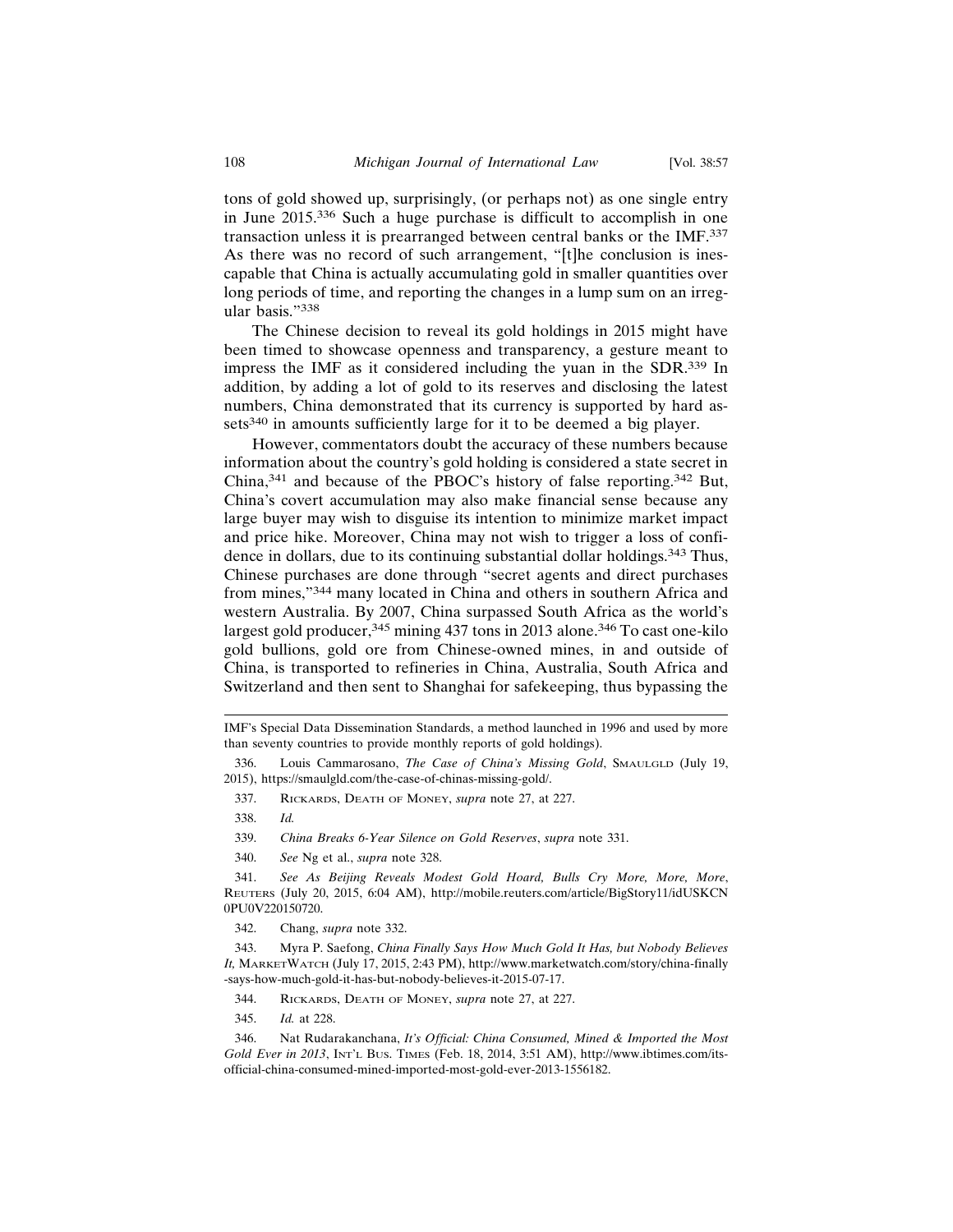London market, "minimizing the market impact and keeping the exact size of China's gold hoard a state secret."<sup>347</sup>

China is also the world's largest consumer of gold and importer of gold.348 Reports indicate that China has increased gold imports since 2009; from 2010 to May 2015, it conducted its gold imports through Hong Kong, in an amount estimated to be over 3,300 tons.349 Moreover, an undisclosed amount is also imported through Shanghai.350 Investors have noted that "[w]hile gold imports from Hong Kong provide a directional sense of China's demand, they offer incomplete data because additional shipments come into China through Shanghai and Beijing as well."351 Some caution that government figures are misleadingly low, as China could in fact have as much as 3,510 metric tons, or 1,850 tons more than the official record. suggesting that China could be underreporting its gold holdings by 1,850 tons.<sup>352</sup>

If numbers from China's own gold mining production and imports, whether through Hong Kong or Shanghai, are not reflected in PBOC disclosures, where is the gold? The private sector. China has outpaced India with private sector gold purchases accounting for 26 percent of the world's total gold purchases in 2013.353 The World Gold Council, the market development organization for the gold industry, reported that by encouraging "domestic absorption of gold" by the private sector . . . [,] these 'reserves' held by the population could always be called upon by the state,"354 and subject to Chinese state control.

Chinese gold can also be held in a myriad of other state-owned banks other than the PBOC, such as the Agricultural Bank of China, Bank of China, the China Investment Corporation, a sovereign wealth fund responsible for managing the country's foreign exchange reserves,<sup>355</sup> and/or the State Administration of Foreign Exchange, and these holdings would

350. *Id.*

<sup>347.</sup> RICKARDS, DEATH OF MONEY, *supra* note 27, at 228.

<sup>348.</sup> Shu-Ching Jean Chen, *China's Secret Vaults: Where is All the Missing Gold?*, FORBES (Mar. 18, 2014, 9:50 AM), http://www.forbes.com/sites/shuchingjeanchen/2014/03/18/ chinas-secret-vaults-where-is-all-the-missing-gold/#67611da141c2.

<sup>349.</sup> Cammarosano, *supra* note 336.

<sup>351.</sup> Annie Gilroy, *Shanghai Gold Exchange Withdrawals Remain Strong*, YAHOO NEWS (June 29, 2015, 12:03 PM), http://finance.yahoo.com/news/shanghai-gold-exchangewithdrawals-remain-150626866.html; *see* Jeff Clark, *The Truth About China's Massive Gold Hoard*, CASEY RESEARCH (July 22, 2014), http://www.caseyresearch.com/articles/the-truthabout-chinas-massive-gold-hoard.

<sup>352.</sup> Chang, *supra* note 332; *see* Chen, *supra* note 348.

<sup>353.</sup> Heidi Malhotra, *China's Private Sector Amasses Gold*, THE EPOCH TIMES (Apr. 26, 2014, 5:34 AM), http://www.theepochtimes.com/n3/642362-china-s-private-sector-amassesgold/.

<sup>354.</sup> *Id.*

<sup>355.</sup> Cammarosano, *supra* note 336.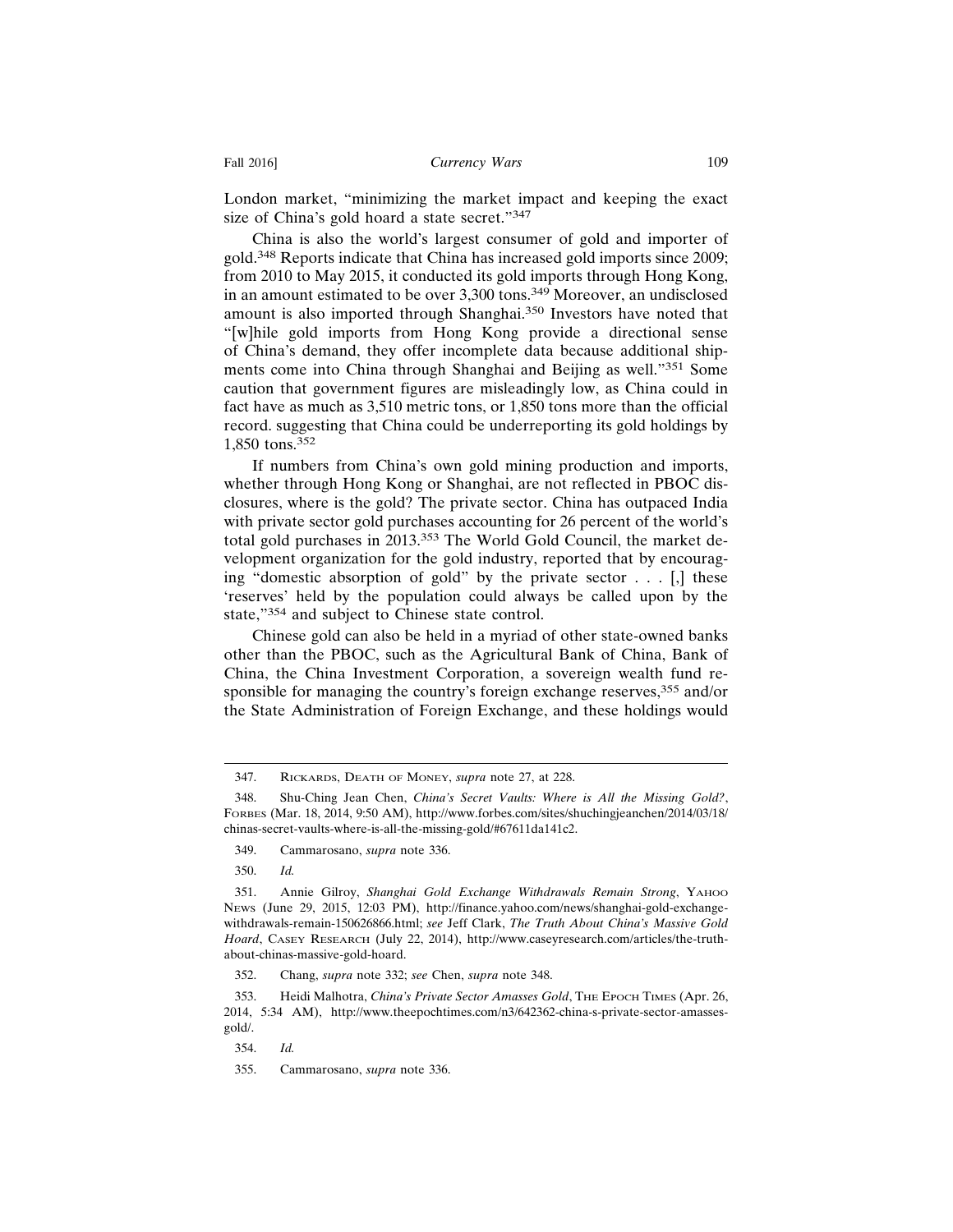not need to be reported as part of official central bank reserves.356 Whenever the government wishes to report a higher figure, it can do so by moving the gold into the PBOC.

The continuing importance of gold in the face of uncertainty is further corroborated by the growing number of countries seeking to repatriate their gold. In May 2015, Austria's central bank announced plans to repatriate £3.5 billion of its gold reserves currently stored in Britain, constituting 80% of its entire stocks after auditors warned against storing gold in a foreign country.357 The Austrian National Bank will spend the next five years flying gold bullions from London to Vienna, a move reminiscent of Germany's plan in 2013 to repatriate 300 tons of its gold stored in New York to ensure at least 50 percent was safe in Germany by 2020.<sup>358</sup>

In November 2014, the Dutch central bank announced that it had repatriated 122.5 tons of gold from New York to Amsterdam, claiming the move should "have a positive effect on public confidence."359 Belgium too has initiated gold repatriation,<sup>360</sup> and a similar call to audit and repatriate French gold back to France is also taking place.<sup>361</sup> The rush to repatriate is in sharp contrast with the post-World War II and Cold War days when European countries stored their gold as far from the Communist bloc as possible in case of a Soviet invasion. Despite the fall of the Iron Curtain, much of European gold is has been kept in financial centers like New York and London, as "[i]t remains the one currency that is accepted everywhere. In the event of a currency crisis, the gold could be quickly deployed in financial markets to help restore confidence."362 New York especially has been a favorite because the New York Fed stores gold without charge on the assumption that the "presence of foreign gold supports the dollar's status as the global reserve currency."<sup>363</sup>

<sup>356.</sup> Ben Traynor, *The Gold Price Drop Has to Do with China but Not for the Reason You May Think*, BUS. INSIDER (July 22, 2015, 8:38 AM) http://www.businessinsider.co.id/gold -price-drop-because-of-china-and-fed-2015-7/#.VfYYl J1Viko.

<sup>357.</sup> Phillip Inman, *Austria's Central Bank to Repatriate £3.5bn of Gold Reserves from UK*, THE GUARDIAN (May 28, 2015, 7:47 PM), http://www.theguardian.com/business/2015/ may/29/austrias-central-bank-to-repatriate-35bn-of-gold-reserves-in-uk.

<sup>358.</sup> *Id.*; Clinch, *Will the U.S. Give the Dutch Their Gold Back?*, *supra* note 292 (discussing Germany's problem getting 300 tons of its gold back from New York).

<sup>359.</sup> Vernon Silver, *Where is Germany's Gold*, BLOOMBERG BUSINESSWEEK (Feb. 5, 2015), http://www.bloomberg.com/news/features/2015-02-05/germany-s-gold-repatriation-ac tivist-peter-boehringer-gets-results.

<sup>360.</sup> *Germany's Gold Repatriation Program*, TOWNHALL, Apr. 12, 2016, http://townhall. com/columnists/bgascmetals/2016/04/12/germanys-gold-repatriation-program-n2145453 (the Central Bank of Belgium reporting in 2015 that it had repatriated 125 tons of gold from London and announcing its goal of having half of its gold within Belgian territory).

<sup>361.</sup> *Swiss, French Call to Bring Home Gold Reserves as Dutch Move 122 Tons Out of US*, RT (Nov. 28, 2014, 5:25 AM), https://www.rt.com/business/209591-gold-europe-gold-repatriation/; *see also* Alan Feuer, *The Golden Age*, N.Y. TIMES (Dec. 6, 2014), http://mo bile.nytimes.com/2014/12/07/sunday-review/the-golden-age.html.

<sup>362.</sup> Jack Ewing, *Germany Will Cart Home Some of its Buried Treasure*, N.Y. TIMES, Jan. 17, 2013.

<sup>363.</sup> *Id.*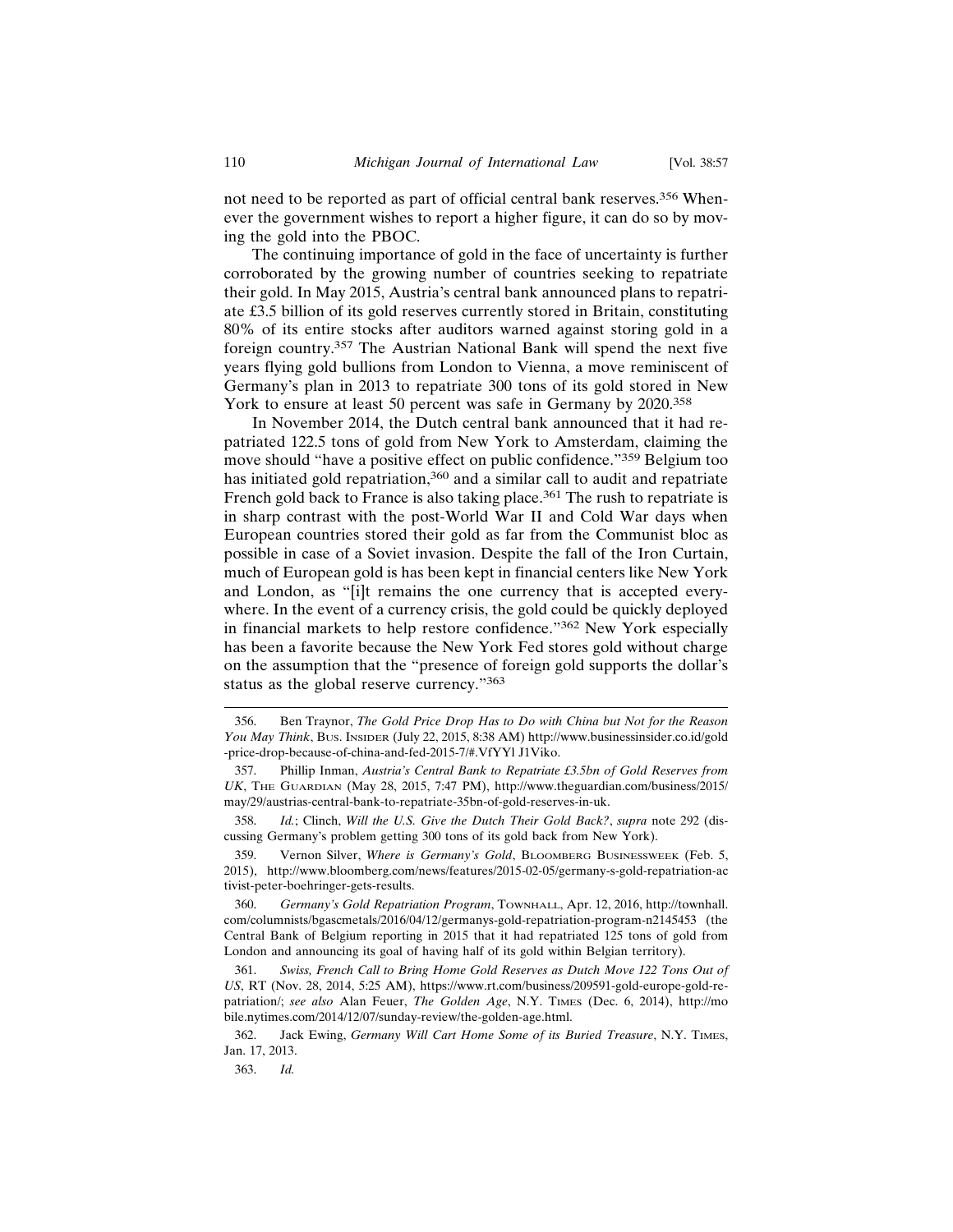#### Fall 2016] **Currency Wars** 111

Interestingly, the movement to take gold back for safekeeping is led by Northern European countries that form the core of the "haves" within the EU.364 Again, one returns to the trust issue–that is, "building trust with citizens frustrated by years of easy-money policies."<sup>365</sup> Analysts have offered different reasons for this trend. Some explain the repatriation frenzy as "an indication that financial Armageddon, in the guise of runaway inflation, is approaching."366 Others view it "as a symbolic way for central banks and governments to make a show of strength in nervously uncertain economic times."367 The continuing financial crisis has heightened anxieties in many countries about fiat money and "the safety of their gold reserves abroad."368 Moreover, the financial crisis "marks a deeper anxiety amongst tax payers and savers for the monetary system to have a more solid base than QE (quantitative easing) and zero rates . . ."369 Gold remains "a highly liquid asset that is easily exchanged for other currencies."370 The repatriation "is especially pronounced in Europe, where central banks face public pressure to buy more gold or bring back home what they hold in vaults overseas."<sup>371</sup>

Additionally, given the financial crisis facing Greece and other European countries, the notion that the EU is splittable is not far–fetched, $372$  as evidenced by Brexit in June 2016.373 Southern European countries such as Greece, Spain, Portugal, Italy, and Cyprus are mired in a recession that has required bailouts by the euro area's northern countries, leading to prediction that the euro system will be dismantled.<sup>374</sup> Economic distress has

<sup>364.</sup> Bill Holter, *Gold Repatriation and the Monetary Crisis: Austria, Belgium, and the Netherlands Want Their Gold Back*, GLOBAL RESEARCH, Dec. 17, 2014, http://www.global research.ca/gold-repatriation-and-the-monetary-crisis-austria-belgium-and-the-netherlandswant-their-gold-back/5420306 (discussing steps taken by the core EU countries such as Germany, Belgium, the Netherlands and Austria to repatriate their gold). Note also that the EU is located in Brussels and the European Central Bank in Frankfurt.

<sup>365.</sup> Brian Blackstone & Jon Hilsenrath, *Nostalgia or Gold Pressures Central Banks in Europe*, WALL ST. J. (Nov. 27, 2014), http://www.wsj.com/articles/central-banks-are-pressedto-revisit-the-golden-age-1417125213.

<sup>366.</sup> Feuer, *supra* note 361.

<sup>367.</sup> *Id.*

<sup>368.</sup> *Swiss, French Call to Bring Home Gold Reserves as Dutch Move 122 Tons Out of US*, *supra* note 361.

<sup>369.</sup> Katrina Bishop, *Austria Wants the UK to Give Its Gold Back*, CNBC (May 29, 2015), http://www.cnbc.com/2015/05/29/austria-wants-the-uk-to-give-its-gold-back.html.

<sup>370.</sup> Feuer, *supra* note 361.

<sup>371.</sup> Blackstone & Hilsenrath, *supra* note 365.

<sup>372.</sup> Holter, *supra* note 364; Anatole Kaletsky, *Europe Faces Three Critical Tests,* N.Y. TIMES (Oct. 23, 2014), http://www.nytimes.com/2014/10/24/business/international/europefaces-three-critical-tests.html.

<sup>373.</sup> *See generally* Steven Erlanger, *Britain Votes to Leave E.U.; Cameron Plans to Step Down*, N.Y. TIMES (June 23, 2016), http://www.nytimes.com/2016/06/25/world/europe/britainbrexit-european-union-referendum.html.

<sup>374.</sup> Brigitte Granville, Hans-Olaf Henkel & Stefan Kawalec, *Save Europe: Split the Euro*, BLOOMBERG VIEW (May 14, 2013), https://www.bloomberg.com/view/articles/2013-05- 14/save-europe-split-the-euro.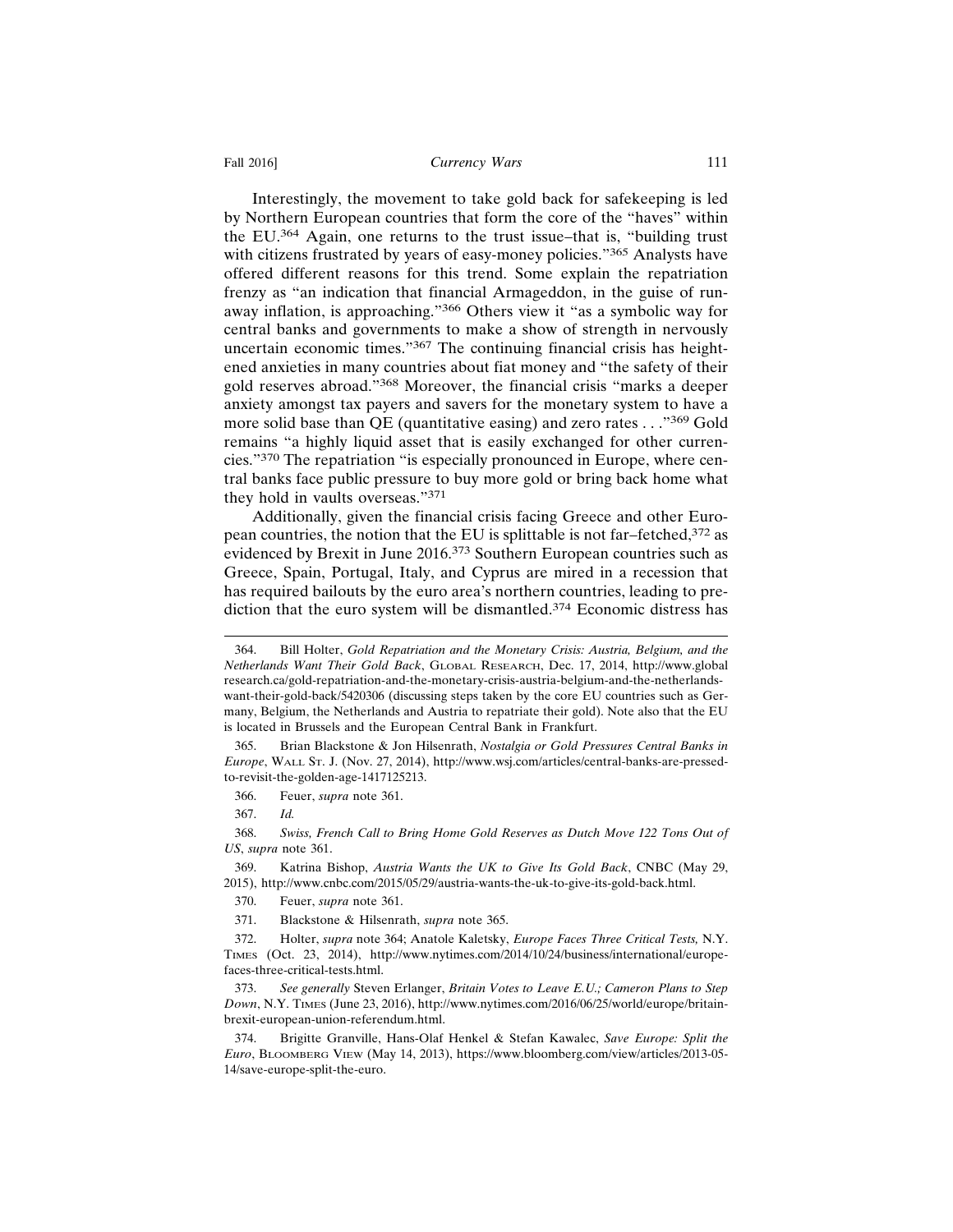brought into stark contrast the economic disparity and cultural differences between the poorer periphery euro zone countries and the richer core euro zone ones.375 "For the great many Germans who still rue the day they had to trade their marks for euros, there has been at least one consolation. If the common currency did not work out, Germany still had huge reserves of the hardest currency of all: gold."<sup>376</sup>

Moreover, the so-called Nordic bloc of countries–Germany, Belgium, Austria, and the Netherlands–have not only the highest rated credits but also a combined gold reserve of 4,000 tons which means "the ability to set up a northern or 'Nordic euro' . . . especially if China revalues gold and resets the world's financial system . . . . . . . . . . . . Thus, the discovery by Germans that their gold was not physically in their own country resulted, as discussed, in calls to repatriate it back to Germany–even as the Bundesbank vociferously denied that repatriation reflected any lack of trust in the New York Fed.378 Nonetheless, the fact remains that "[t]he system, of course, is built upon trust–that the New York Fed won't suddenly be taken over by people with no respect for [other] nations' property rights and seize it for their own use, and that the central banks won't lie about how much gold is in their vaults."<sup>379</sup>

Even if some economic experts do not see "pending doom in the repatriation schemes and the shopping sprees by Moscow and Beijing,"<sup>380</sup> those actions are still highly significant because they trumpet "a desire to challenge a rival. . ."381 and in the case of the Chinese and the Russians, to broadcast the fact "that they're unhappy with the dollar or that they want to become a global player . . . ."<sup>382</sup>

#### **CONCLUSION**

The dollar's exorbitant privilege is being challenged by allies and rivals alike. Like his predecessor Charles De Gaulle, who was resentful of the dollar's unique status, former French President Nicolas Sarkozy proclaimed in the midst of the 2008 financial crisis that, "We need a new Bretton Woods We can't have on the one hand a multipolar world and on the

<sup>375.</sup> *See, e.g.*, Alan Greenspan, *Europe's Crisis is All About the North-South Split*, FIN. TIMES (Oct. 6, 2011), http://www.ft.com/cms/s/0/678b163a-ef68-11e0-bc88-00144feab49a.html #axzz4JWuMqXY1; Derek Scally, *New Party Wants to Split Euro Into Blocs*, IRISH TIMES (Apr. 30, 2014), http://www.irishtimes.com/news/politics/new-party-wants-to-split-euro-intoblocs-1.1778115.

<sup>376.</sup> Ewing, *supra* note 362.

<sup>377.</sup> Holter, *supra* note 364.

<sup>378.</sup> *See generally* Ewing, *supra* note 362.

<sup>379.</sup> Neil Irwin, *Why Germany Wants Its 674 Tons of Gold Back*, WASH. POST (Jan. 16, 2013), https://www.washingtonpost.com/news/wonk/wp/2013/01/16/why-germany-wants-its-674-tons-of-gold-back/.

<sup>380.</sup> Feuer, *supra* note 361.

<sup>381.</sup> *Id.*

<sup>382.</sup> *Id.* (quoting Joshua Aizenman, Professor of Economics and International Relations at the University of Southern California).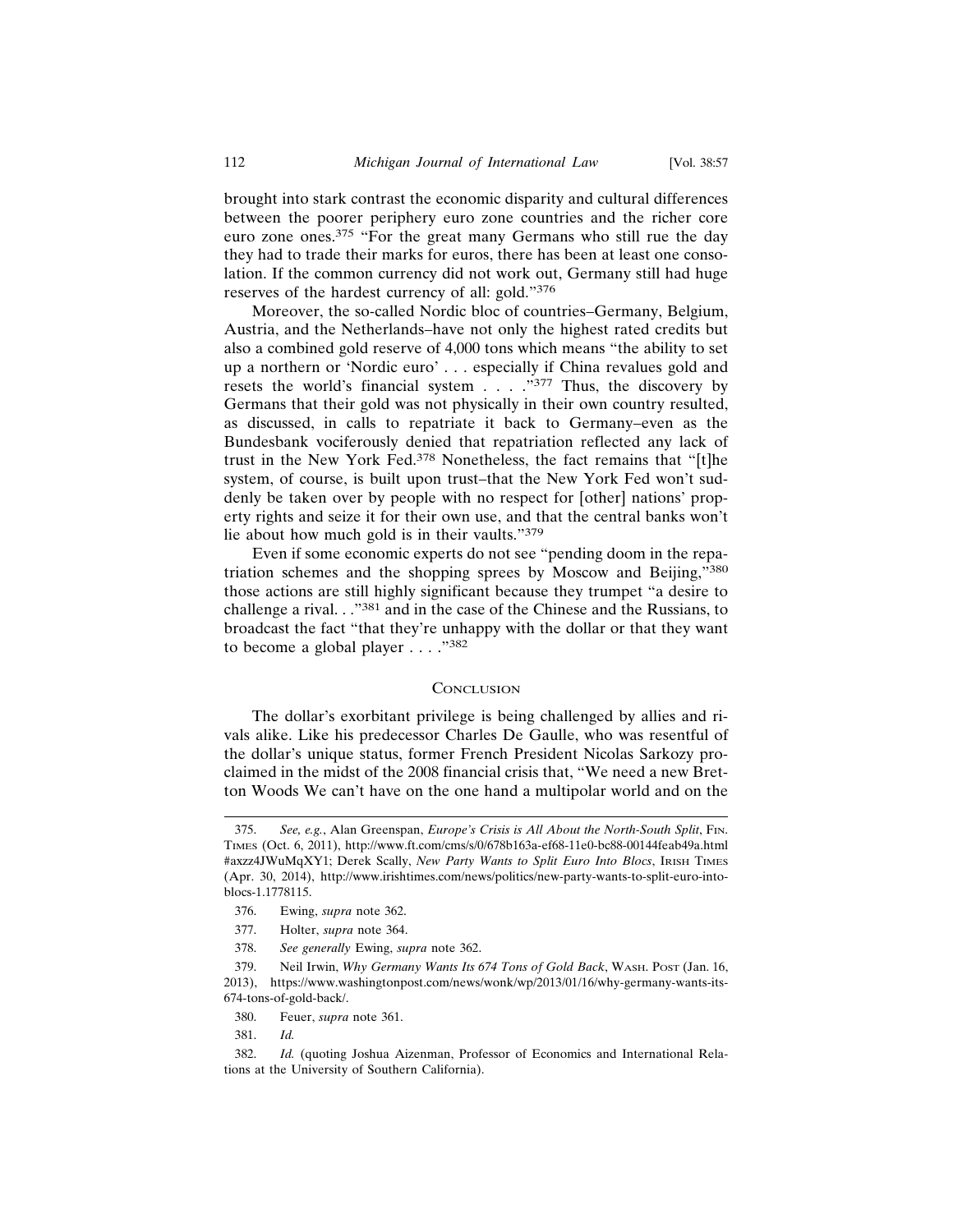other a single reserve currency on a global level."383 As noted, China has called for a reserve currency that is not issued by any one country.<sup>384</sup> Russia too has denounced the continued use of the dollar as a reserve currency issued, ironically, by a debtor (albeit hegemonic) country: "one center of consumption, which is financed by deficit, and correspondingly, an accumulation of debt, one reserve currency that is powerful as never before, and one predominating system of evaluating risks and assets."<sup>385</sup>

A few scholarly commentators have issued warnings about the likely consequences of dollar decline from singular currency to one among many, or from top currency to "negotiated" currency.386 As some scholars have observed,

[t]he relative diminution of the dollar as an international currency to something like first-among-equals status will not only cause the United States to lose privileges it once enjoyed—its coercive power enhanced by greater autonomy and its structural power implicitly shaping the preferences of others—but it will also produce new burdens, which Americans will be singularly unaccustomed to bearing.387

The ripple effect will likely be felt in myriad ways in different areas of U.S. interests, including economic, political and security interests. The following observation accurately reflects what I have described throughout the article:

[A] shift away from the dollar as a reserve currency and pricing standard for oil transactions, could be catastrophic for the United States. In the worst case scenario, a drastic drop in demand for dollar-denominated assets would cause the interest rates on Treasury Securities to skyrocket, sending ripples through the US economy as the value of the dollar plummets. . . . [The] . . . decrease in demand for US debt . . . will constrain the federal government's ability to spend and the ability of the United States to defend itself. The United States has built its foreign policy around its vast military capability; a sudden budgetary shock and drop in military

<sup>383.</sup> Katrin Bennhold, *At Davos, Sarkozy Calls for Global Finance Rules*, N.Y. TIMES (Jan. 27, 2010), http://www.nytimes.com/2010/01/28/business/global/28davos.html.

<sup>384.</sup> Andrew Batson, *China Takes Aim at Dollar*, WALL ST. J. (Mar. 24, 2009), http:// online.wsj.com/articles/SB123780272456212885 ("Because other nations continued to park their money in U.S. dollars, the argument goes, the Federal Reserve was able to pursue an irresponsible policy in recent years, keeping interest rates too low for too long and thereby helping to inflate a bubble in the housing market.").

<sup>385.</sup> Andrew E. Kramer, *Russian Warns Against Relying on Dollar*, N.Y. TIMES (June 5, 2009), http://www.nytimes.com/2009/06/06/business/global/06ruble.html.

<sup>386.</sup> Jonathan Kirshner, *Dollar Primacy and American Power: What's at Stake?*, 15 REV. INT'L POL. ECON. 418, 418-38 (2008).

<sup>387.</sup> JONATHAN KIRSHNER, AMERICAN POWER AFTER THE FINANCIAL CRISIS 144 (2014).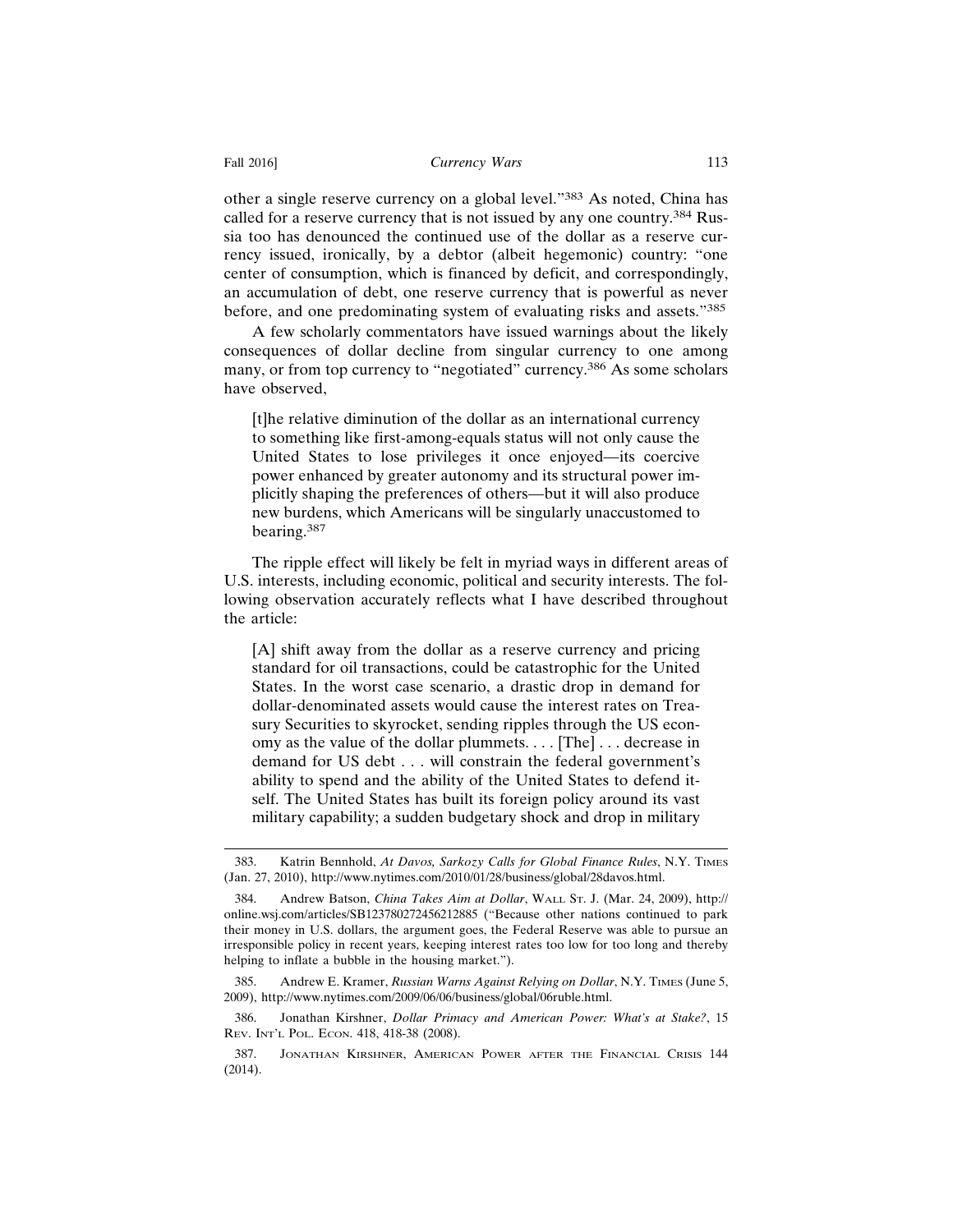spending would leave the United States vulnerable as it scrambles to regroup in a new security environment.<sup>388</sup>

This Article has traced the evolution of the dollar and shown how it evolved from its origin in coins of gold and silver to paper "greenbacks" backed by gold to its current state–fiat money unbacked by anything of intrinsic value and issued by a debtor, albeit powerful, country. As late as the 1980s, the United States was "the world's largest creditor and source of investment money"389 but "[b]y 2000, America's net foreign liabilities had become larger than those of all other debtor countries combined. . . ."390 In its current incarnation, the dollar is most vulnerable to challenge–internal because of chronic deficits and external because of international rivalries and intense dissatisfaction with how the United States has managed the dollar and the effect this has created on the rest of the world. Indeed, the IMF itself issued a report warning that the staggering increase in U.S. foreign debt is a hazard to the global economy and "could play havoc with the value of the dollar and international exchange rates."391

The dollar may be strong this year or weak last year. That is the nature of a market-based floating system. But, regardless of any momentary snapshot, various indicators show that an alternative, non-dollar system is being slowly but surely created. The Triffin Dilemma,392 combined with the global economic crisis of 2008, has triggered heated debate about the international monetary system, and because the dollar is at the centerpiece of this system, about the dollar itself. Different proposals have been put forth by governments, quasi-governmental bodies, government officials, and others to correct imbalances specifically in the dollar-based international economic system<sup>393</sup> and more generally in the international eco-

392. *See supra* notes 169-70 and accompanying text.

393. *See, e.g.*, BEYOND THE DOLLAR: RETHINKING THE INTERNATIONAL MONETARY SYSTEM, A CHATHAM HOUSE REPORT, at ix (Paola Subacchi & John Driffil eds., 2010) (proposing a "multicurrency reserve system . . . alongside a still preeminent dollar"); Bennhold, *supra* note 383 (calling for a single reserve currency untied to any one country); Xiaochuan, *supra* note 39 (favoring first a super-sovereign reserve currency, but proposing as second-best a greater role for the IMF's SDR because it has "the features and potential to act as a supersovereign reserve currency"); McKinsey Global Institute, An Exorbitant Privilege? Implications of Reserve Currencies for Competitiveness 38 (Discussion Paper, Dec. 2009) (proposing a greater role for SDRs through new rules permitting the private sector to issue its own SDR instruments.); U.N. Conference on the World Financial and Economic Crisis and Its Impact on Development, June 24-26, 2009, *Report of the Commission of Experts of the President of the United Nations General Assembly on Reforms of the International Monetary and Financial System*, at 98, 117 (rejecting a multi-currency reserve system and supporting a

<sup>388.</sup> Josh Zoffer, *Future of Dollar Hegemony: The Dollar's Role After the Euro Crisis*, 34 HARV. INT'L REV. 26 (July 7, 2012).

<sup>389.</sup> Robert Z. Aliber, *The Global Savings Tsunami*, WILSON Q., Summer 2009, at 56. 390. *Id.*

<sup>391.</sup> Elizabeth Becker & Edmund L. Andrews, *I.M.F. Warns That U.S. Debt Is Threatening Global Stability*, N.Y. TIMES at C1 (Jan. 8, 2004), http://www.nytimes.com/2004/01/08/ business/imf-warns-that-us-debt-is-threatening-global-stability.html?\_r=0.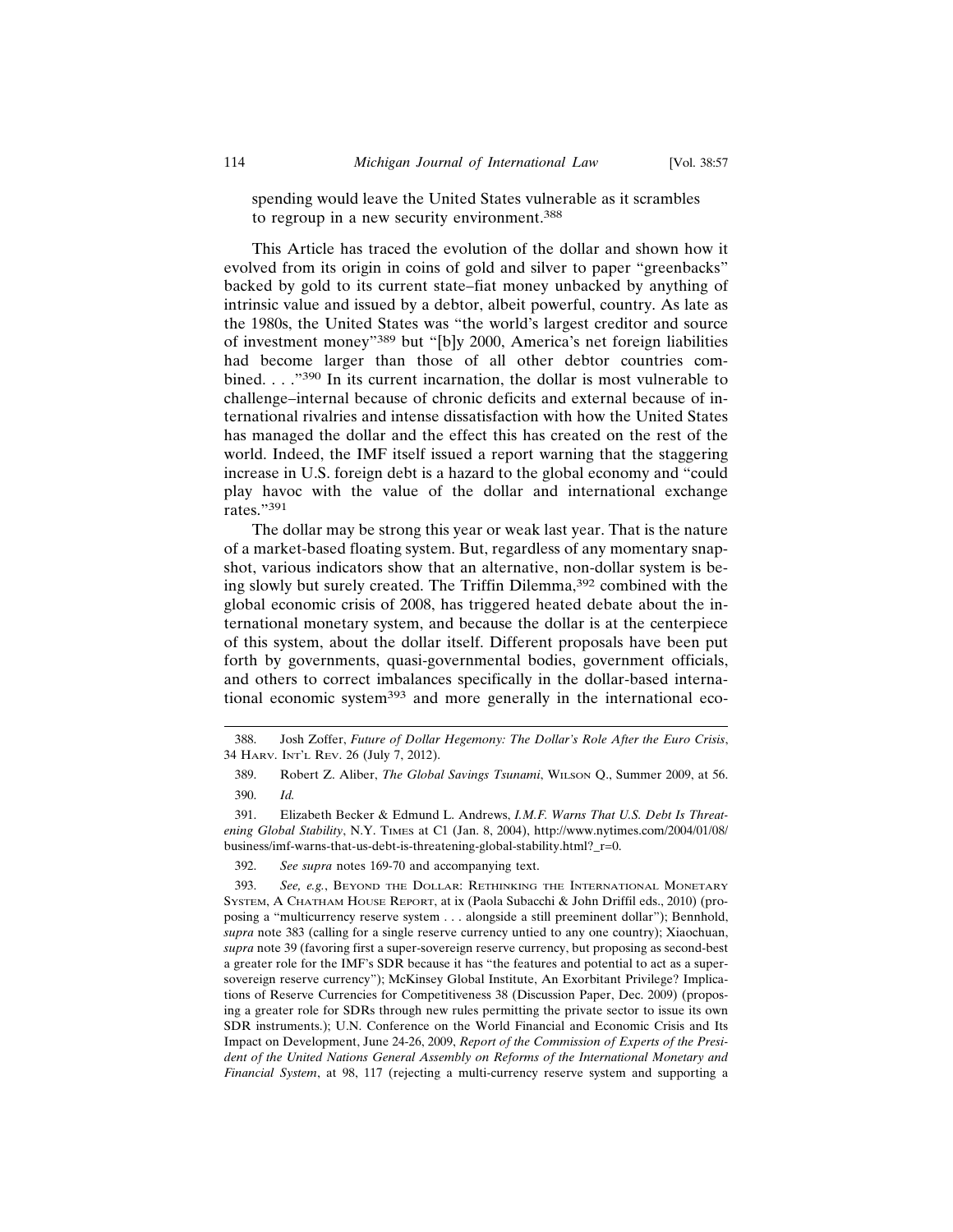nomic legal framework itself.394 This Article has not focused on the many theoretical or policy proposals that have sprouted post-2008 because its emphasis is on concrete developments<sup>395</sup> and concerted actions that have already been undertaken to undermine dollar hegemony.

If Triffin's observations are taken to their logical conclusion, "[t]he endgame to Triffin's paradox is a global, wholesale dumping of the center country's securities. No one knows in advance when the tipping point will be reached, but the damage brought about by higher interest rates and slower economic growth will be readily apparent afterward."396 At the height of the 2008 financial crisis, Luo Ping, a director-general at the China Banking Regulatory Commission, agonized thus: "Except for U.S. Treasuries, what can you hold? Gold? . . . U.S. Treasuries are the safe haven. For everyone, including China, it is the only option . . . We know the dollar is going to depreciate, so we hate you guys, but there is nothing much we can do."397 Undoubtedly, pressure on the dollar is continuing and cracks are increasingly apparent. Possibilities abound—instead of the dollar as the singular hegemonic currency, we could have regional currencies instead.398 Emerging markets, whether BRICS or some other combination, could establish competitive currency zones.399 "[S]udden reserve diversification, or the act of foreign governments abruptly shifting their

394. *See, e.g.*, *Discovering Great Opportunity in the Midst of Great Crisis: Building International Legal Frameworks for a Higher Standard of Living*, 24 EMORY INT'L L. REV. 147 (2010).

395. As an example of rare legal scholarship on the dollar as world reserve currency, see Wu, *supra* note 266, at 14 (ascribing the following as reasons for dollar decline: "the unwillingness of others to hold it as a reserve currency, balance of payment deficits, the drop in American gold holdings in relationship to the growing foreign-held dollars, and the massive transnational movement of capital").

396. Francis E. Warnock, *How Dangerous Is U.S. Government Debt?*, COUNCIL ON FOREIGN REL. at 112 (June 2010), http://www.cfr.org/financial-crises/dangerous-us-govern ment-debt/p22408.

<sup>&</sup>quot;truly global reserve currency" in which countries agree to exchange their own currencies for a new currency called "International Currency Certificates," which cannot be held in excessive quantities to facilitate adjustment between deficit and surplus countries). For a summary of other proposals, see Emily Merki, *Why the Dollar Should No Longer Be the World Reserve Currency: Solving Global Account Imbalances Through Structural Reform*, 46 GEO. J. INT'L L. 1245, 1253-70 (2015) (discussing myriad reforms–international harmonization of bank capital requirements; increasing supervision of international capital movement; minimization of instability caused by massive accumulation of dollars through exchange rate adjustments; multi-currency reserve system; creation of a freestanding reserve currency backed by gold).

<sup>397.</sup> *Id.* In May 2009 on a visit to China, Brazil's then-president, Luiz Inácio Lula da Silva, echoed Chinese frustration and called the world to "stop denominating trade in dollars." *Id.*

<sup>398.</sup> Zanny Minton Beddoes, *From Emu to Amu? The Case For Regional Currencies*, FOREIGN AFF., July-Aug. 1999, at 8 (comparing European monetary union and U.S. monetary union).

<sup>399.</sup> Wu, *supra* note 266, at 29-34 (describing the possibility and viability of Big Emerging Markets ("BEM") consisting of Mexico, Brazil, Argentina, South Africa, Poland, Turkey, India, Indonesia, China, and South Korea forming a monetary union, the BEMU).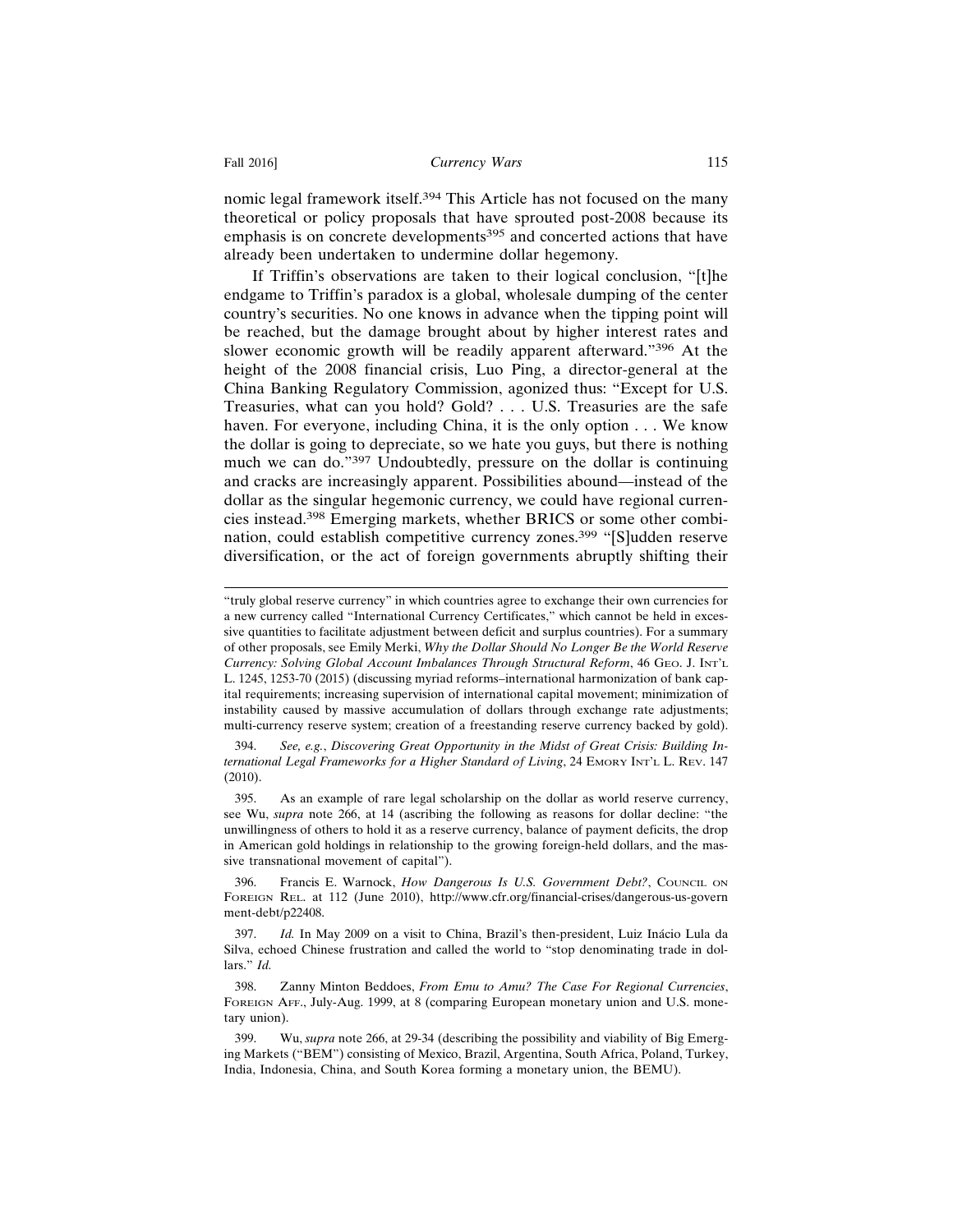funds from dollars to other currencies"400 is not farfetched. That disaster did not strike even after the 2008 financial crisis does not mean it will not ever strike. That there is, as of yet, no effective alternative to the dollar<sup>401</sup> does not mean that one will not emerge. Indeed, it is reasonable to note that it is the "Eurozone phase of the global financial crisis  $\dots$  [that]  $\dots$  has provided the U.S. government with a timely respite from both domestic forces and Triffin's endgame"402 and that what the United States got as a result was merely "a lucky break."<sup>403</sup>

As George Soros succinctly described, "in the financial sphere the Bretton Woods institutions—the IMF and the World Bank—have lost their monopoly position. Under Chinese leadership, a parallel set of institutions is emerging."404 Soros noted that against this context of "rival camps" with China and Russia on one side and the United States on the other, "China has begun to build a parallel set of financial institutions, including the Asian Infrastructure Investment Bank (AIIB); the Asian Bond Fund Initiative; the New Development Bank (formerly the BRICS Bank); and the Chiang Mai Initiative, which is an Asian regional multilateral arrangement to swap currencies."405 I have focused on the New Development Bank and on a myriad of other actions, from the various China-Russia bilateral agreements, the historic gas deal, to demonstrate that the hegemony of the dollar is being eroded as more and more countries seek to price oil and gas in a currency other than the dollar, such as the yuan. Since the closure of the gold window, the dollar's unique status has been maintained partly by its linkage to oil. Breaking the dollar-oil link will be a significant step toward bringing the world closer to a non-dollar-based regime. Hence, it is interesting to note that whereas Saddam Hussein moved to price oil in a currency other than the U.S. dollar,<sup>406</sup> Iraq post-Saddam Hussein is now committed to selling oil in dollars.<sup>407</sup>

<sup>400.</sup> Warnock, *supra* note 396, at 1-2.

<sup>401.</sup> *See* ESWAR PRASAD, THE DOLLAR TRAP: HOW THE U.S. DOLLAR TIGHTENED ITS GRIP ON GLOBAL FINANCE (2014); *see also* Benjamin J. Cohen & Tabitha M. Benney, *What Does the International Currency System Really Look Like*, 20 REV. INT'L POL. ECON., 1017, 1017-41 (2013) (arguing that despite the rise of a multipolar system, U.S. centrality continues); Doug Stokes, *Achilles' Deal: Dollar Decline and US Grand Strategy After the Crisis*, 21 REV. INT'L POL. ECON., 1071, 1071-94 (2014).

<sup>402.</sup> Warnock, *supra* note 396.

<sup>403.</sup> *Id.*

<sup>404.</sup> George Soros, *A Partnership with China to Avoid World War*, THE N.Y. REVIEW (July 9, 2015), http://www.nybooks.com/articles/archives/2015/jul/09/partnership-china-avoidworld-war/.

<sup>405.</sup> *Id.*

<sup>406.</sup> *See supra* notes 276-278.

<sup>407.</sup> The current Iraqi Dinar exchange rate is now pegged to the U.S. dollar. IMF, *Iraq Staff-Monitored Program–Press Release; and Staff Report*, Attachment I Memorandum on Economic and Financial Policies, ¶ 19 (2016) ("The government will maintain the Iraqi Dinar's peg to the U.S. dollar. The peg provides a key nominal anchor in a highly uncertain environment with policy capacity weakened by the conflict with ISIS."); *see* Ministry of Oil, *Mechanisms of Contracting and Executing Crude Oil Export Agreements*, OIL MARKETING COMPANY (2015), http://somooil.gov.iq/en/ ("As from the B/L date, and after elapsing of the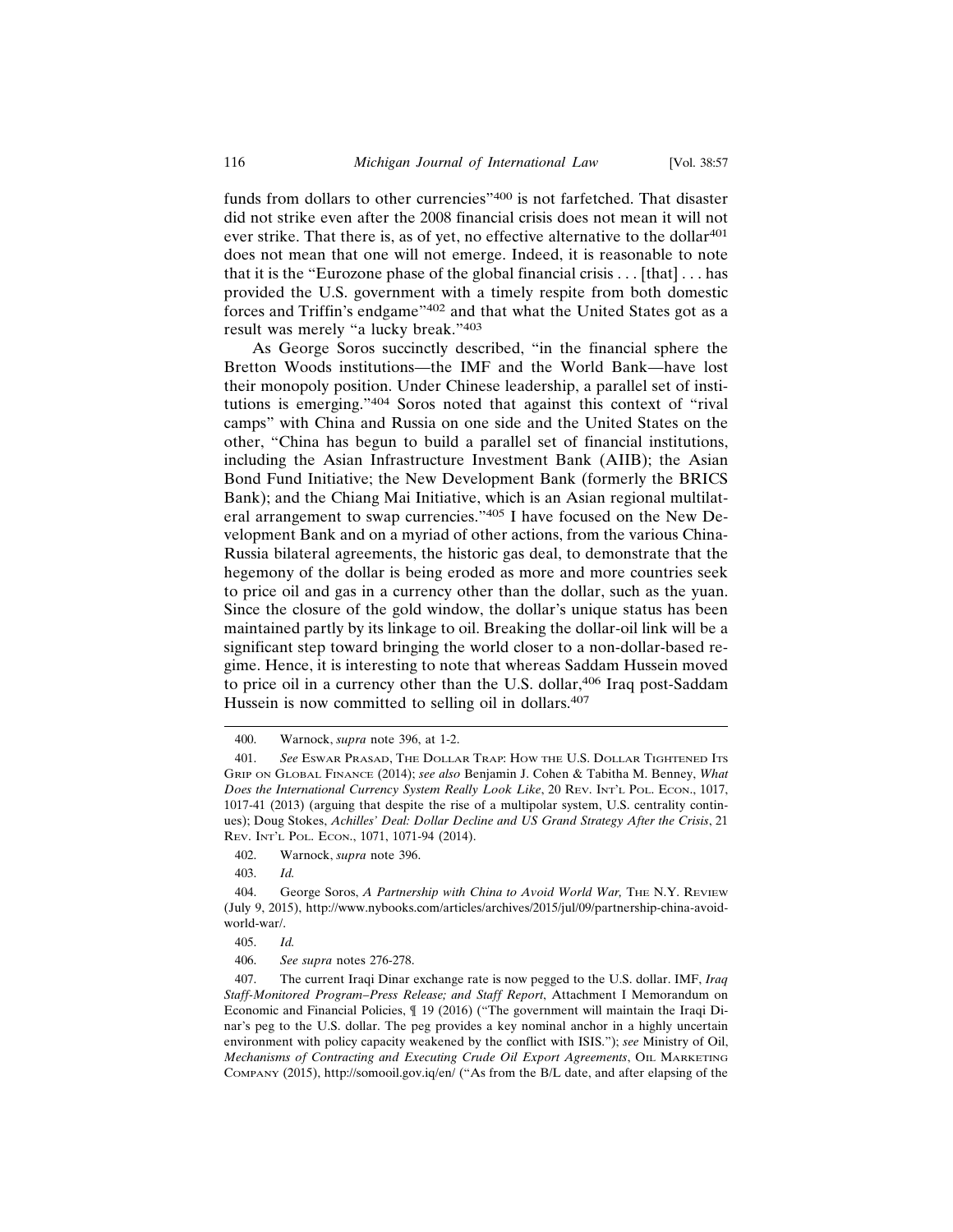#### Fall 2016] **Currency Wars** 117

The search for hard assets such as oil, gas, gold and other natural resources has also intensified. Gold in particular remains relevant to the international economy, despite vociferous claims to the contrary. It remains relevant despite prior efforts to demote it. Take as an example the move by the IMF in January 1976 to convert the SDR "from a gold-backed reserve asset to one referencing a basket of paper currencies."408 Take as another example the deliberate effort by the United States during the Carter administration to lower the price of gold by dumping 300 tons of it onto the international market.409 to show that dollars, rather than gold, should be the global reserve currency. China's quest to internationalize the yuan and its recent inclusion in the IMF's SDR basket reflect not only Chinese desire "to use financial liberalization as an engine of growth" but also its "ultimate ambition of replacing the US dollar as the dominant currency in the world."410 It is not only China but Russia as well that has stepped up efforts to increase its own gold reserves. From 2004 to 2013, Russian reserves increased from 390 tons to over 1,000 tons.<sup>411</sup>

Through QE, massive printing of dollars has upset the complex relationship between the dollar and other currencies tied to it, such as the yuan. Dollar devaluation has resulted in inflation in other countries, contributing to economic stress and political revolutions in many parts of the world. Moreover, the drive to repatriate gold in the post-2008-financial crisis world must be seen in this context–of growing mistrust in the global financial system, in the same way that mistrust during the Cold War drove Germany and other European countries to keep its gold stored in New York rather than risk confiscation by the Soviets on the other side of the Iron Curtain. "If the United States or the U.K. suddenly deemed it necessary to confiscate foreign gold to defend its paper currency in a crisis, that gold would be conveyed from the original owners to the possession of the United States or the U.K."<sup>412</sup>

- 408. RICKARDS, DEATH OF MONEY, *supra* note 27, at 235.
- 409. *Id.*

- 411. RICKARDS, DEATH OF MONEY, *supra* note 27, at 229.
- 412. *Id.* at 231.

contractually specified period, SOMO calculates and notifies the respective client company of the final unit price of the cargo (i.e. U.S. Dollar per Barrel)."); Emily Glazer, Nour Malas & Jon Hilsenrath, *U.S. Cut Iraq Cash on Iran, ISIS Fears*, WALL ST. J., Nov. 3, 2015, at A1 ("Since the U.S. overthrew Saddam Hussein and helped establish the Central Bank of Iraq in 2004, the U.S. dollar has largely become the country's chief currency because so much of the economy runs on cash. When Iraq needs more paper currency, the money is drawn from the country's account at the Fed, funded largely by oil reserves, and flown to Baghdad."); Carola Hoyos & Kevin Morrison, *Iraq Steps Back into Oil Market with Crude Sale Offer*, FIN. TIMES, June 6, 2003, at 11 (describing the post-Saddam Iraq offering of oil which "switches the transaction back to dollars–the international currency of oil sales–despite the greenback's recent fall in value. Saddam Hussein in 2000 insisted Iraq's oil be sold for euros, a political move, but one that improved Iraq's recent earnings thanks to the rise of the euro against the dollar").

<sup>410.</sup> Soros, *supra* note 404.